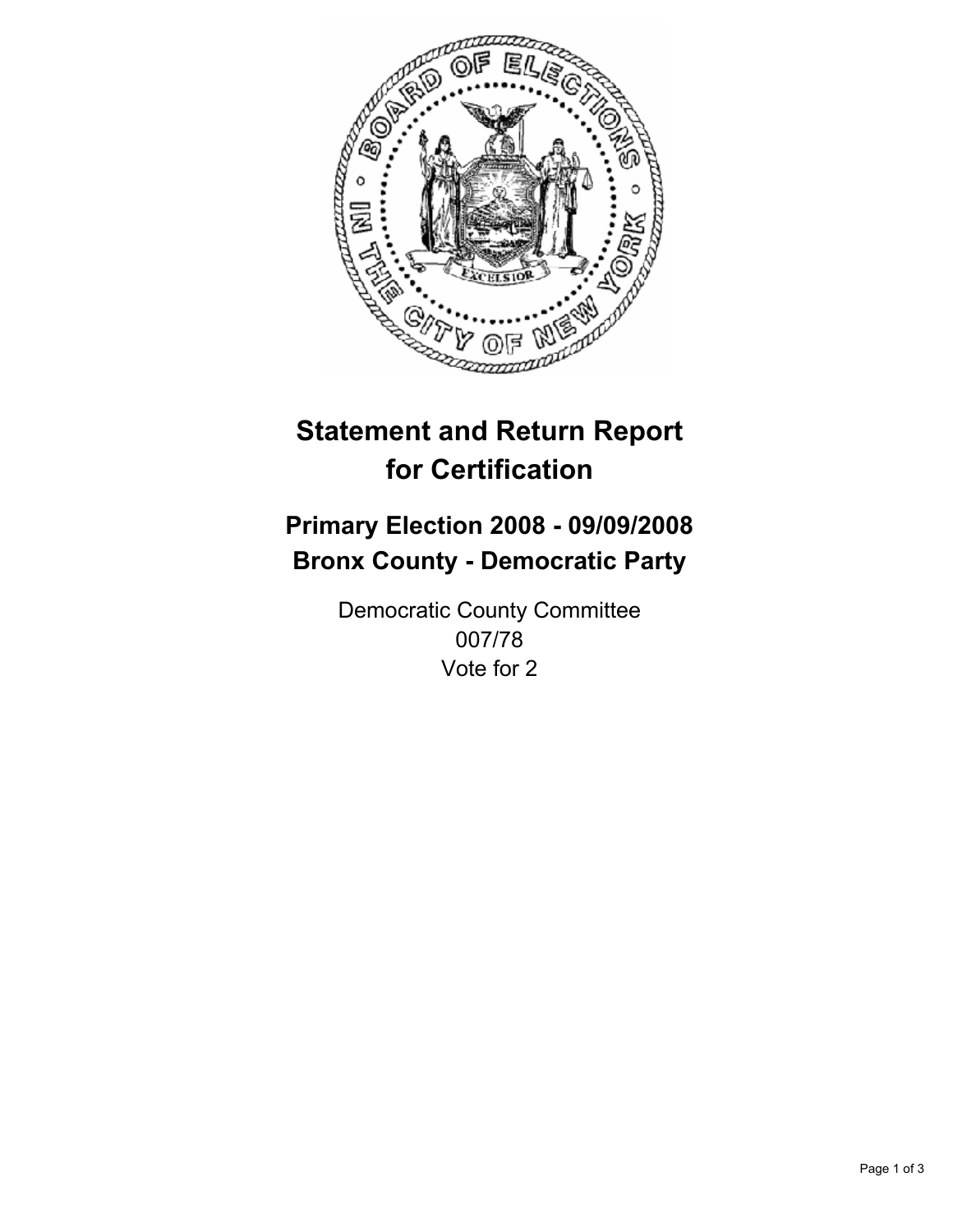

| <b>EMERGENCY</b>        |    |
|-------------------------|----|
| ABSENTEE/MILITARY       |    |
| AFFIDAVIT               |    |
| <b>EMILIO RODRIGUEZ</b> |    |
| <b>WENDY RODRIGUEZ</b>  |    |
| <b>JOSE CORONADO</b>    |    |
| <b>Total Votes</b>      | 14 |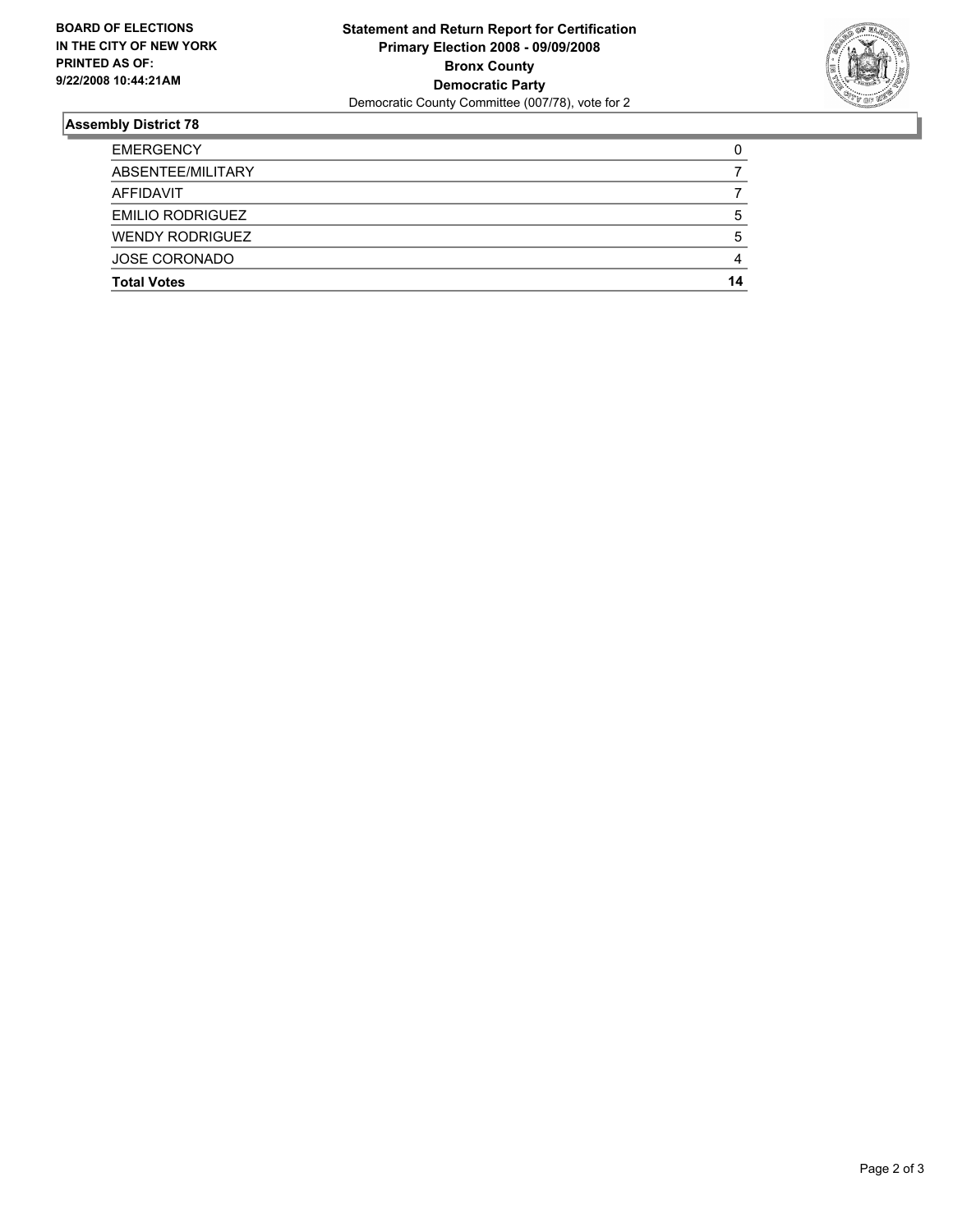### **Statement and Return Report for Certification Primary Election 2008 - 09/09/2008 Bronx County Democratic Party** Democratic County Committee (007/78), vote for 2

### **Total for Democratic County Committee (007/78) - Bronx County**

| <b>JOSE CORONADO</b><br><b>Total Votes</b> | 14 |
|--------------------------------------------|----|
|                                            |    |
| <b>WENDY RODRIGUEZ</b>                     | b  |
| <b>EMILIO RODRIGUEZ</b>                    | h  |
| AFFIDAVIT                                  |    |
| ABSENTEE/MILITARY                          |    |
| <b>EMERGENCY</b>                           |    |

We certify this statement to be correct, and have caused the same to be attested by the signatures of the members of the board, or a majority thereof, on

Date

Secretary **Chairman** 

Deputy Chief Clerk

Canvassing Board **Canvassing Board** Canvassing Board **Deputy Chief Clerk** 

Canvassing Board

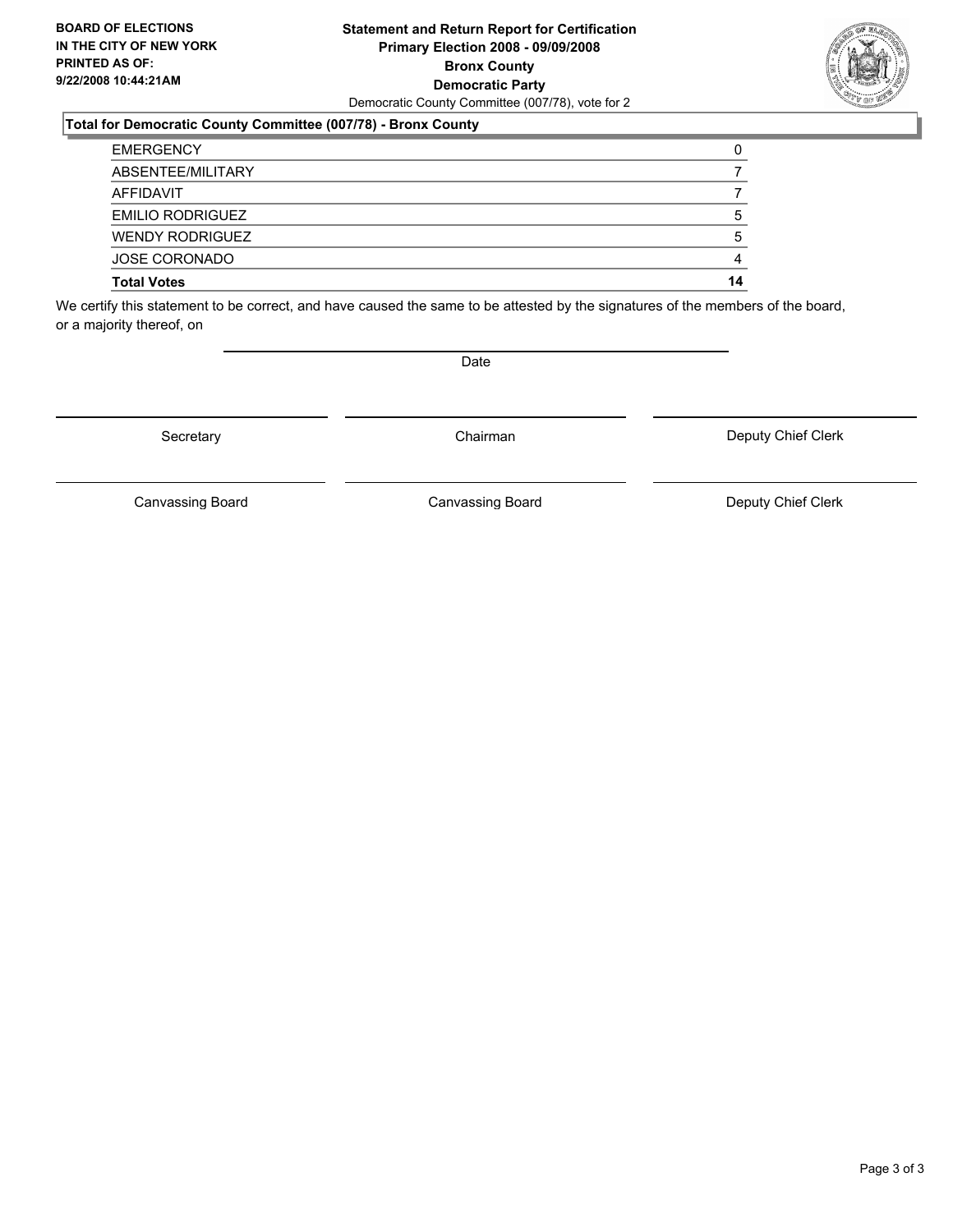

## **Primary Election 2008 - 09/09/2008 Bronx County - Democratic Party**

Democratic County Committee 011/79 Vote for 3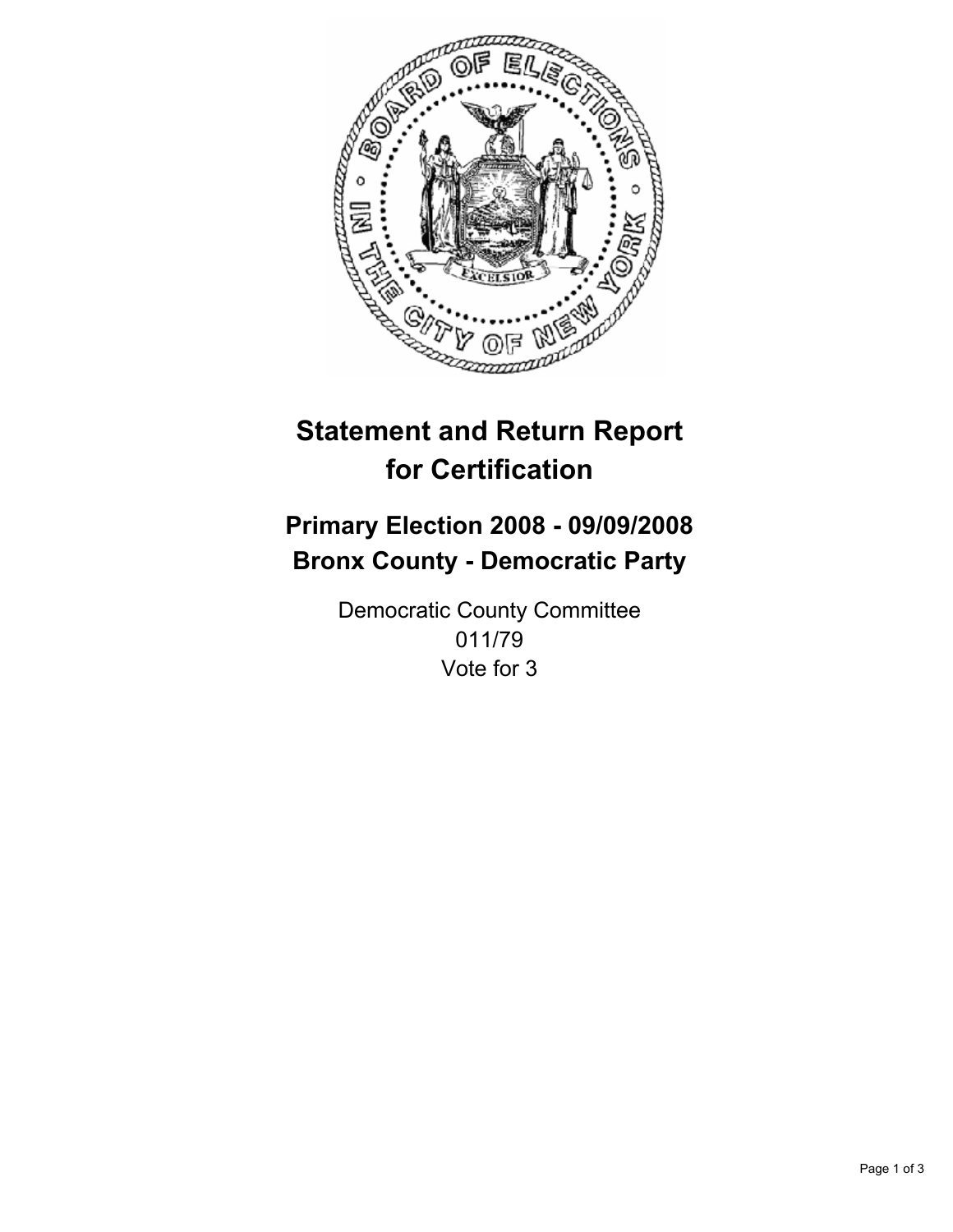

| <b>EMERGENCY</b>     |    |
|----------------------|----|
| ABSENTEE/MILITARY    |    |
| AFFIDAVIT            |    |
| <b>JOSE SANTIAGO</b> | 18 |
| SONIA SANTIAGO       | 8  |
| <b>JOYCE RAYMOND</b> | 27 |
| FERDINAND RAYMOND    | 13 |
| MARGARITA MARTINEZ   |    |
| <b>Total Votes</b>   | 74 |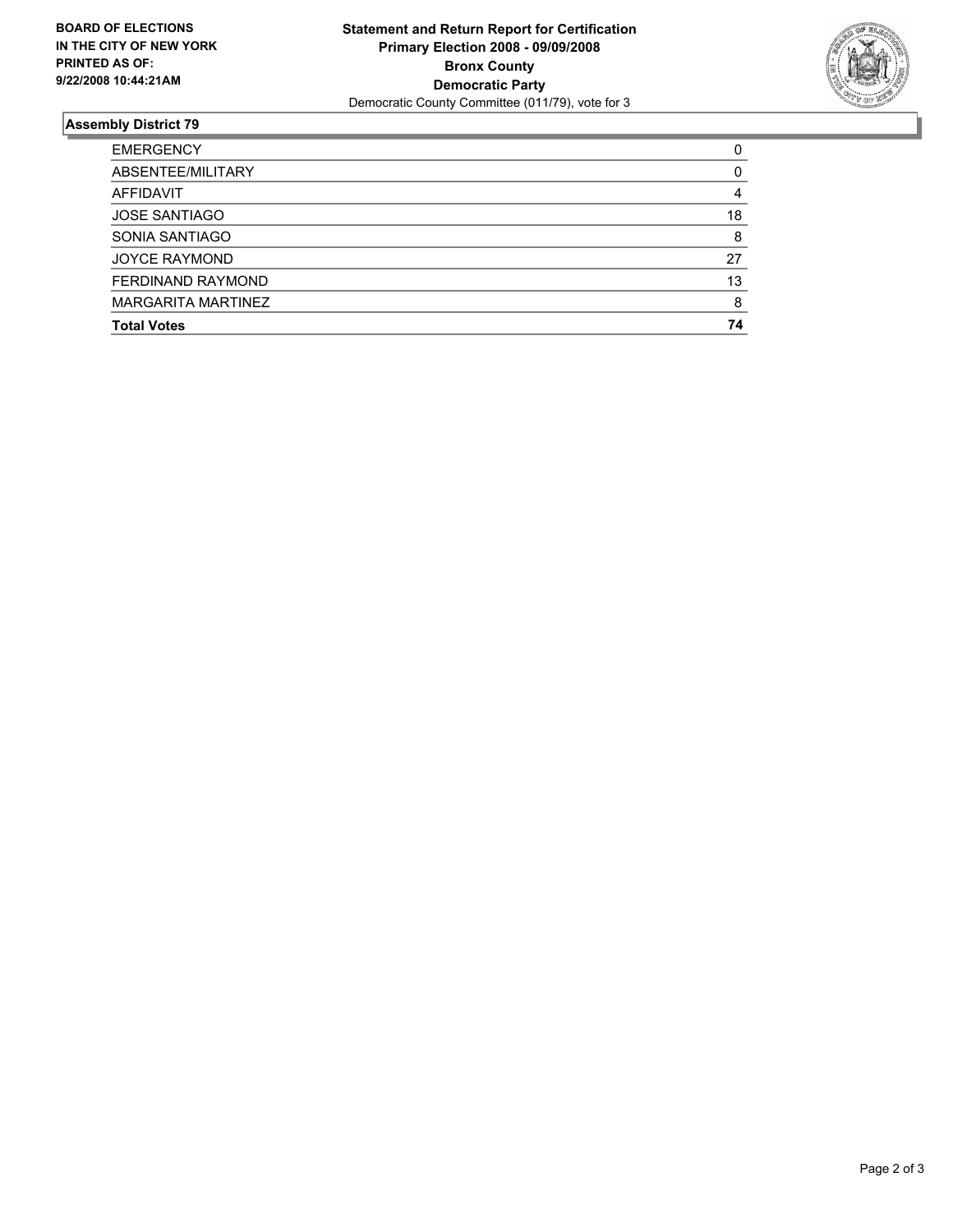### **Statement and Return Report for Certification Primary Election 2008 - 09/09/2008 Bronx County Democratic Party** Democratic County Committee (011/79), vote for 3

### **Total for Democratic County Committee (011/79) - Bronx County**

| <b>EMERGENCY</b>     |    |
|----------------------|----|
| ABSENTEE/MILITARY    |    |
| <b>AFFIDAVIT</b>     |    |
| <b>JOSE SANTIAGO</b> | 18 |
| SONIA SANTIAGO       |    |
| <b>JOYCE RAYMOND</b> | 27 |
| FERDINAND RAYMOND    | 13 |
| MARGARITA MARTINEZ   |    |
| <b>Total Votes</b>   | 74 |

We certify this statement to be correct, and have caused the same to be attested by the signatures of the members of the board, or a majority thereof, on

Secretary **Chairman** 

Canvassing Board **Canvassing Board** Canvassing Board **Deputy Chief Clerk** 

Deputy Chief Clerk

Page 3 of 3

Canvassing Board

Date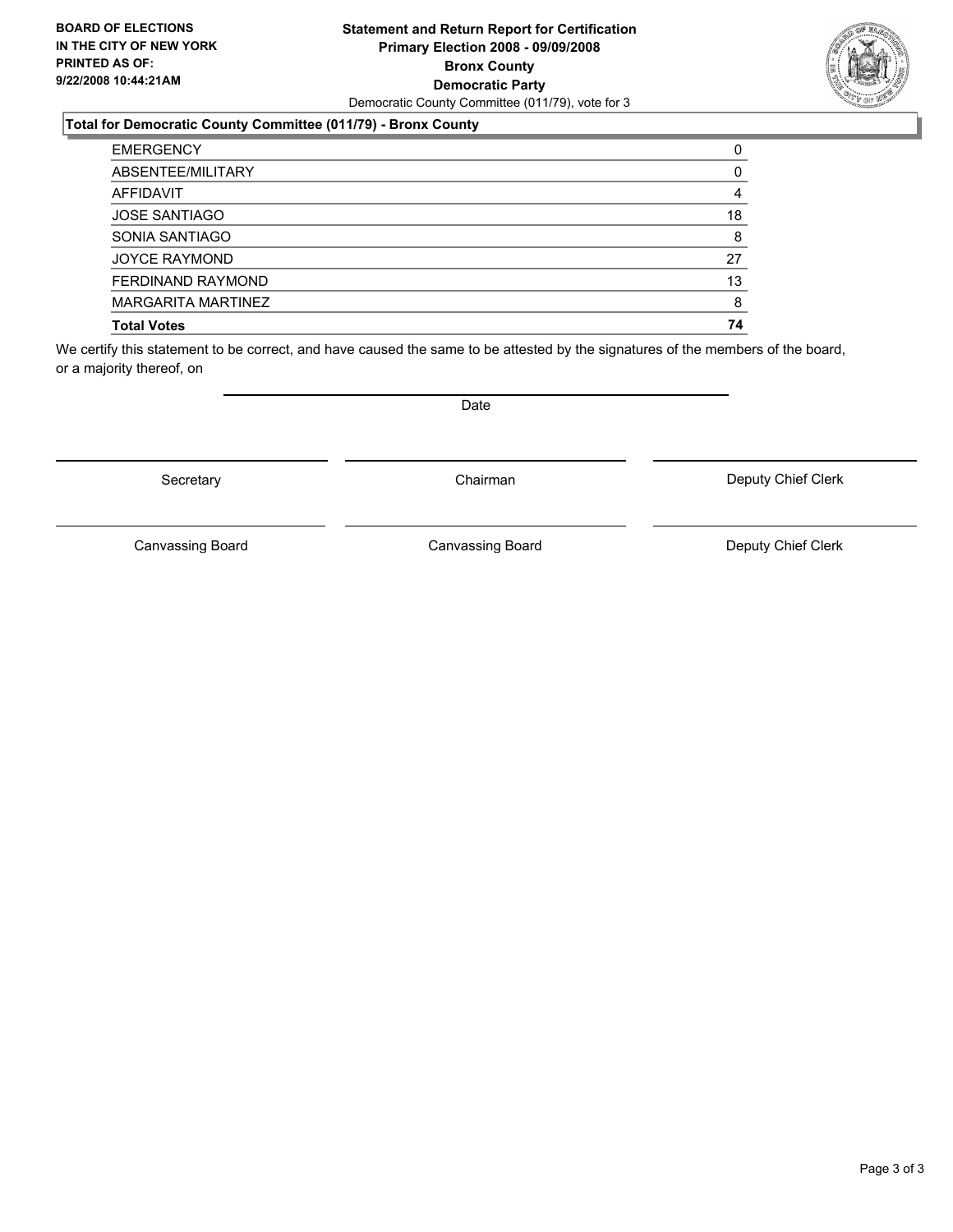

## **Primary Election 2008 - 09/09/2008 Bronx County - Democratic Party**

Democratic County Committee 013/79 Vote for 3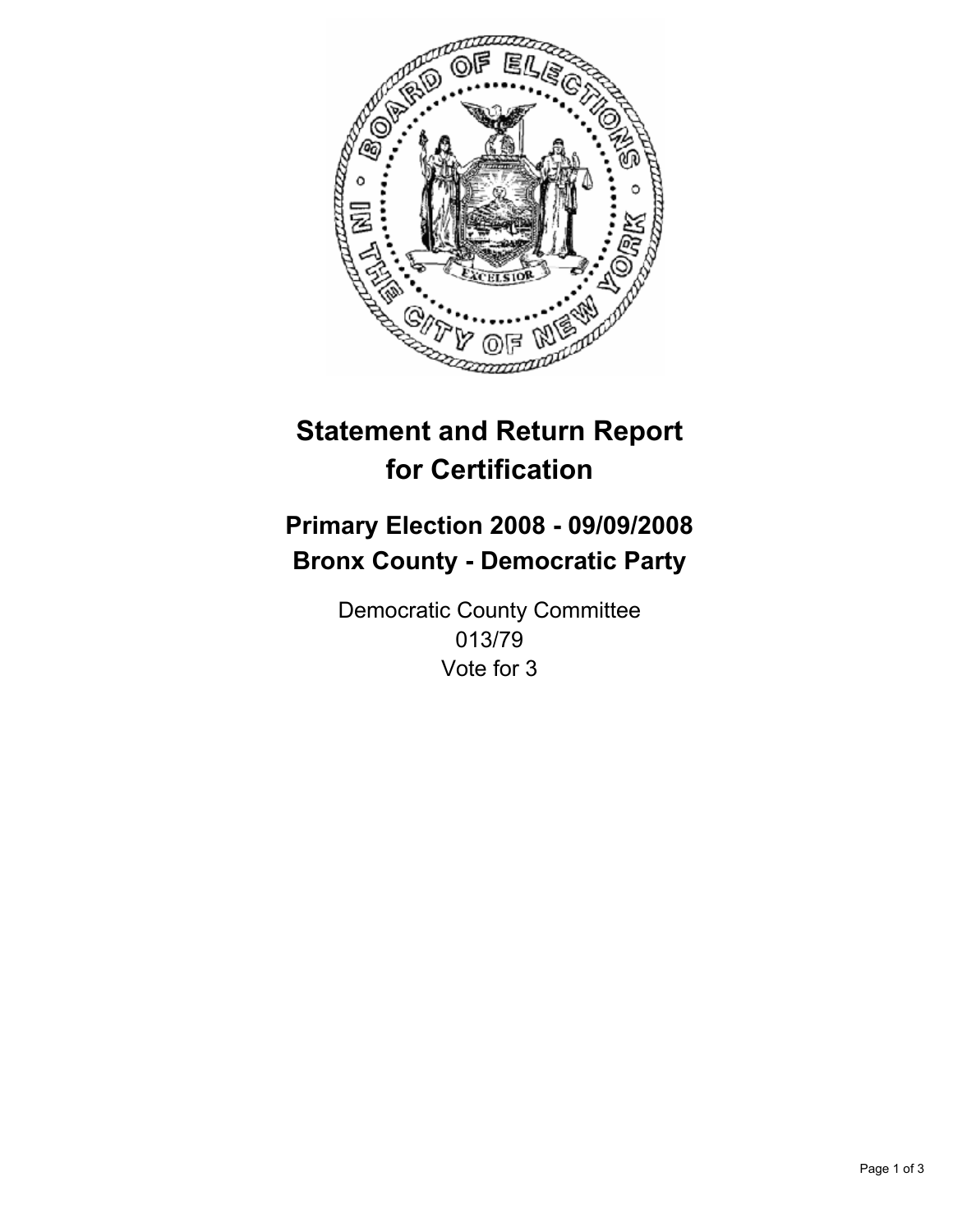

| <b>EMERGENCY</b>     |    |
|----------------------|----|
| ABSENTEE/MILITARY    |    |
| AFFIDAVIT            | 5  |
| <b>GLORIA E VEGA</b> | 26 |
| <b>GLADYS RIVERA</b> | 14 |
| ANTONIO TORRES       |    |
| <b>FLORA TATE</b>    | Q  |
| SAMUEL HARVEY        |    |
| <b>Total Votes</b>   | 64 |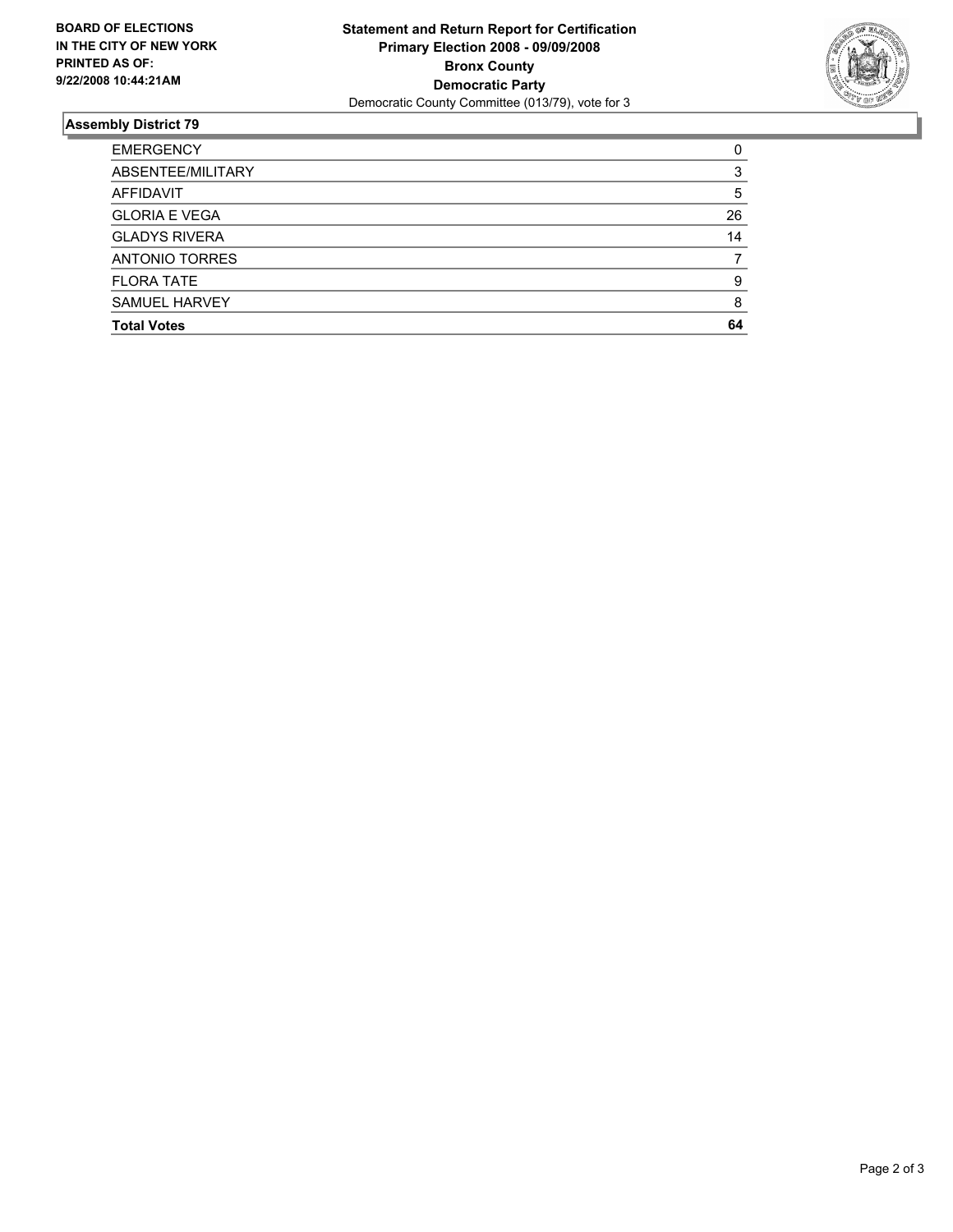### **Statement and Return Report for Certification Primary Election 2008 - 09/09/2008 Bronx County Democratic Party** Democratic County Committee (013/79), vote for 3

### **Total for Democratic County Committee (013/79) - Bronx County**

| <b>EMERGENCY</b>     |    |
|----------------------|----|
| ABSENTEE/MILITARY    |    |
| AFFIDAVIT            | b  |
| <b>GLORIA E VEGA</b> | 26 |
| <b>GLADYS RIVERA</b> | 14 |
| ANTONIO TORRES       |    |
| <b>FLORA TATE</b>    |    |
| SAMUEL HARVEY        |    |
| <b>Total Votes</b>   | 64 |

We certify this statement to be correct, and have caused the same to be attested by the signatures of the members of the board, or a majority thereof, on

Secretary **Chairman** 

Deputy Chief Clerk

Canvassing Board Canvassing Board **Canvassing Board** Canvassing Board **Deputy Chief Clerk** 



Date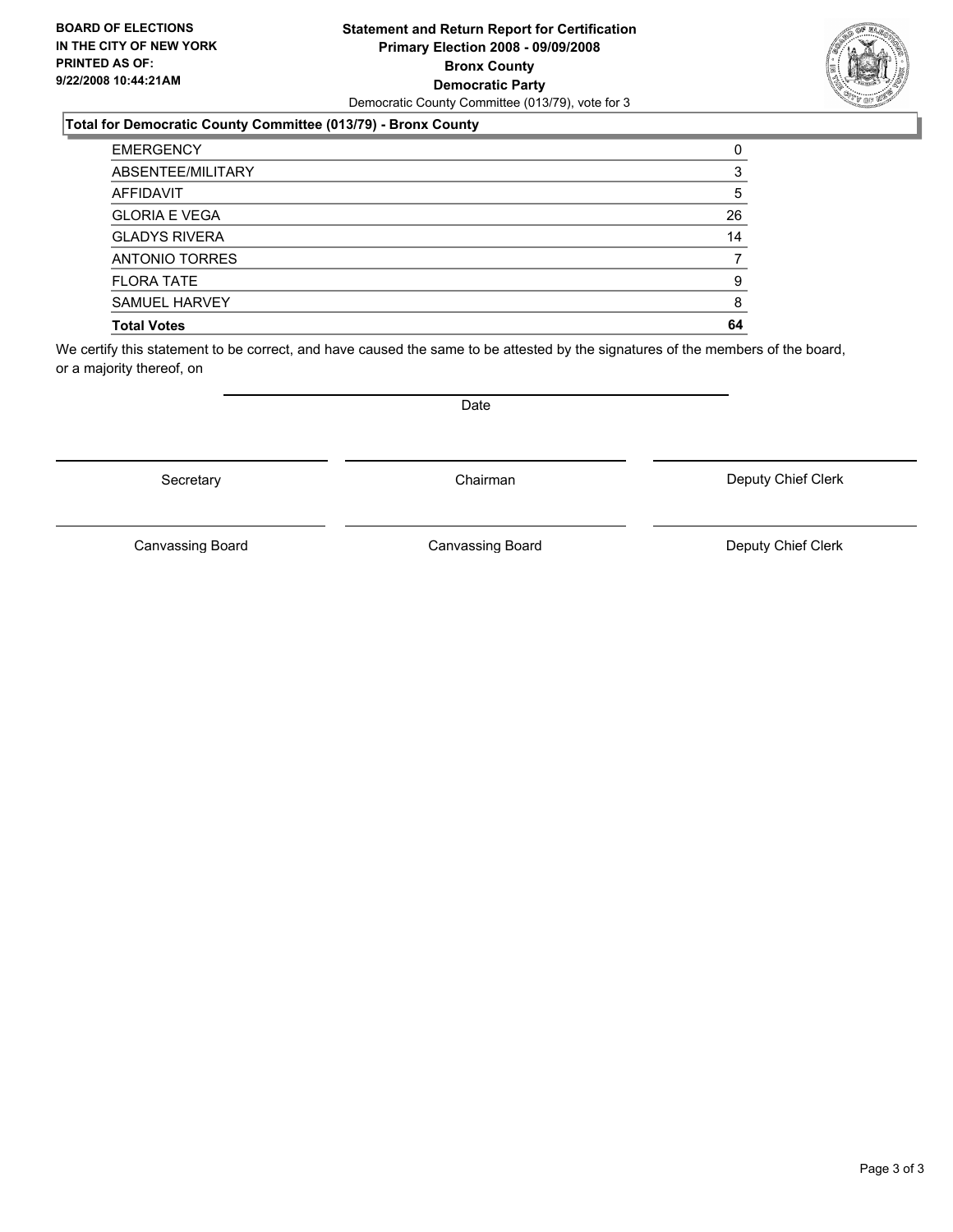

## **Primary Election 2008 - 09/09/2008 Bronx County - Democratic Party**

Democratic County Committee 026/79 Vote for 3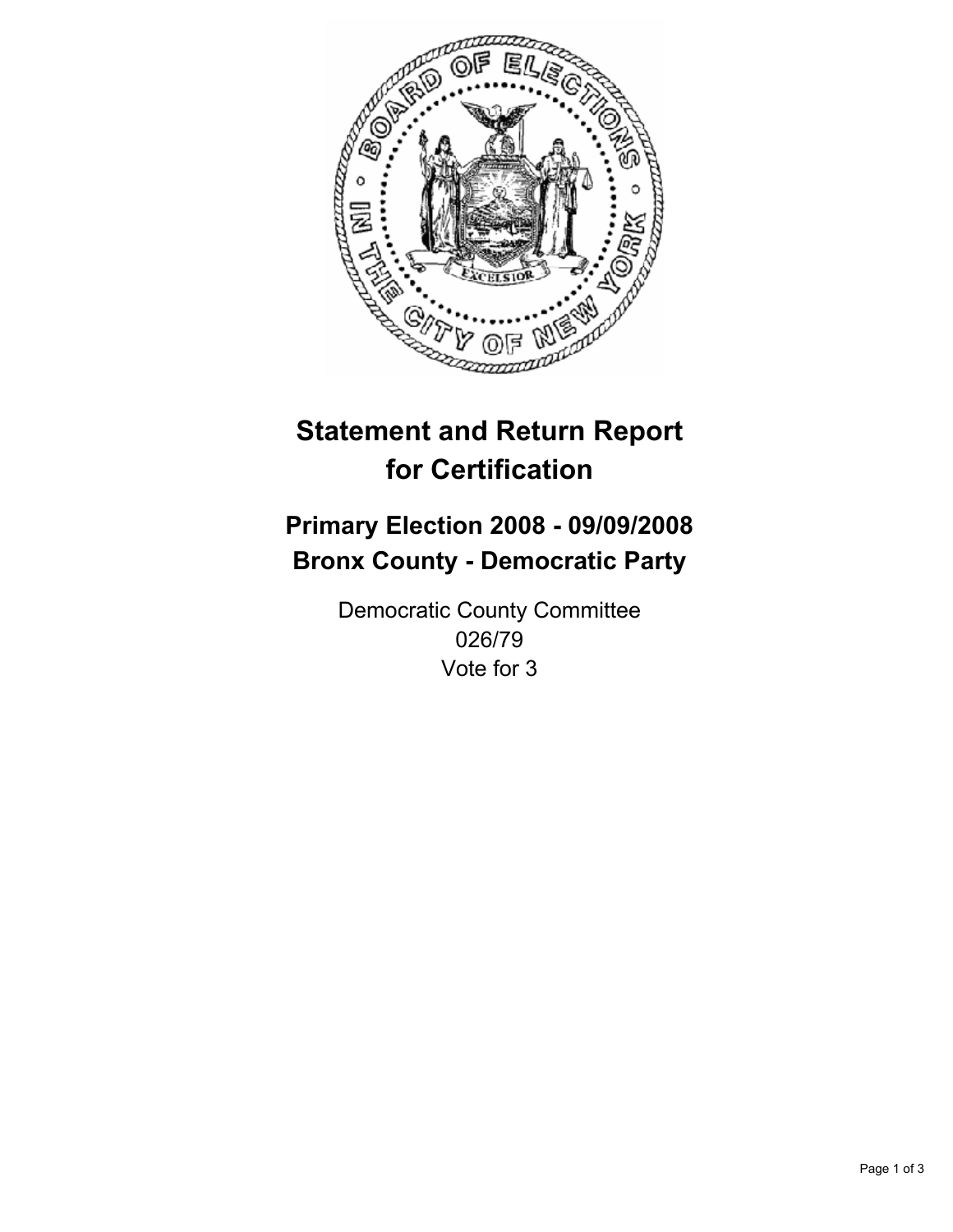

| <b>EMERGENCY</b>       |    |
|------------------------|----|
| ABSENTEE/MILITARY      |    |
| AFFIDAVIT              |    |
| <b>CECILE THOMPSON</b> | 22 |
| DAVID O CHAVEZ         | 14 |
| <b>UNA LAWRENCE</b>    | 18 |
| <b>MARIA D PEGUERO</b> | 12 |
| <b>Total Votes</b>     | 66 |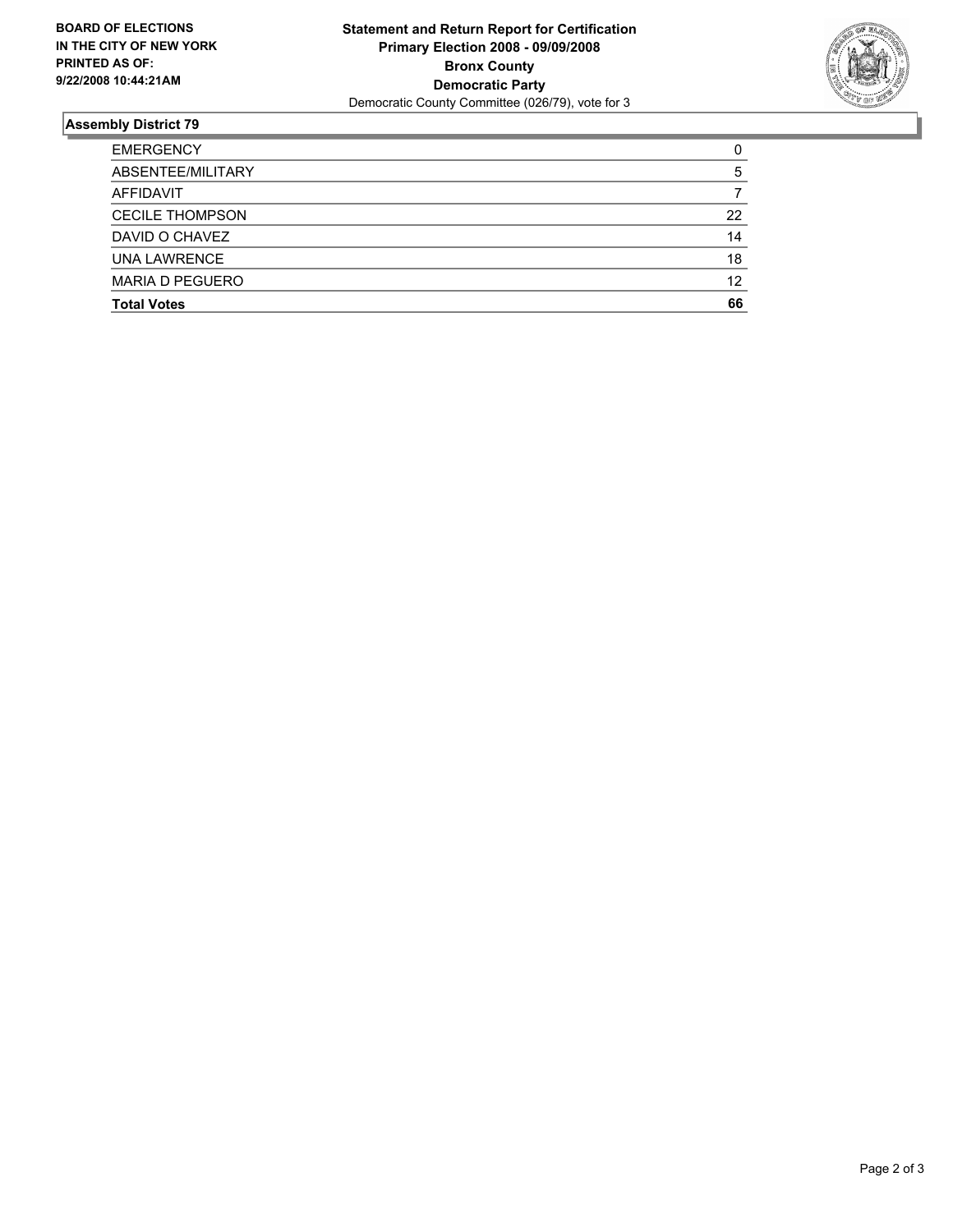### **Statement and Return Report for Certification Primary Election 2008 - 09/09/2008 Bronx County Democratic Party** Democratic County Committee (026/79), vote for 3

### **Total for Democratic County Committee (026/79) - Bronx County**

| <b>EMERGENCY</b>       |    |
|------------------------|----|
| ABSENTEE/MILITARY      |    |
| AFFIDAVIT              |    |
| <b>CECILE THOMPSON</b> | 22 |
| DAVID O CHAVEZ         | 14 |
| UNA LAWRENCE           | 18 |
| <b>MARIA D PEGUERO</b> | 12 |
| <b>Total Votes</b>     | 66 |

We certify this statement to be correct, and have caused the same to be attested by the signatures of the members of the board, or a majority thereof, on

Secretary **Chairman** 

Deputy Chief Clerk

Canvassing Board

Canvassing Board Canvassing Board Canvassing Canvassing Board Deputy Chief Clerk



Date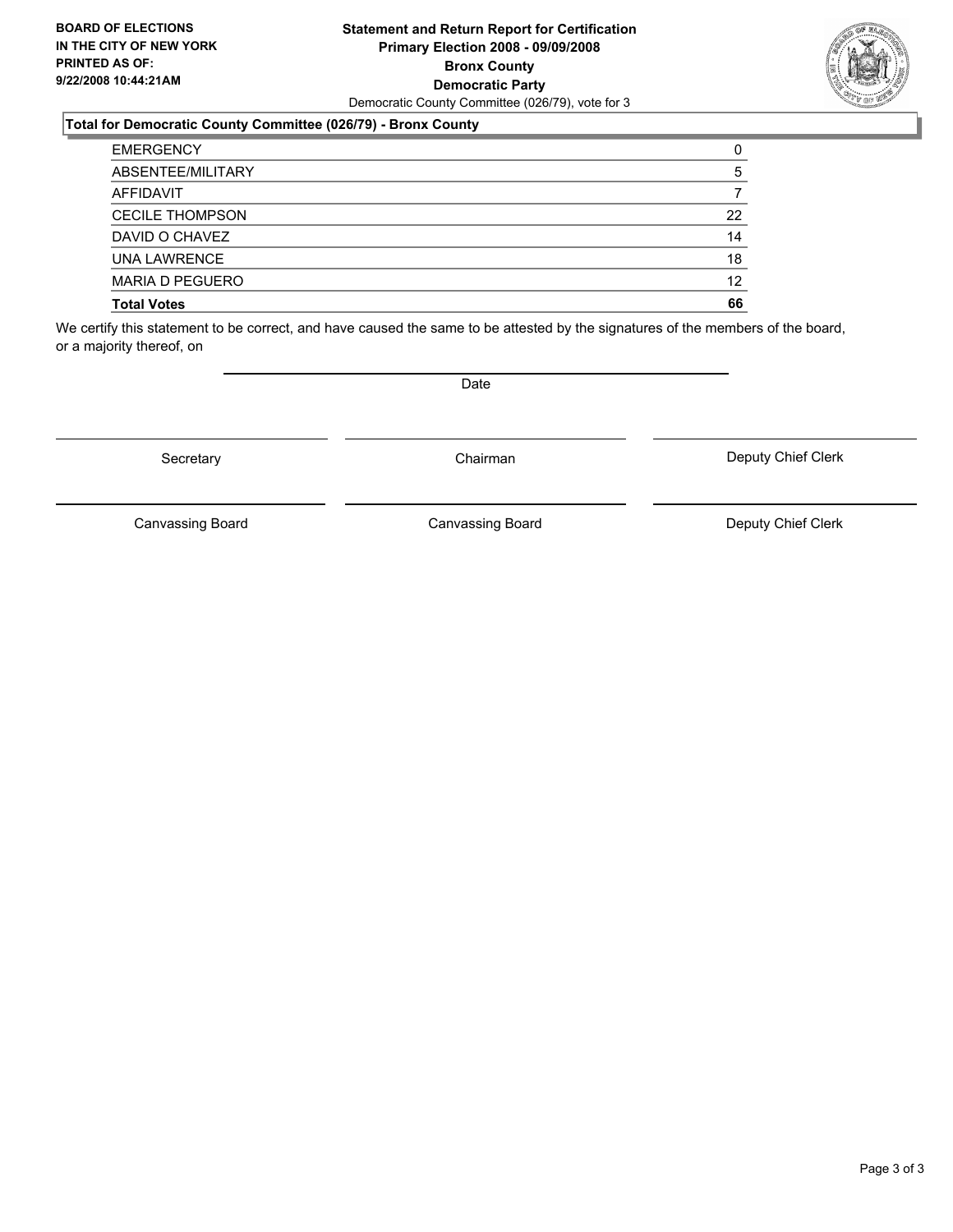

## **Primary Election 2008 - 09/09/2008 Bronx County - Democratic Party**

Democratic County Committee 036/79 Vote for 3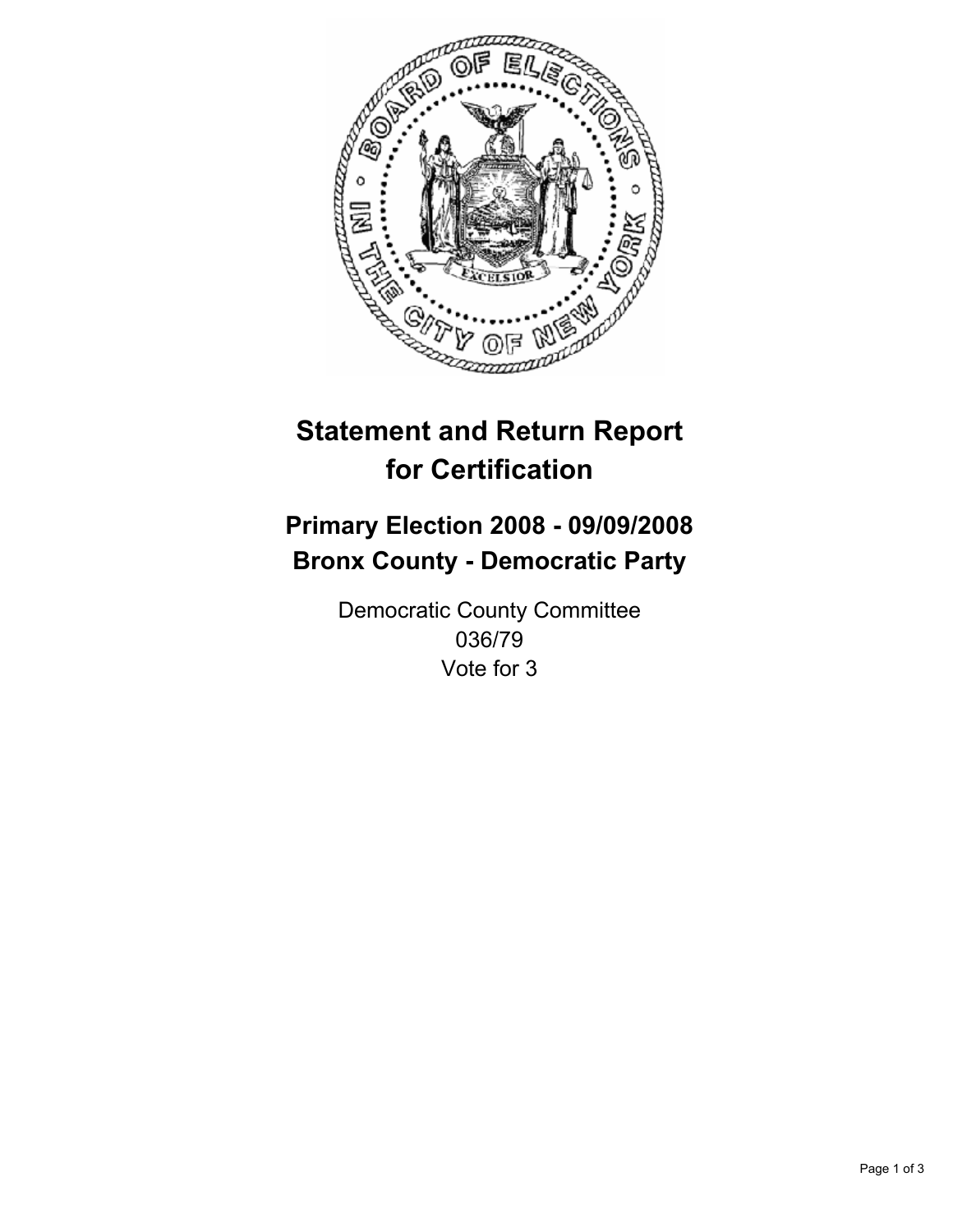

| <b>EMERGENCY</b>      |    |
|-----------------------|----|
| ABSENTEE/MILITARY     |    |
| AFFIDAVIT             |    |
| <b>CARMEN COLLAZO</b> |    |
| <b>LEONCIA ORITZ</b>  |    |
| <b>ANTONIA VELEZ</b>  |    |
| <b>EDITH RICHARDS</b> |    |
| <b>Total Votes</b>    | 30 |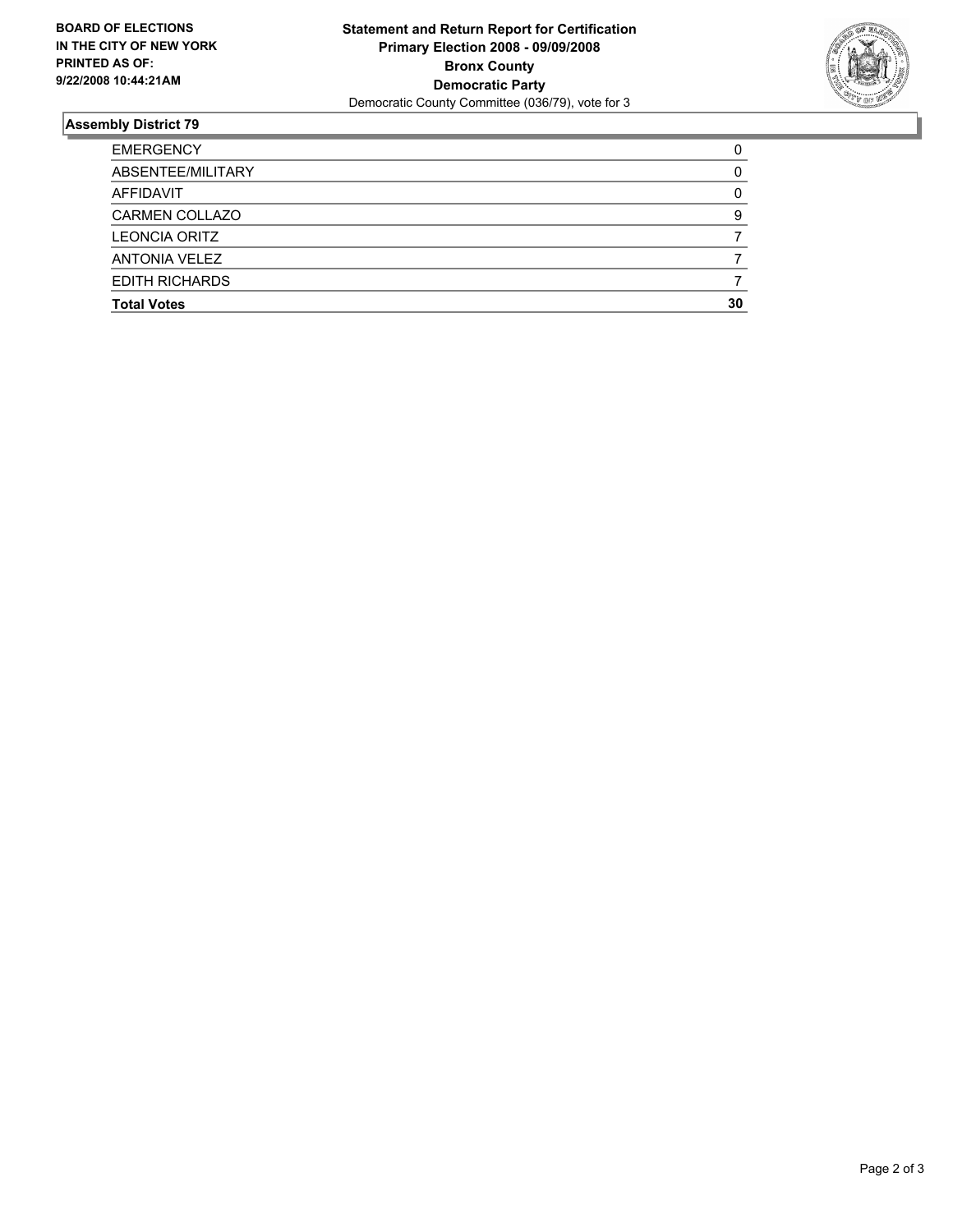### **Statement and Return Report for Certification Primary Election 2008 - 09/09/2008 Bronx County Democratic Party** Democratic County Committee (036/79), vote for 3

### **Total for Democratic County Committee (036/79) - Bronx County**

| <b>EMERGENCY</b>      |    |
|-----------------------|----|
| ABSENTEE/MILITARY     |    |
| AFFIDAVIT             |    |
| <b>CARMEN COLLAZO</b> |    |
| <b>LEONCIA ORITZ</b>  |    |
| <b>ANTONIA VELEZ</b>  |    |
| <b>EDITH RICHARDS</b> |    |
| <b>Total Votes</b>    | 30 |

We certify this statement to be correct, and have caused the same to be attested by the signatures of the members of the board, or a majority thereof, on

Date

Secretary **Chairman** 

Canvassing Board Canvassing Board Canvassing Canvassing Board Deputy Chief Clerk

Deputy Chief Clerk

Canvassing Board

Page 3 of 3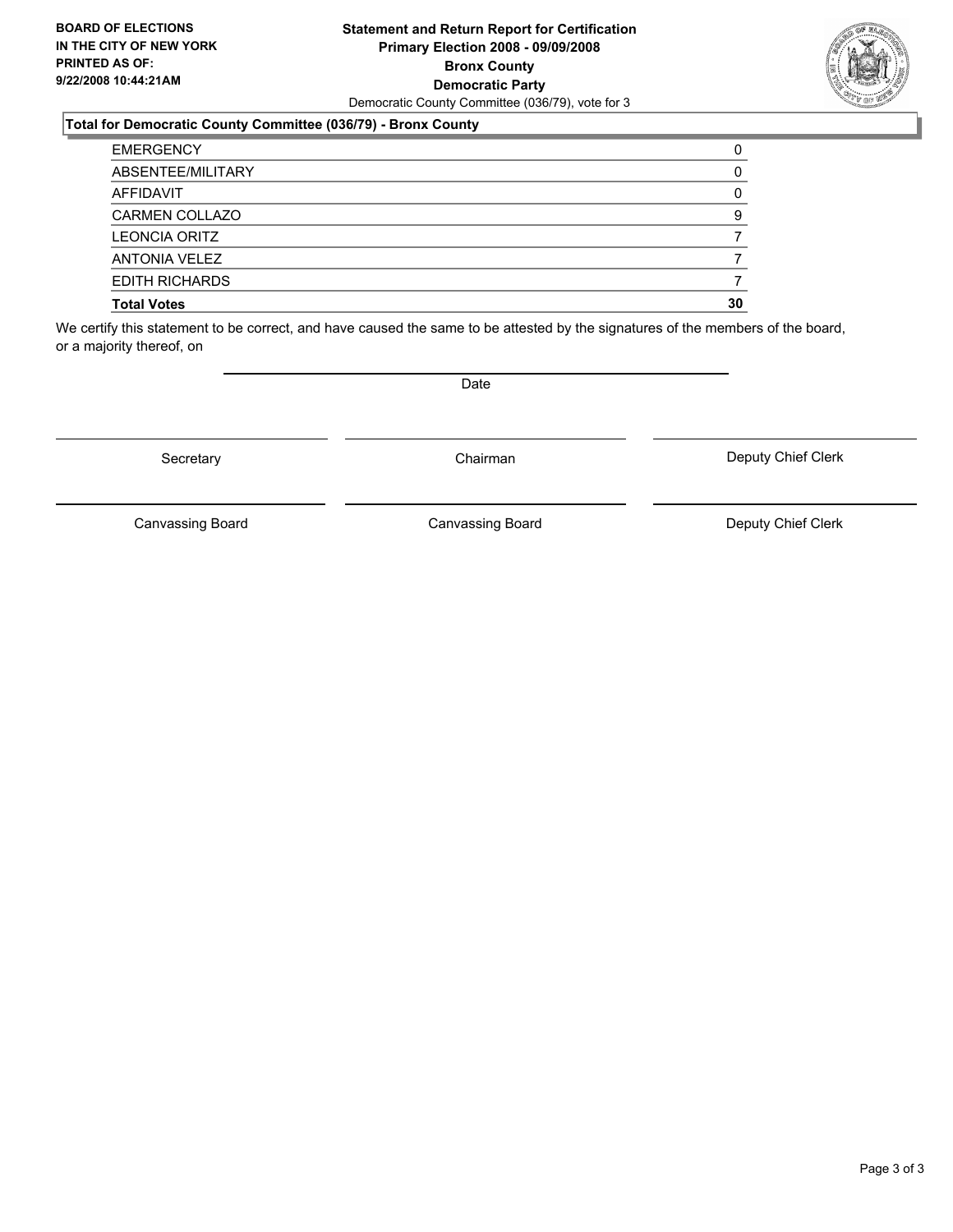

## **Primary Election 2008 - 09/09/2008 Bronx County - Democratic Party**

Democratic County Committee 037/79 Vote for 3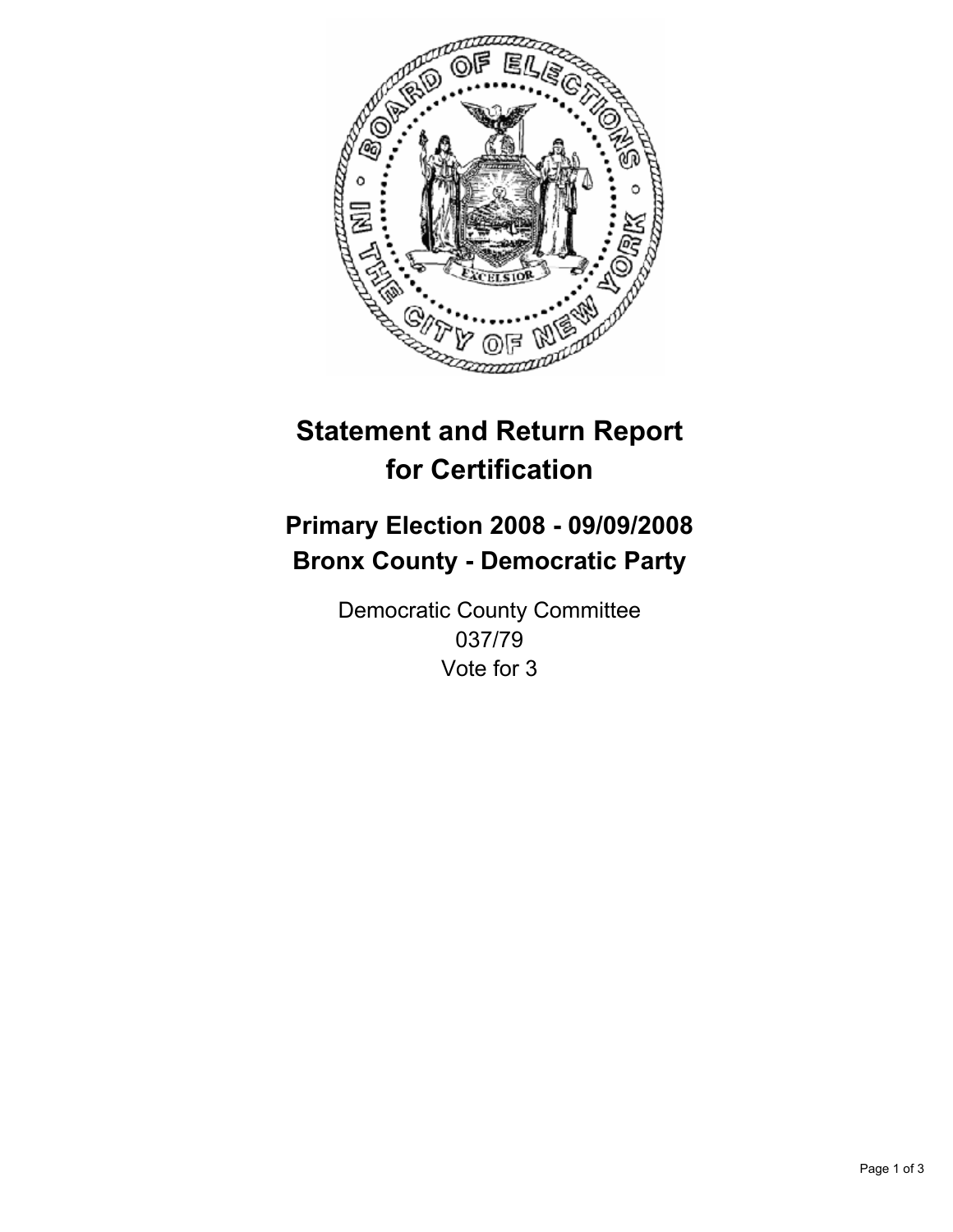

| <b>EMERGENCY</b>         |    |
|--------------------------|----|
| ABSENTEE/MILITARY        |    |
| AFFIDAVIT                |    |
| <b>IRIS PEREZ</b>        | 10 |
| <b>MILAGROS FIGUEROA</b> |    |
| SYLVIA D KASEY           |    |
| <b>EARL HUGGINS</b>      | c  |
| <b>GLORIA ALSTON</b>     | 10 |
| <b>Total Votes</b>       | 44 |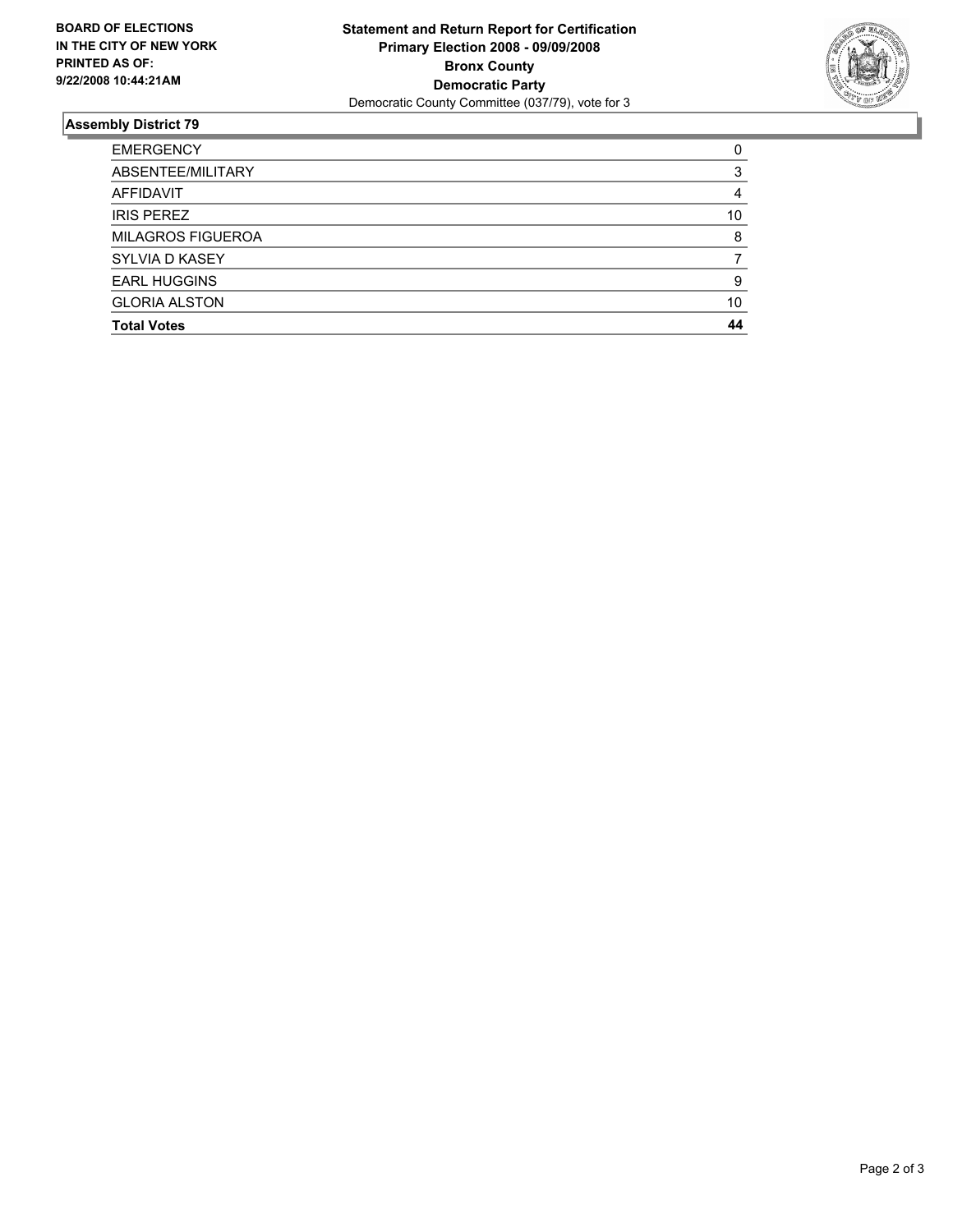### **Statement and Return Report for Certification Primary Election 2008 - 09/09/2008 Bronx County Democratic Party** Democratic County Committee (037/79), vote for 3

### **Total for Democratic County Committee (037/79) - Bronx County**

| <b>EMERGENCY</b>         |    |
|--------------------------|----|
| ABSENTEE/MILITARY        |    |
| AFFIDAVIT                |    |
| <b>IRIS PEREZ</b>        | 10 |
| <b>MILAGROS FIGUEROA</b> |    |
| SYLVIA D KASEY           |    |
| <b>EARL HUGGINS</b>      |    |
| <b>GLORIA ALSTON</b>     | 10 |
| <b>Total Votes</b>       | 44 |

We certify this statement to be correct, and have caused the same to be attested by the signatures of the members of the board, or a majority thereof, on

Secretary **Chairman** 

Canvassing Board

Date

Canvassing Board **Canvassing Board** Canvassing Board **Deputy Chief Clerk** 

Deputy Chief Clerk

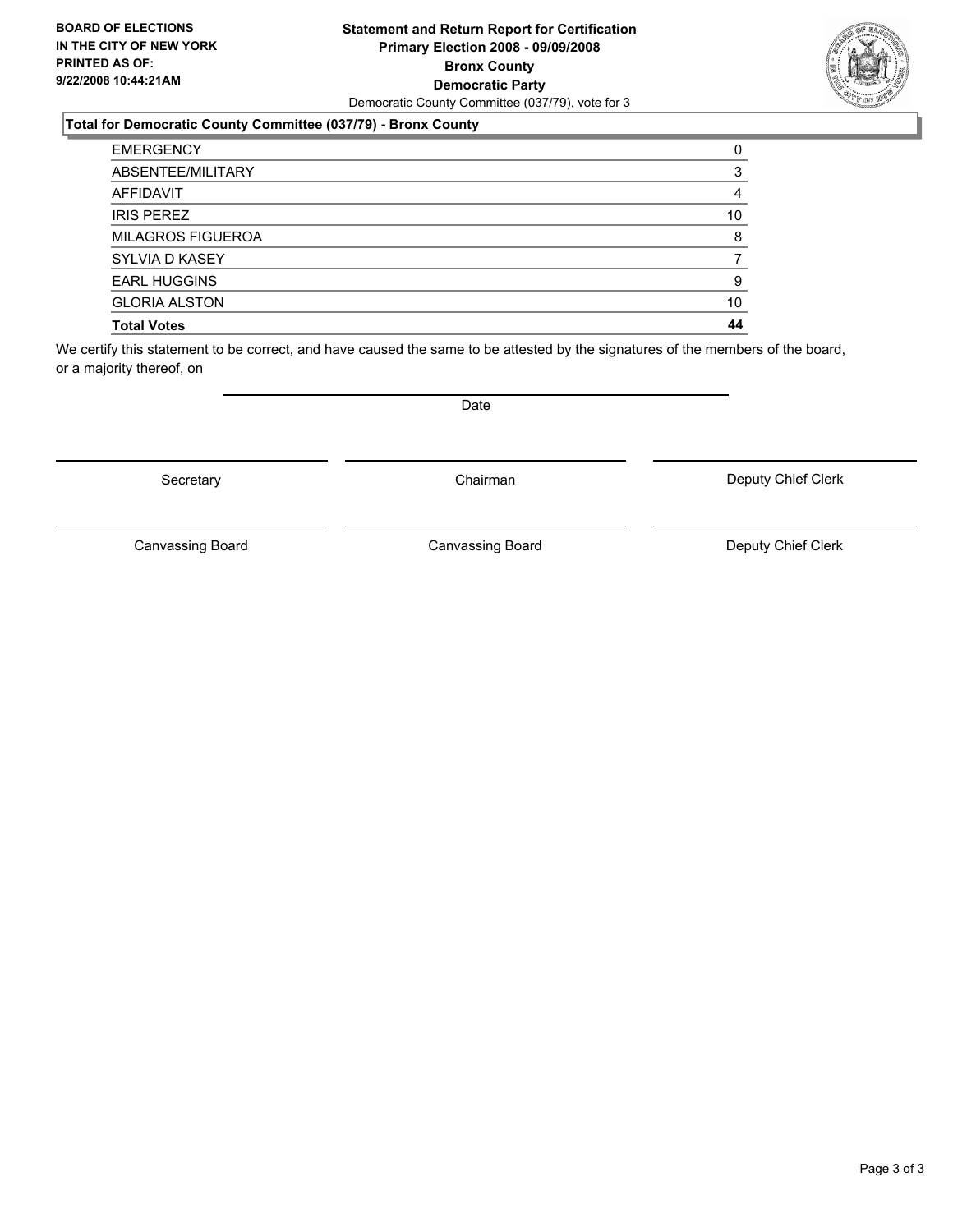

## **Primary Election 2008 - 09/09/2008 Bronx County - Democratic Party**

Democratic County Committee 042/79 Vote for 3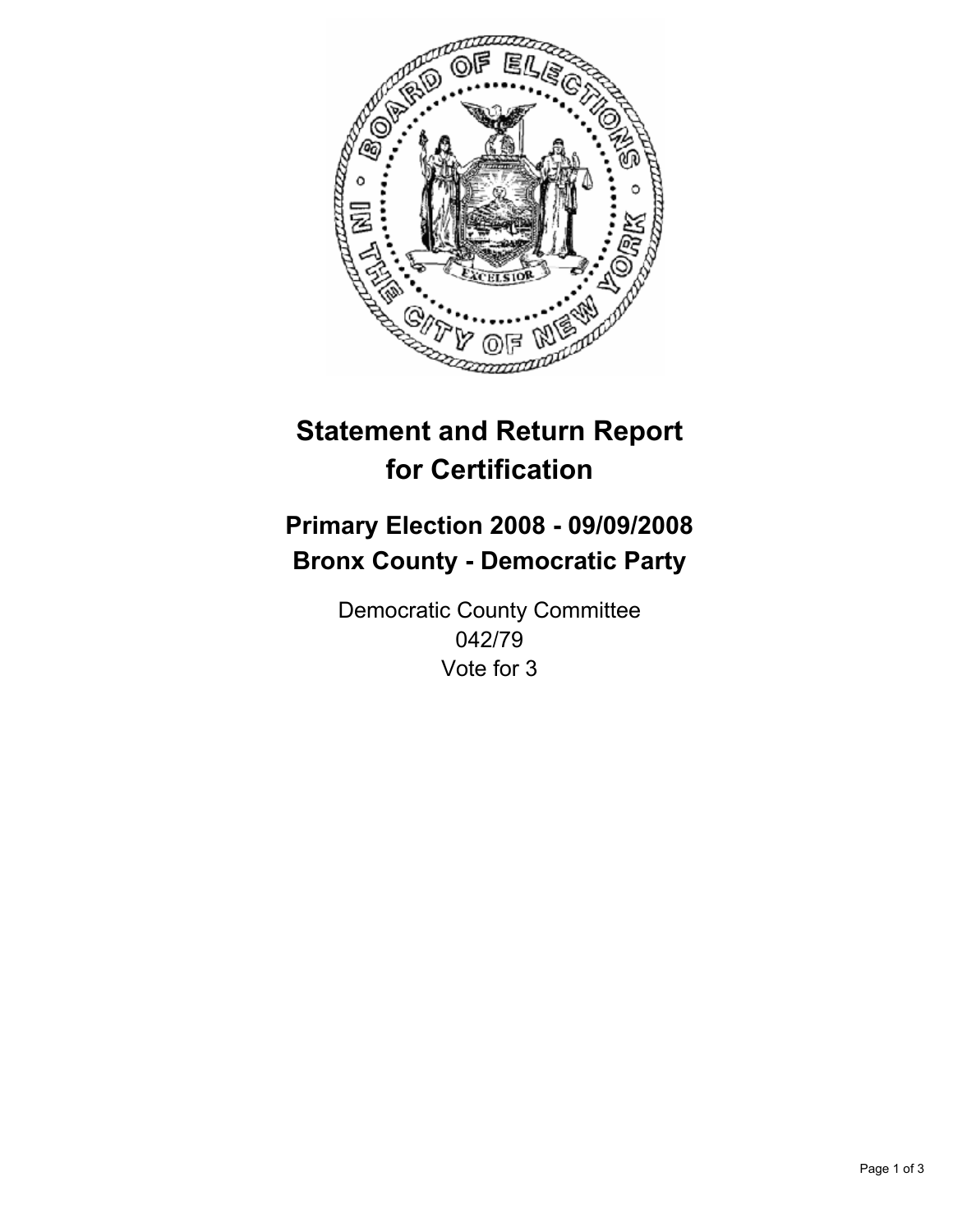

| <b>EMERGENCY</b>      |    |
|-----------------------|----|
| ABSENTEE/MILITARY     |    |
| AFFIDAVIT             |    |
| <b>TERRI HAM</b>      |    |
| <b>TAMIKA KASEY</b>   |    |
| <b>DEIDRE JONES</b>   |    |
| <b>SHARUNDA SMITH</b> |    |
| <b>Total Votes</b>    | 13 |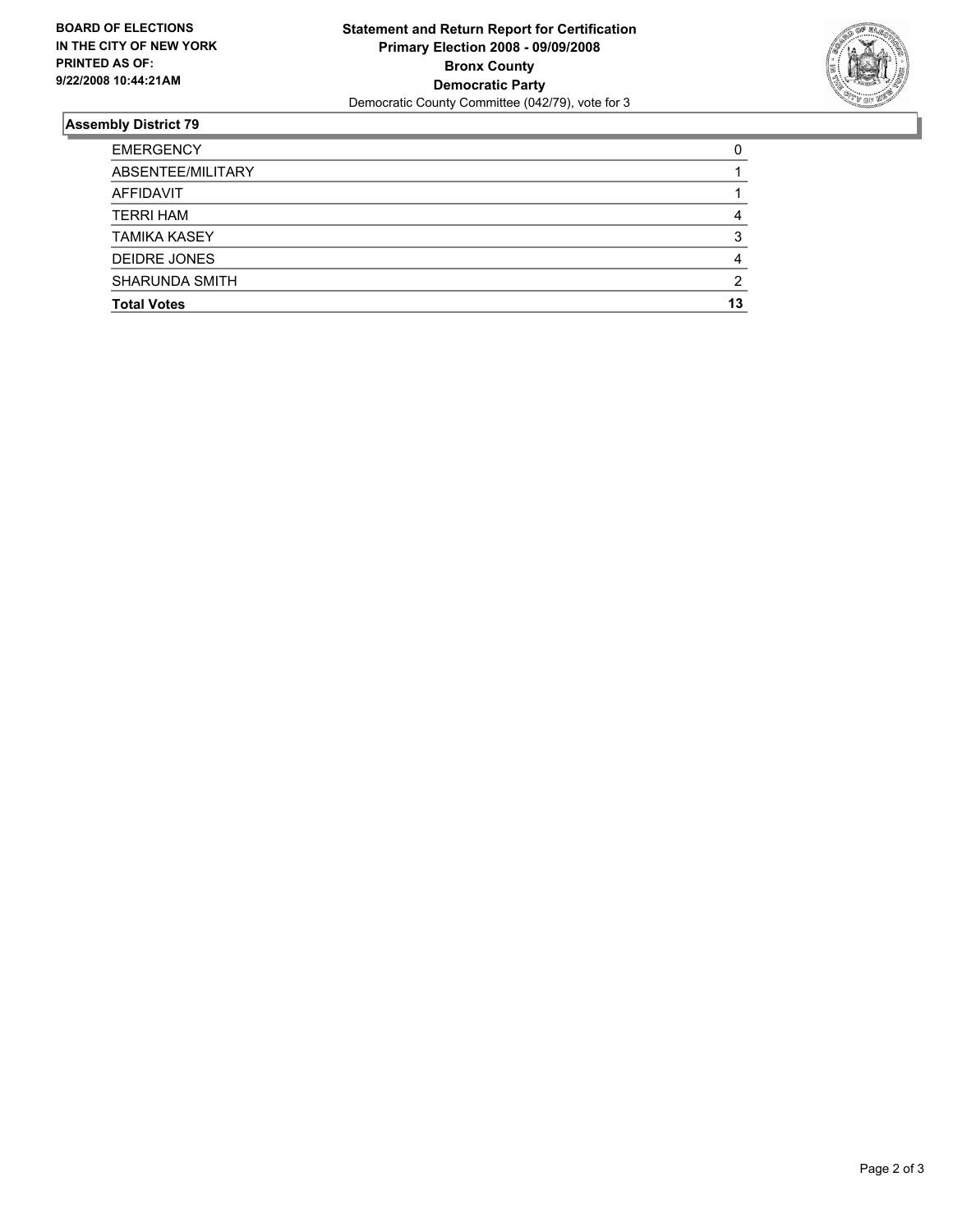### **Statement and Return Report for Certification Primary Election 2008 - 09/09/2008 Bronx County Democratic Party** Democratic County Committee (042/79), vote for 3

### **Total for Democratic County Committee (042/79) - Bronx County**

| <b>EMERGENCY</b>      |    |
|-----------------------|----|
| ABSENTEE/MILITARY     |    |
| AFFIDAVIT             |    |
| <b>TERRI HAM</b>      |    |
| <b>TAMIKA KASEY</b>   |    |
| DEIDRE JONES          |    |
| <b>SHARUNDA SMITH</b> | ◠  |
| <b>Total Votes</b>    | 13 |

We certify this statement to be correct, and have caused the same to be attested by the signatures of the members of the board, or a majority thereof, on

Secretary **Chairman** 

Deputy Chief Clerk

Canvassing Board

Canvassing Board **Canvassing Board** Canvassing Board **Deputy Chief Clerk** 



Date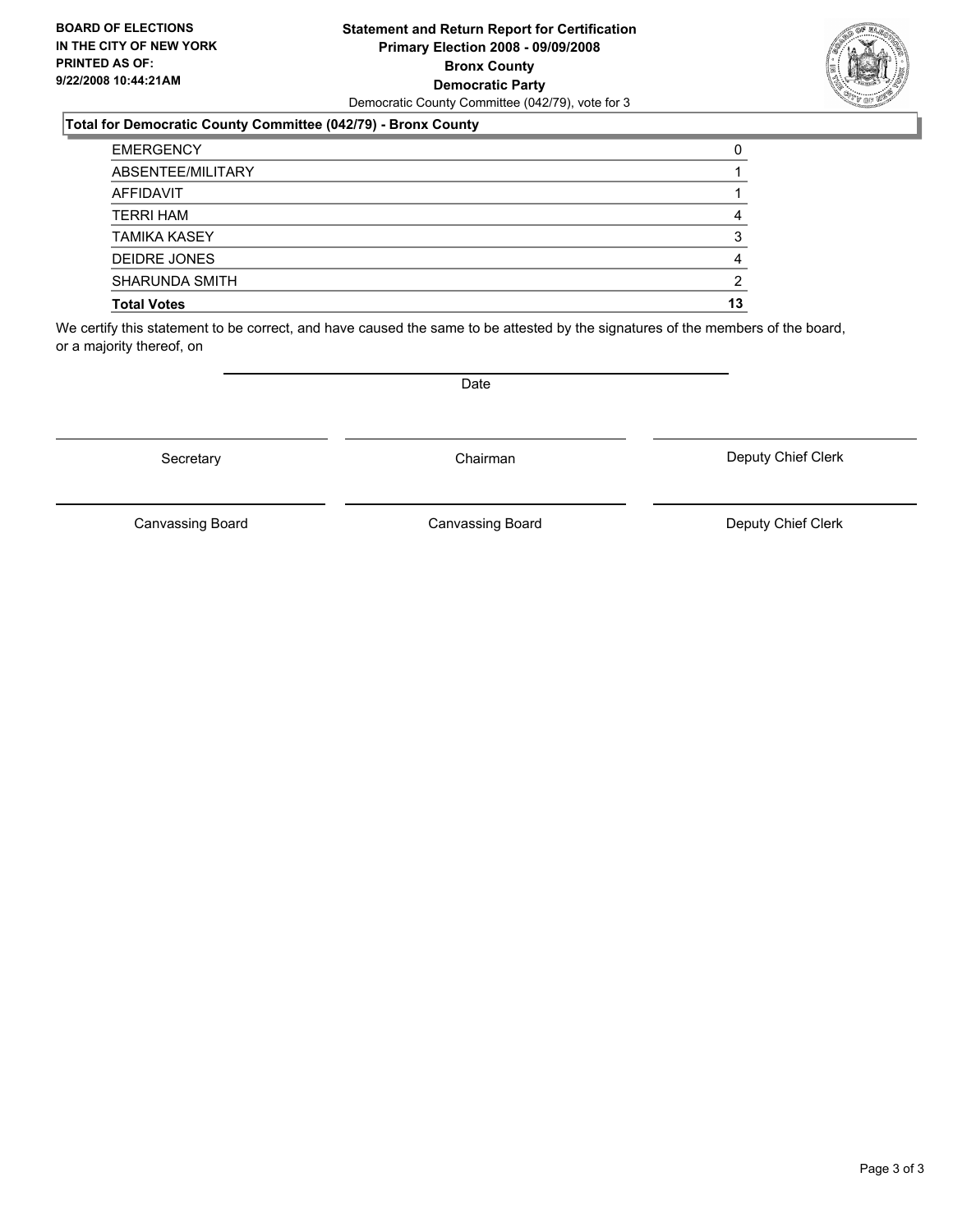

## **Primary Election 2008 - 09/09/2008 Bronx County - Democratic Party**

Democratic County Committee 044/79 Vote for 3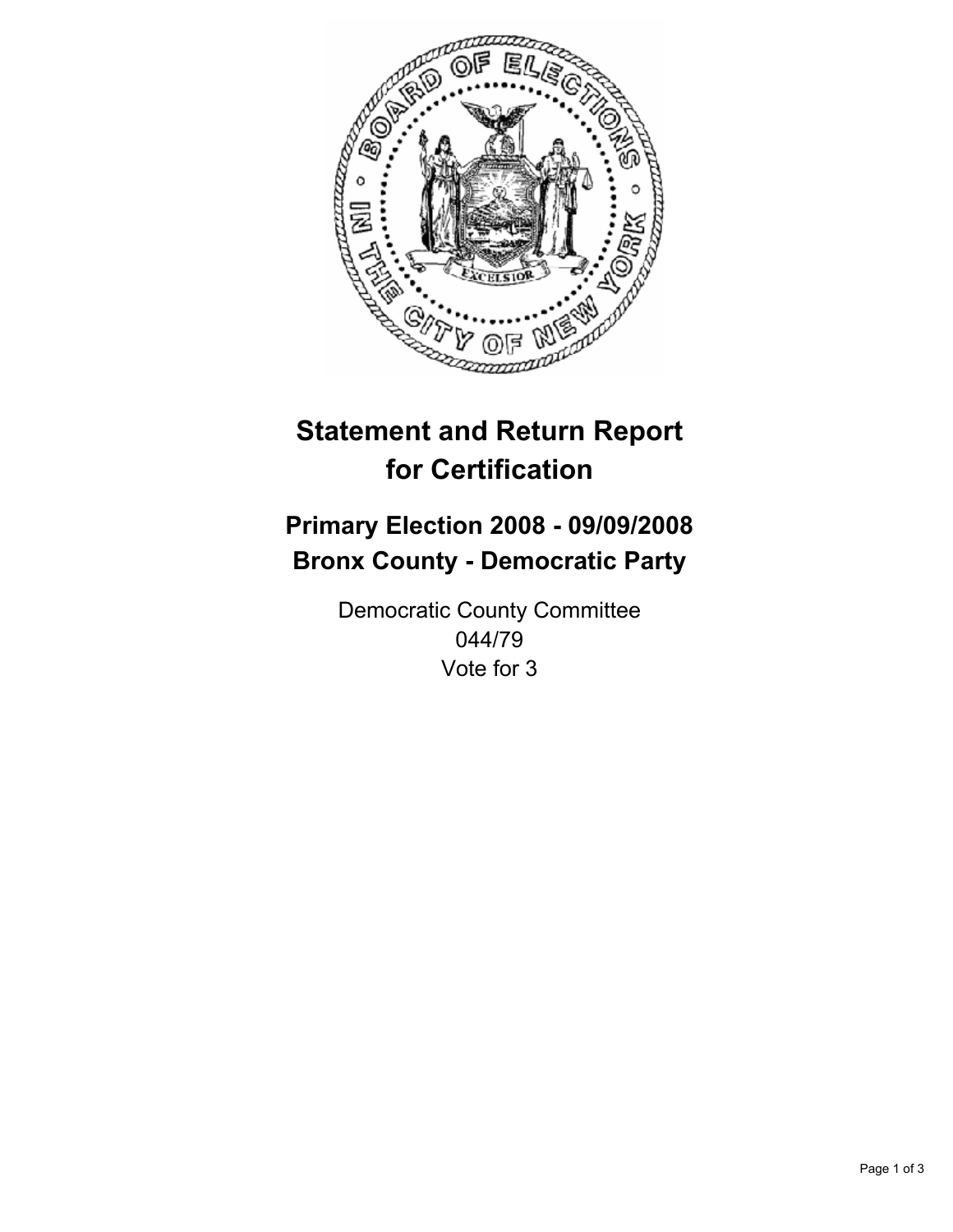

| <b>EMERGENCY</b>      |    |
|-----------------------|----|
| ABSENTEE/MILITARY     |    |
| AFFIDAVIT             | 6  |
| <b>FRANK GONZALEZ</b> | 10 |
| <b>RAMON PENA</b>     | 6  |
| ANGEL GONZALEZ        | 10 |
| <b>CORNELL NOLTON</b> |    |
| <b>DENISE REID</b>    |    |
| <b>BILL MCKENZIE</b>  | ◠  |
| <b>Total Votes</b>    |    |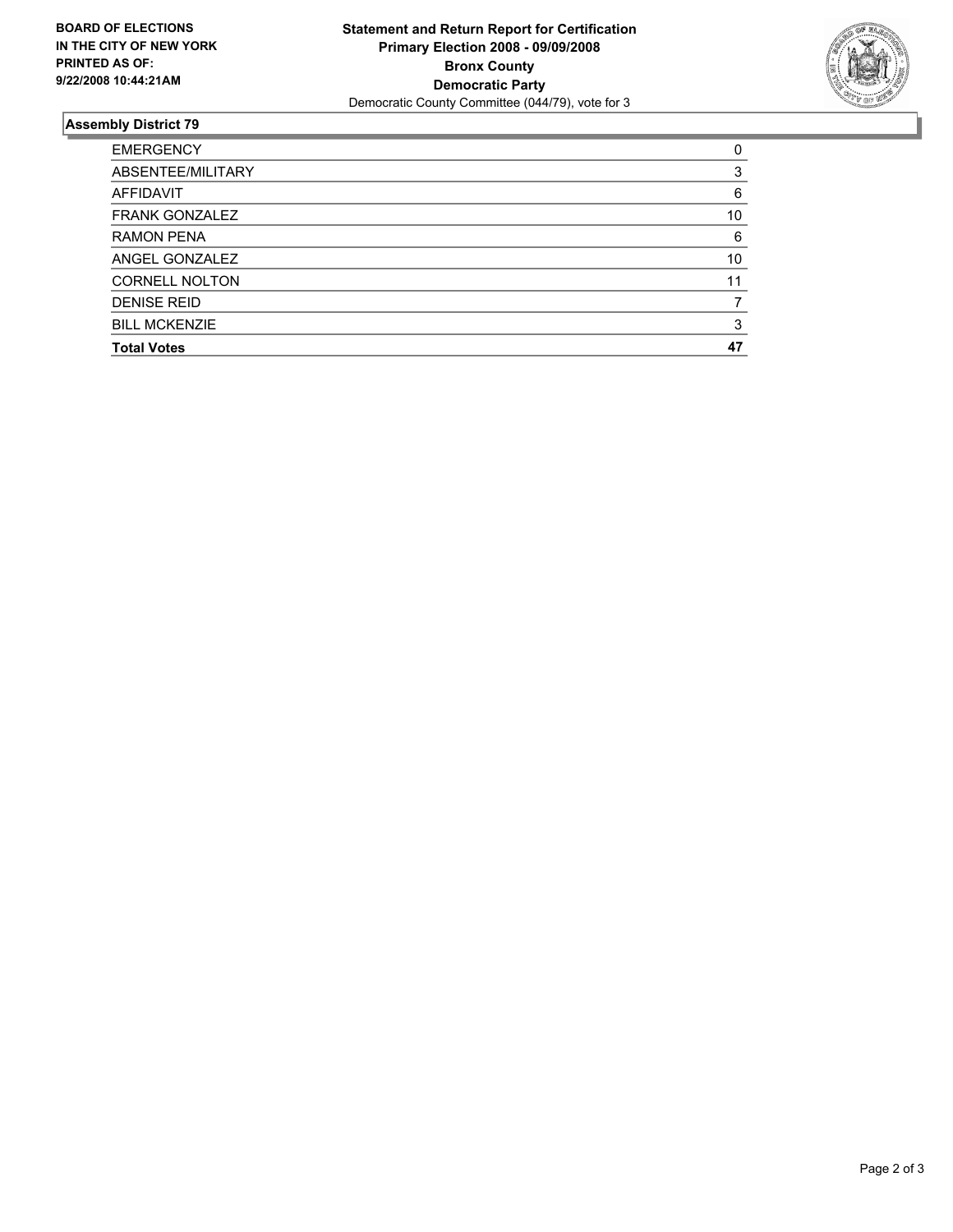### **Statement and Return Report for Certification Primary Election 2008 - 09/09/2008 Bronx County Democratic Party** Democratic County Committee (044/79), vote for 3

### **Total for Democratic County Committee (044/79) - Bronx County**

| <b>EMERGENCY</b>      |    |
|-----------------------|----|
| ABSENTEE/MILITARY     |    |
| <b>AFFIDAVIT</b>      | 6  |
| <b>FRANK GONZALEZ</b> | 10 |
| <b>RAMON PENA</b>     | 6  |
| ANGEL GONZALEZ        | 10 |
| <b>CORNELL NOLTON</b> | 11 |
| <b>DENISE REID</b>    |    |
| <b>BILL MCKENZIE</b>  |    |
| <b>Total Votes</b>    | 47 |

We certify this statement to be correct, and have caused the same to be attested by the signatures of the members of the board, or a majority thereof, on

Secretary **Chairman** 

Canvassing Board **Canvassing Board** Canvassing Board **Deputy Chief Clerk** 

Canvassing Board

Deputy Chief Clerk

Date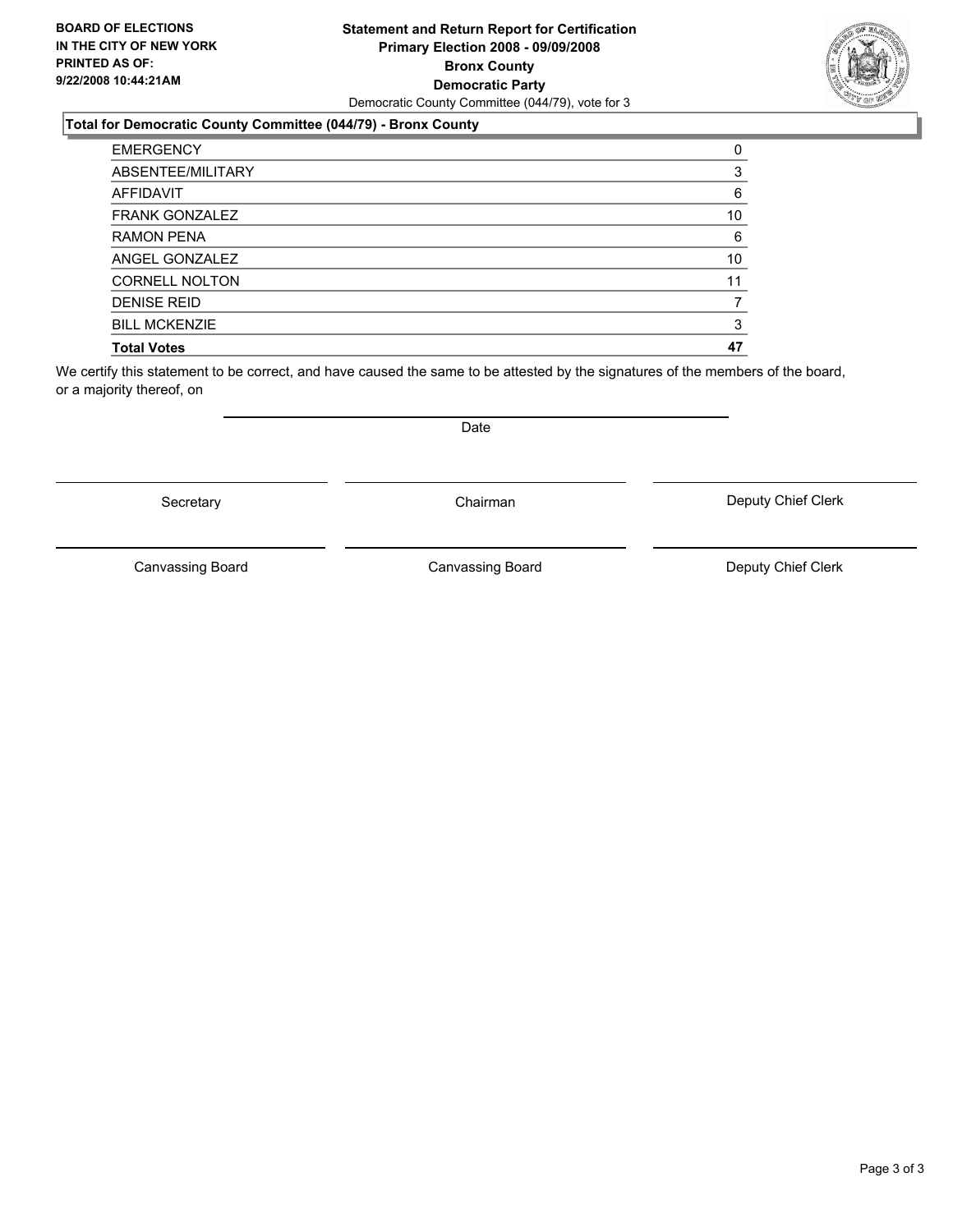

## **Primary Election 2008 - 09/09/2008 Bronx County - Democratic Party**

Democratic County Committee 045/79 Vote for 2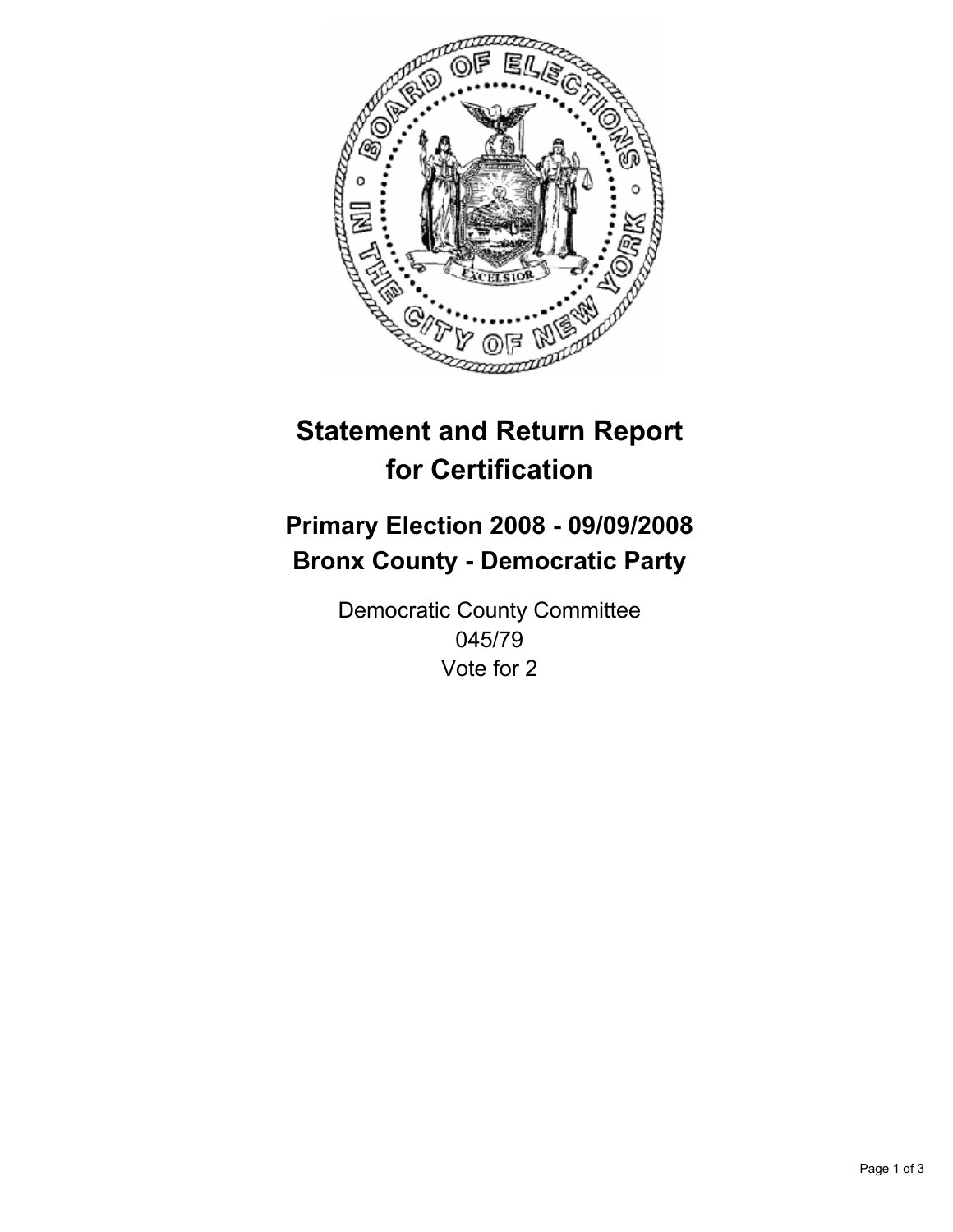

| <b>EMERGENCY</b>        |    |
|-------------------------|----|
| ABSENTEE/MILITARY       |    |
| AFFIDAVIT               |    |
| <b>CARMEN NAVAS</b>     |    |
| <b>BRENDA L CAMACHO</b> |    |
| <b>DIANE JONES</b>      |    |
| <b>WILLIAM BELL</b>     |    |
| <b>Total Votes</b>      | 16 |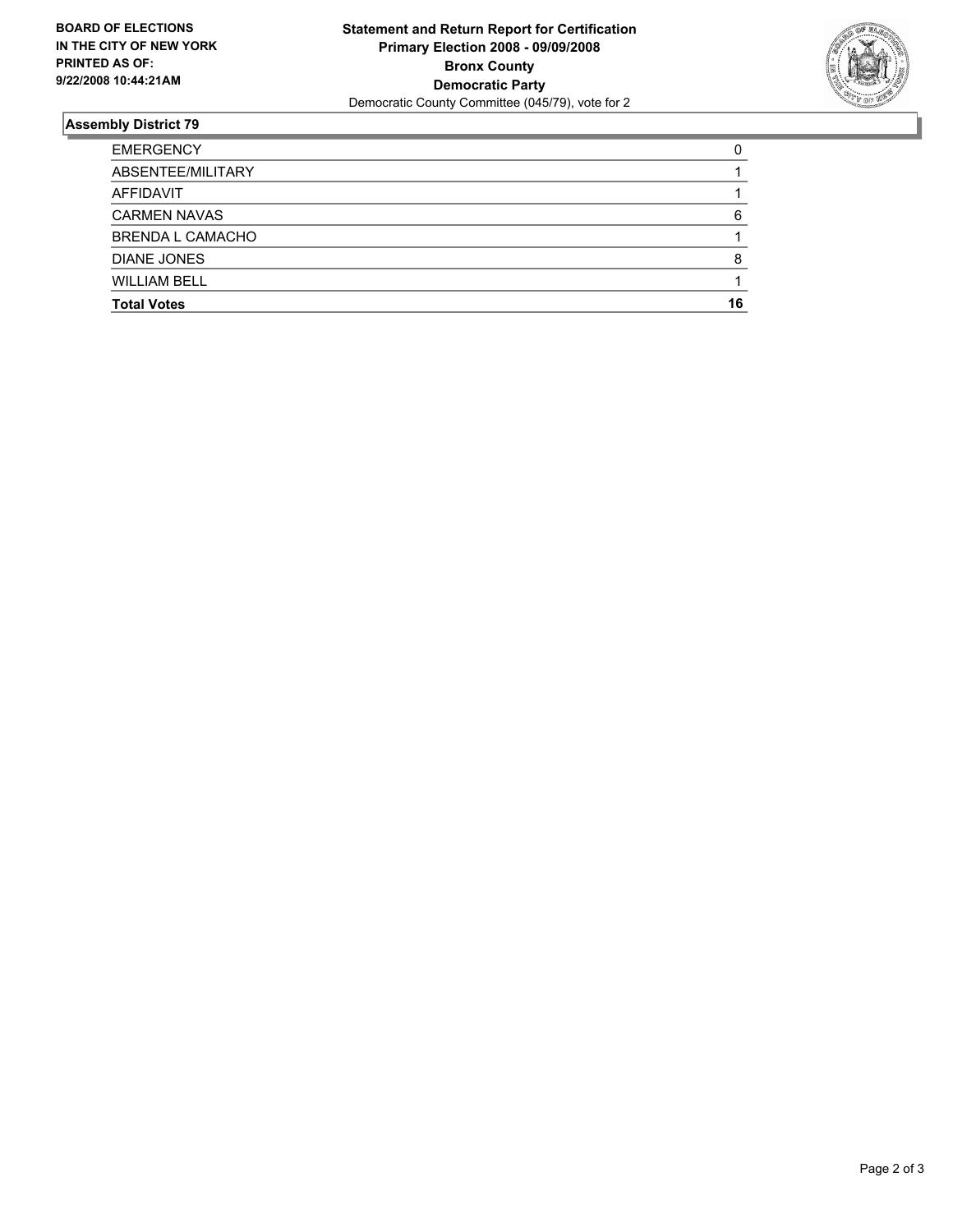### **Statement and Return Report for Certification Primary Election 2008 - 09/09/2008 Bronx County Democratic Party** Democratic County Committee (045/79), vote for 2

### **Total for Democratic County Committee (045/79) - Bronx County**

| <b>EMERGENCY</b>        |    |
|-------------------------|----|
| ABSENTEE/MILITARY       |    |
| AFFIDAVIT               |    |
| <b>CARMEN NAVAS</b>     |    |
| <b>BRENDA L CAMACHO</b> |    |
| DIANE JONES             |    |
| <b>WILLIAM BELL</b>     |    |
| <b>Total Votes</b>      | 16 |

We certify this statement to be correct, and have caused the same to be attested by the signatures of the members of the board, or a majority thereof, on

Secretary **Chairman** 

Deputy Chief Clerk

Canvassing Board

Canvassing Board **Canvassing Board** Canvassing Board **Deputy Chief Clerk** 



Date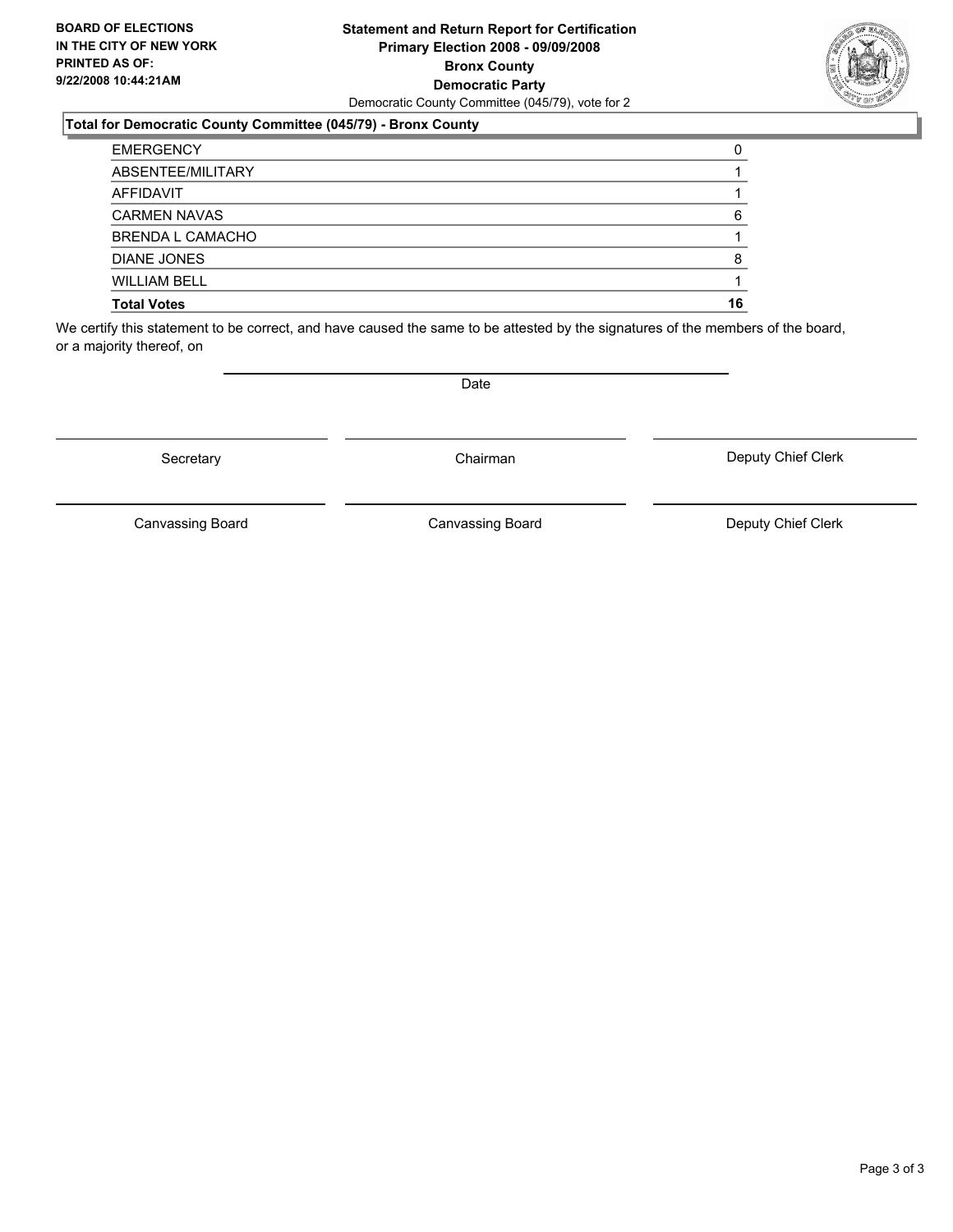

## **Primary Election 2008 - 09/09/2008 Bronx County - Democratic Party**

Democratic County Committee 048/79 Vote for 3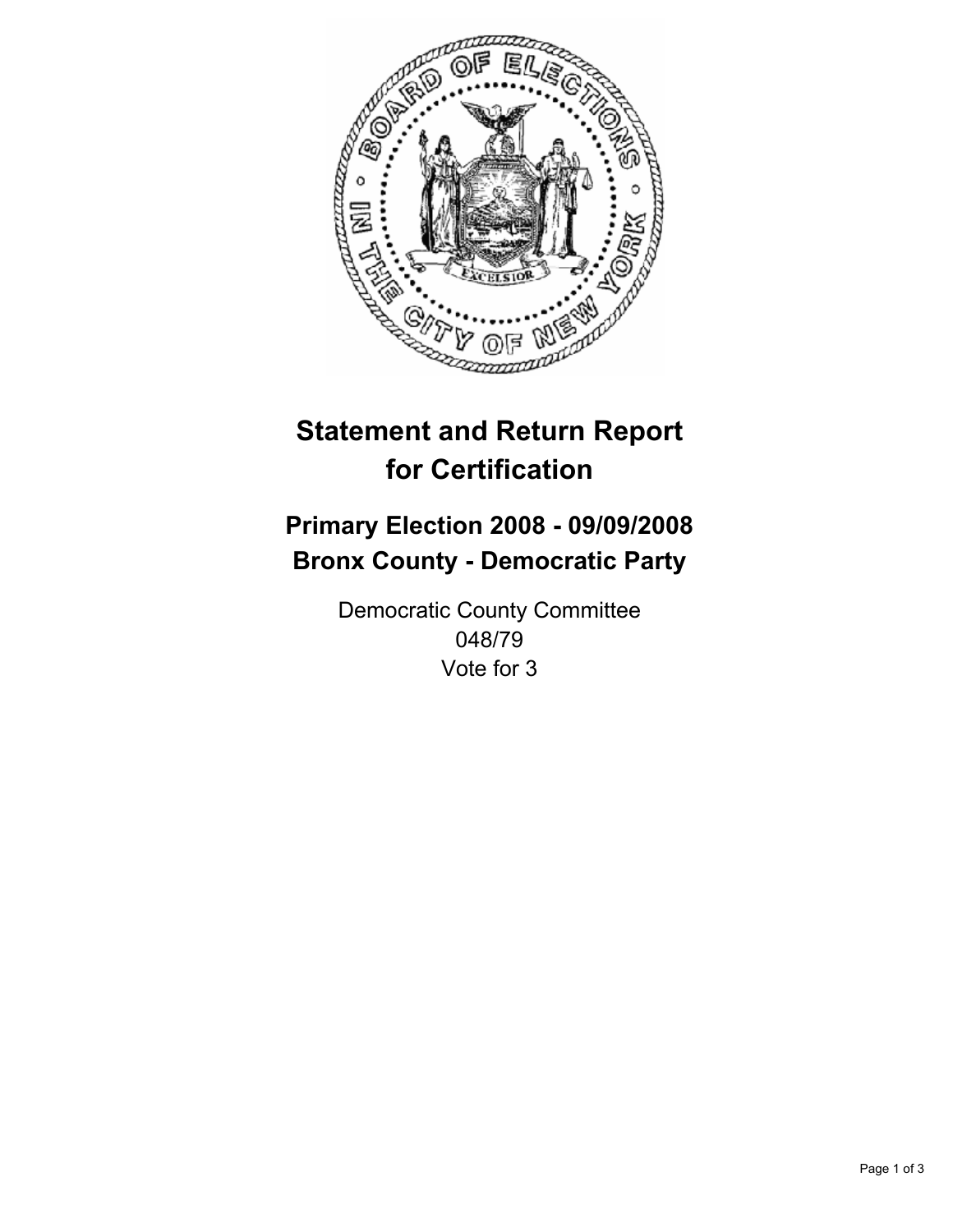

| <b>EMERGENCY</b>        |    |
|-------------------------|----|
| ABSENTEE/MILITARY       |    |
| AFFIDAVIT               |    |
| SUCRE VELOZ             |    |
| <b>JOSE NUNEZ</b>       |    |
| <b>GWENDOLYN PRIMUS</b> | 16 |
| <b>MARCELLA R BROWN</b> |    |
| <b>Total Votes</b>      | 37 |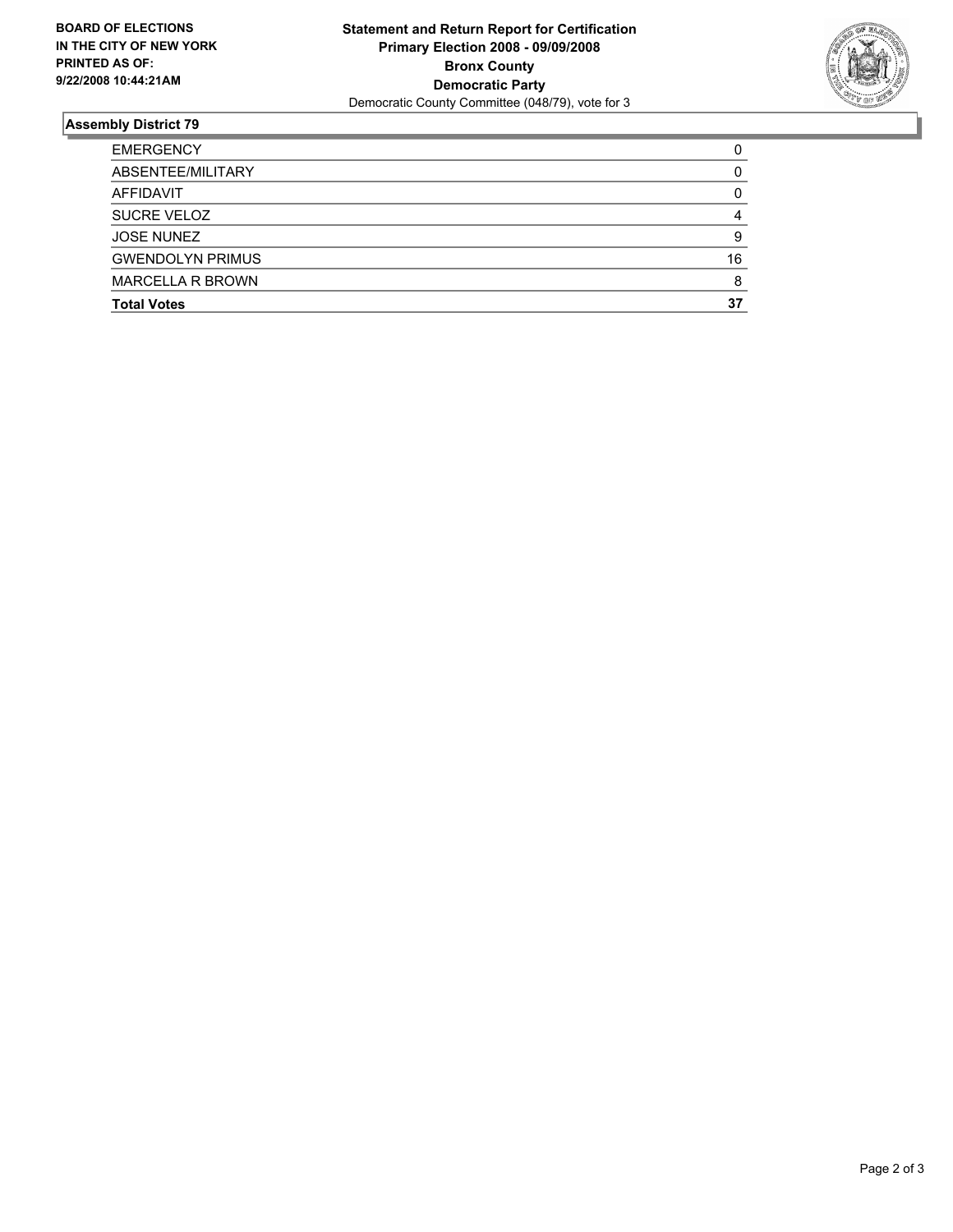### **Statement and Return Report for Certification Primary Election 2008 - 09/09/2008 Bronx County Democratic Party** Democratic County Committee (048/79), vote for 3

### **Total for Democratic County Committee (048/79) - Bronx County**

| <b>EMERGENCY</b>        |    |
|-------------------------|----|
| ABSENTEE/MILITARY       |    |
| AFFIDAVIT               |    |
| <b>SUCRE VELOZ</b>      |    |
| <b>JOSE NUNEZ</b>       |    |
| <b>GWENDOLYN PRIMUS</b> | 16 |
| <b>MARCELLA R BROWN</b> |    |
| <b>Total Votes</b>      | 37 |

We certify this statement to be correct, and have caused the same to be attested by the signatures of the members of the board, or a majority thereof, on

Date

Secretary **Chairman** 

Canvassing Board

Deputy Chief Clerk

Canvassing Board **Canvassing Board** Canvassing Board **Deputy Chief Clerk** 

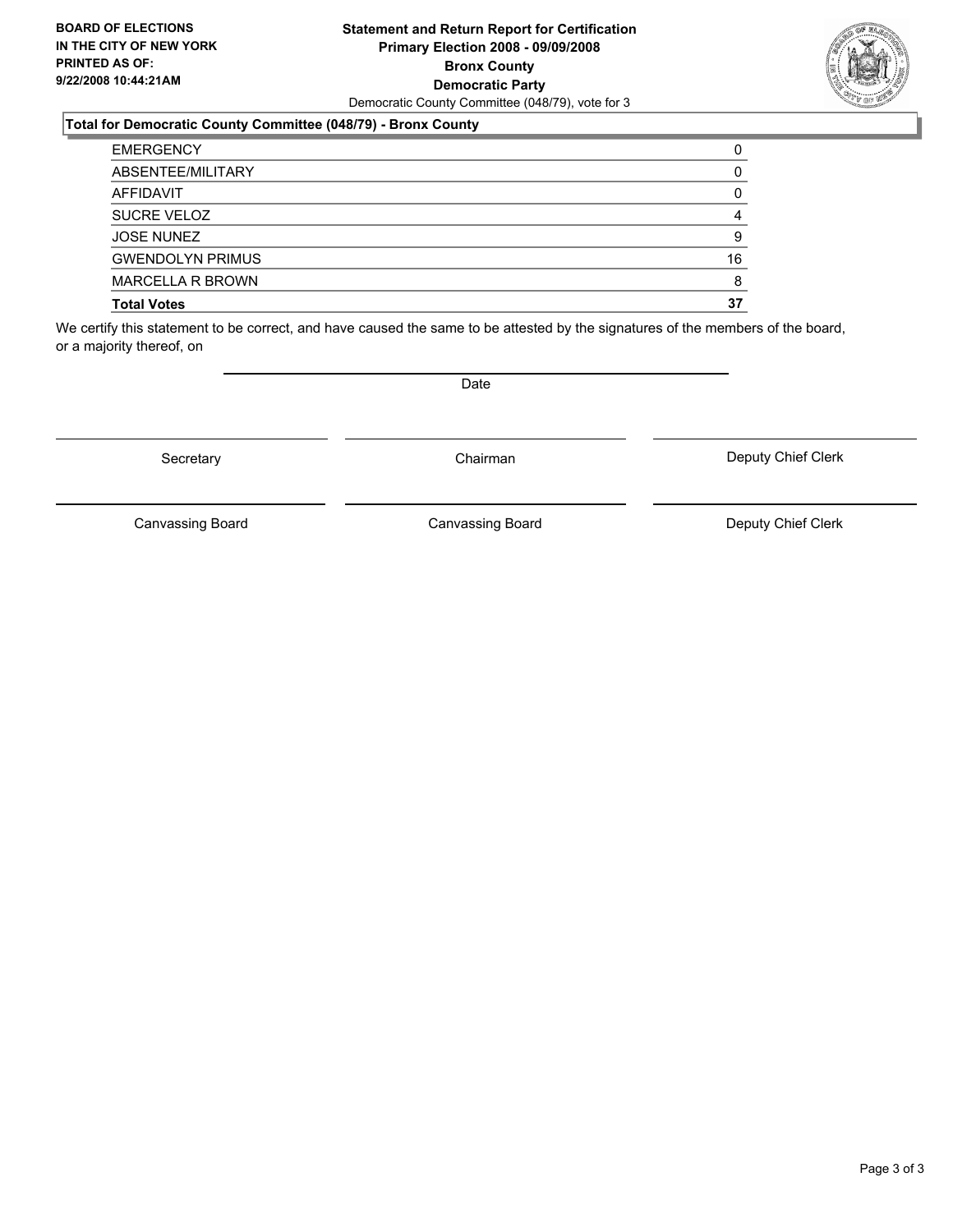

## **Primary Election 2008 - 09/09/2008 Bronx County - Democratic Party**

Democratic County Committee 049/79 Vote for 3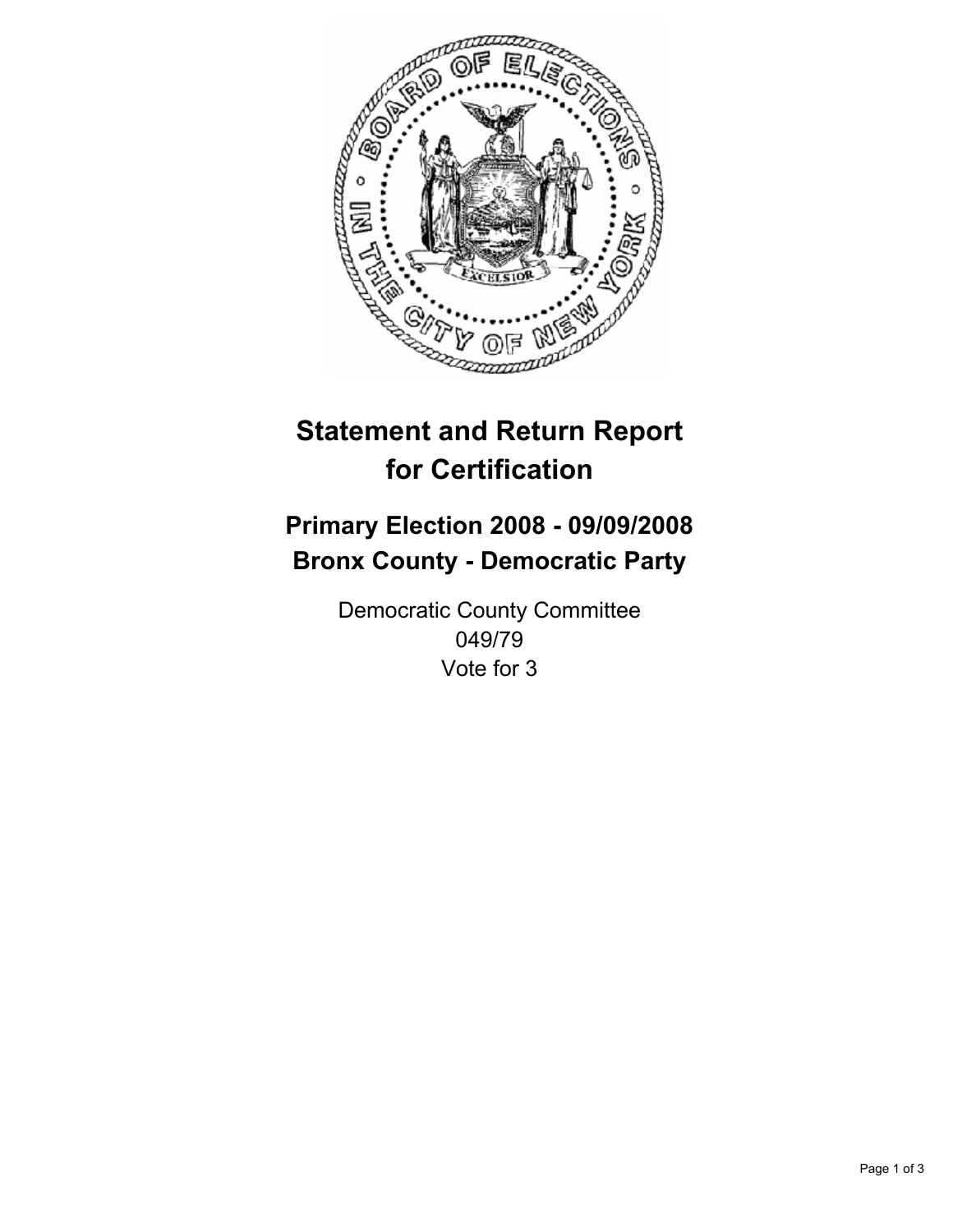

| <b>EMERGENCY</b>         |    |
|--------------------------|----|
| ABSENTEE/MILITARY        |    |
| AFFIDAVIT                |    |
| <b>FELIPA CRUZ</b>       |    |
| <b>CARMENSITA NIEVES</b> |    |
| MIGUEL A DELACRUZ        |    |
| <b>MARK HAWKINS</b>      | 12 |
| <b>Total Votes</b>       | 36 |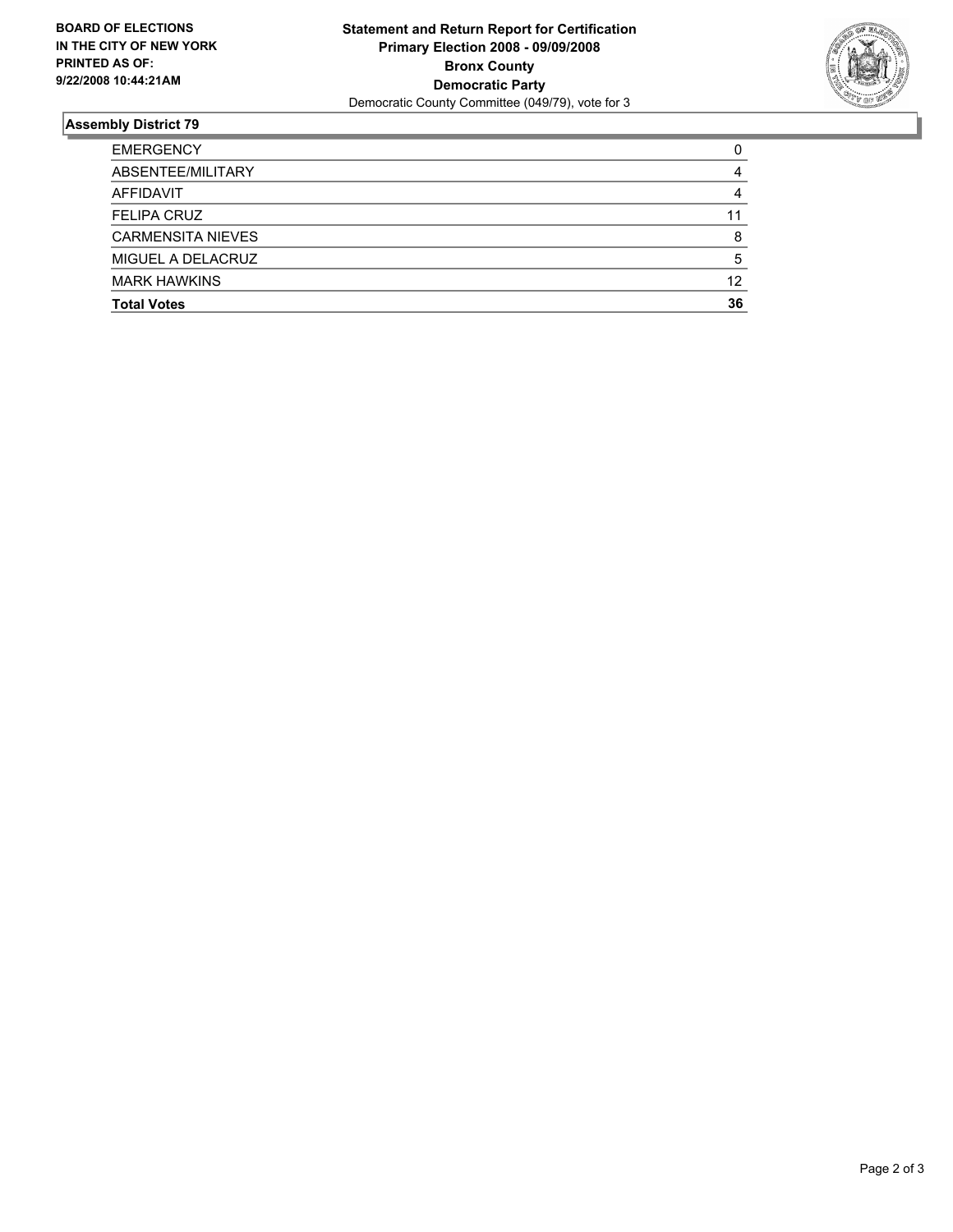### **Statement and Return Report for Certification Primary Election 2008 - 09/09/2008 Bronx County Democratic Party** Democratic County Committee (049/79), vote for 3

### **Total for Democratic County Committee (049/79) - Bronx County**

| <b>EMERGENCY</b>         |    |
|--------------------------|----|
| ABSENTEE/MILITARY        |    |
| AFFIDAVIT                |    |
| <b>FELIPA CRUZ</b>       | 11 |
| <b>CARMENSITA NIEVES</b> |    |
| MIGUEL A DELACRUZ        |    |
| <b>MARK HAWKINS</b>      | 12 |
| <b>Total Votes</b>       | 36 |

We certify this statement to be correct, and have caused the same to be attested by the signatures of the members of the board, or a majority thereof, on

Secretary **Chairman** 

Date

Canvassing Board **Canvassing Board** Canvassing Board **Deputy Chief Clerk** 

Deputy Chief Clerk

Canvassing Board

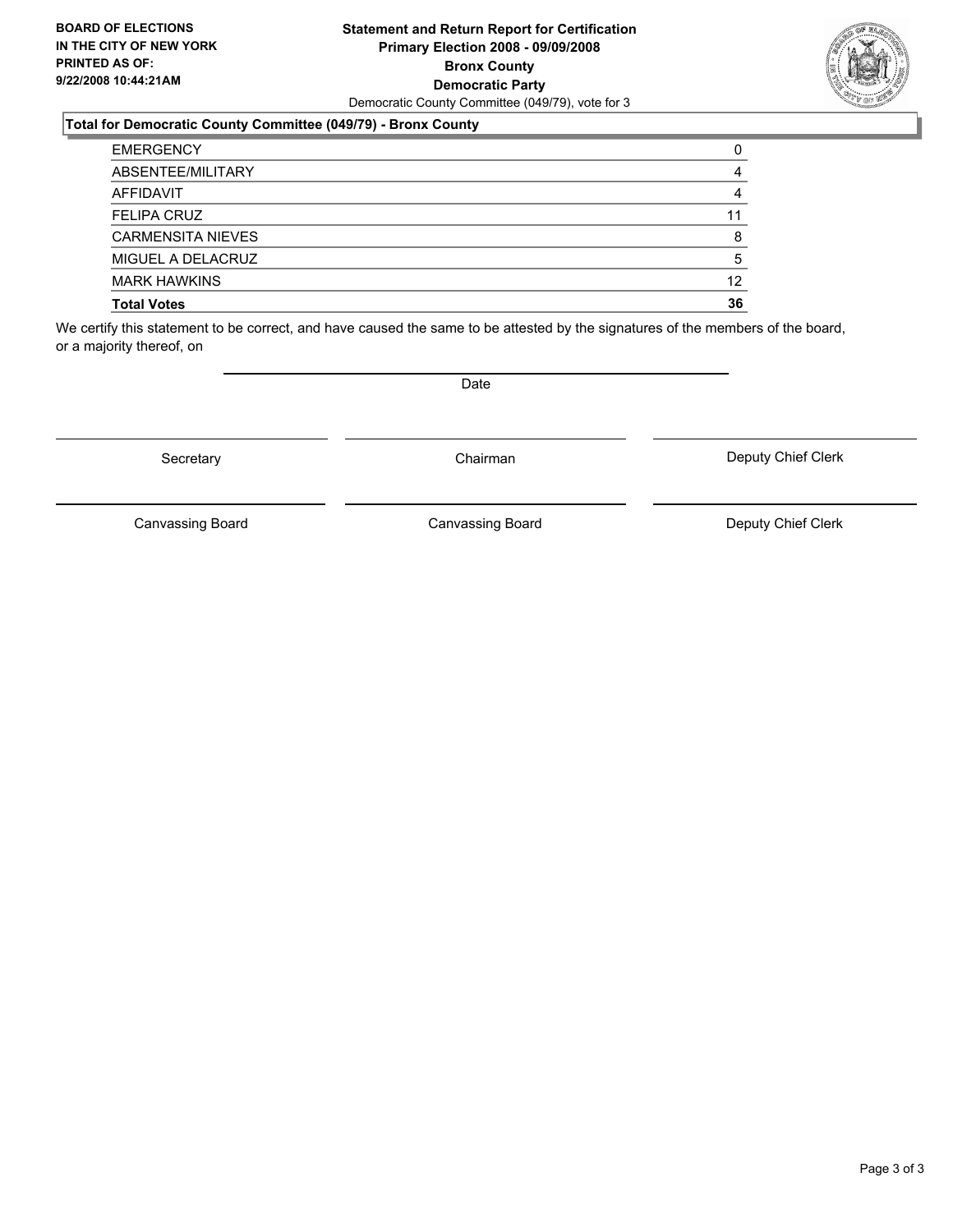

## **Primary Election 2008 - 09/09/2008 Bronx County - Democratic Party**

Democratic County Committee 059/79 Vote for 3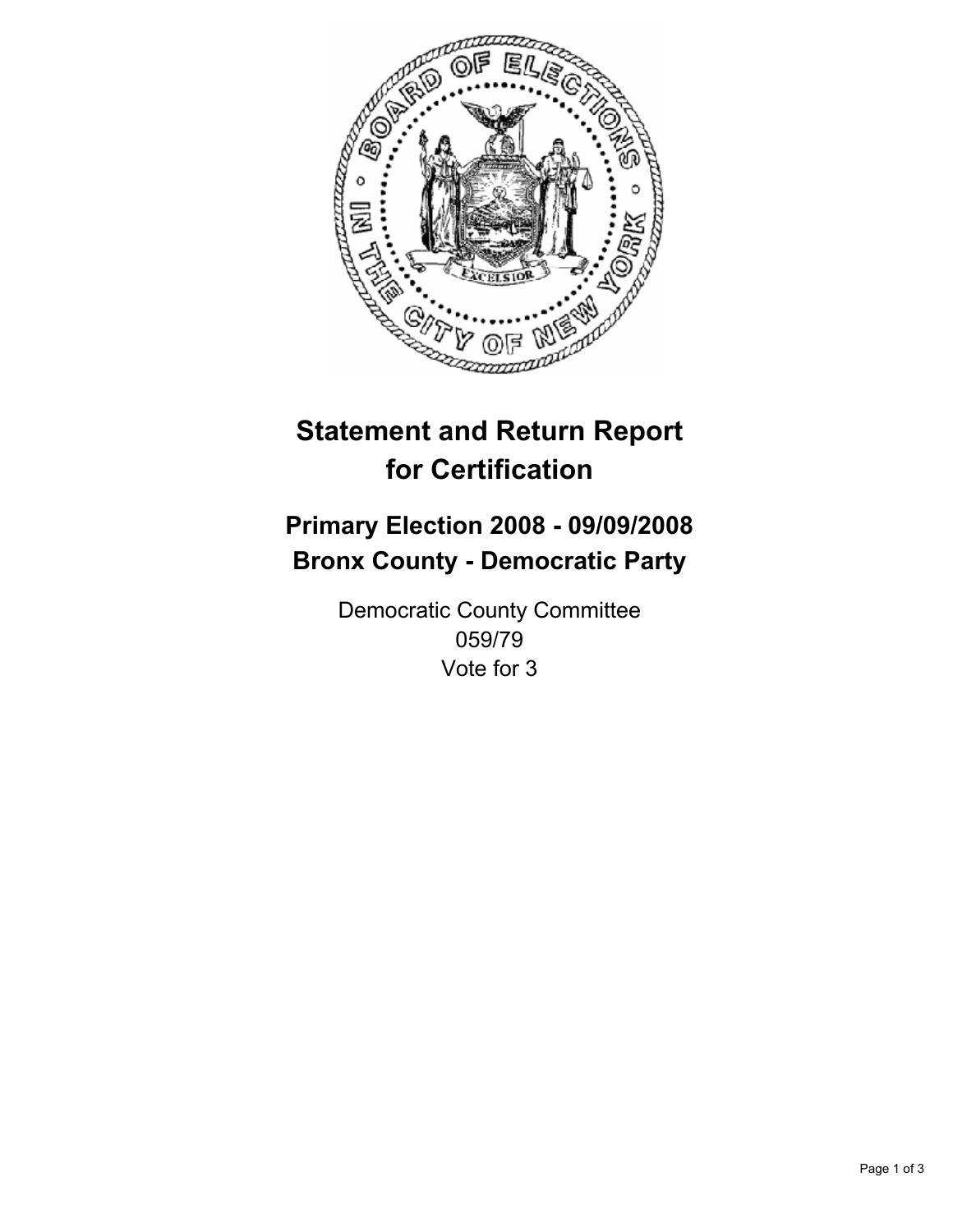

| <b>EMERGENCY</b>        |    |
|-------------------------|----|
| ABSENTEE/MILITARY       |    |
| AFFIDAVIT               |    |
| <b>MARIA TORRES</b>     | 18 |
| EVELYN CRUZ             | 15 |
| <b>CONFESSORA PEREZ</b> | 15 |
| <b>JANICE FLOOD</b>     | ö  |
| <b>Total Votes</b>      | 57 |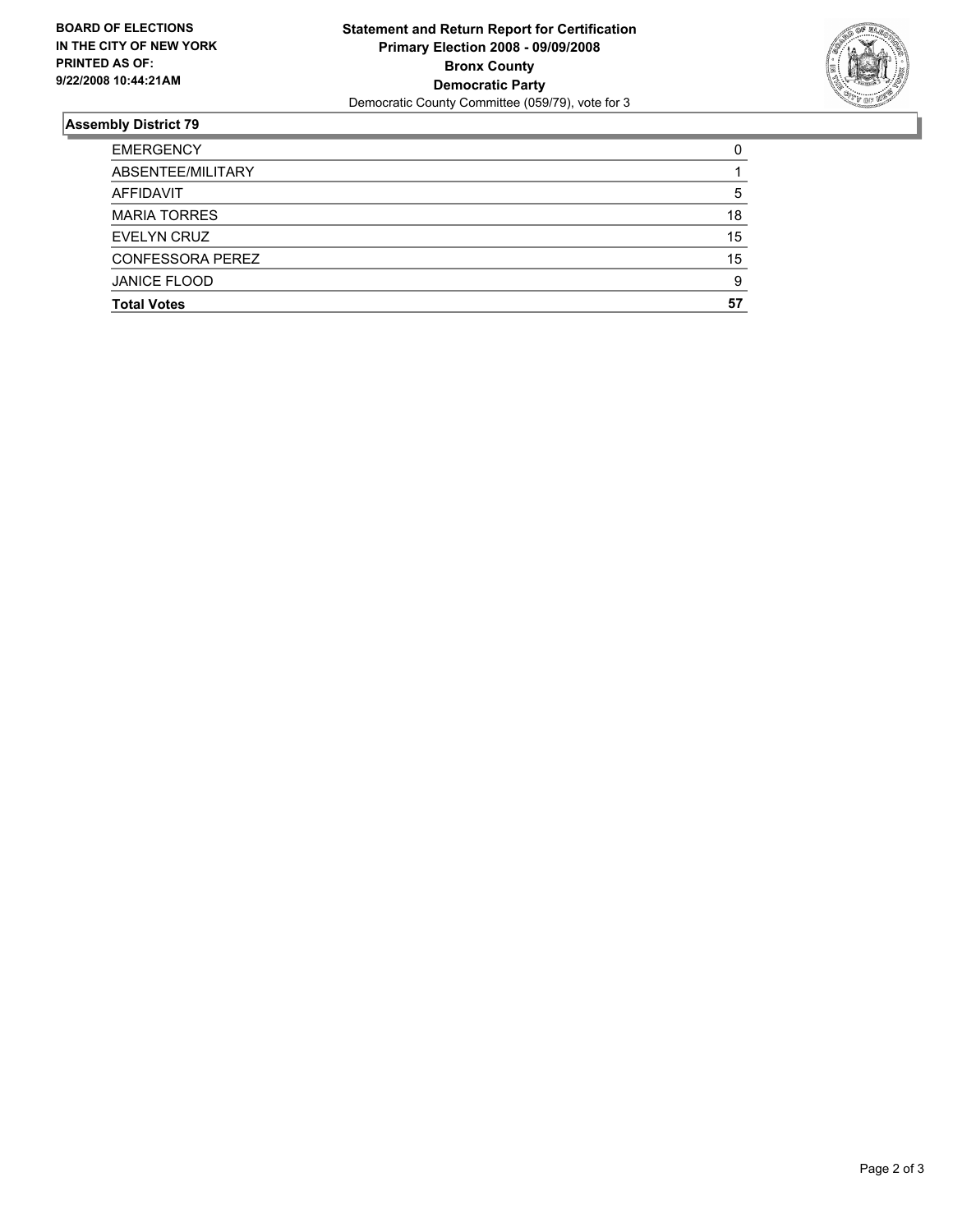### **Statement and Return Report for Certification Primary Election 2008 - 09/09/2008 Bronx County Democratic Party** Democratic County Committee (059/79), vote for 3

### **Total for Democratic County Committee (059/79) - Bronx County**

| <b>EMERGENCY</b>        |    |
|-------------------------|----|
| ABSENTEE/MILITARY       |    |
| AFFIDAVIT               | 5  |
| <b>MARIA TORRES</b>     | 18 |
| EVELYN CRUZ             | 15 |
| <b>CONFESSORA PEREZ</b> | 15 |
| <b>JANICE FLOOD</b>     | 9  |
| <b>Total Votes</b>      | 57 |

We certify this statement to be correct, and have caused the same to be attested by the signatures of the members of the board, or a majority thereof, on

Secretary **Chairman** 

Deputy Chief Clerk

Canvassing Board

Canvassing Board **Canvassing Board** Canvassing Board **Deputy Chief Clerk** 



Date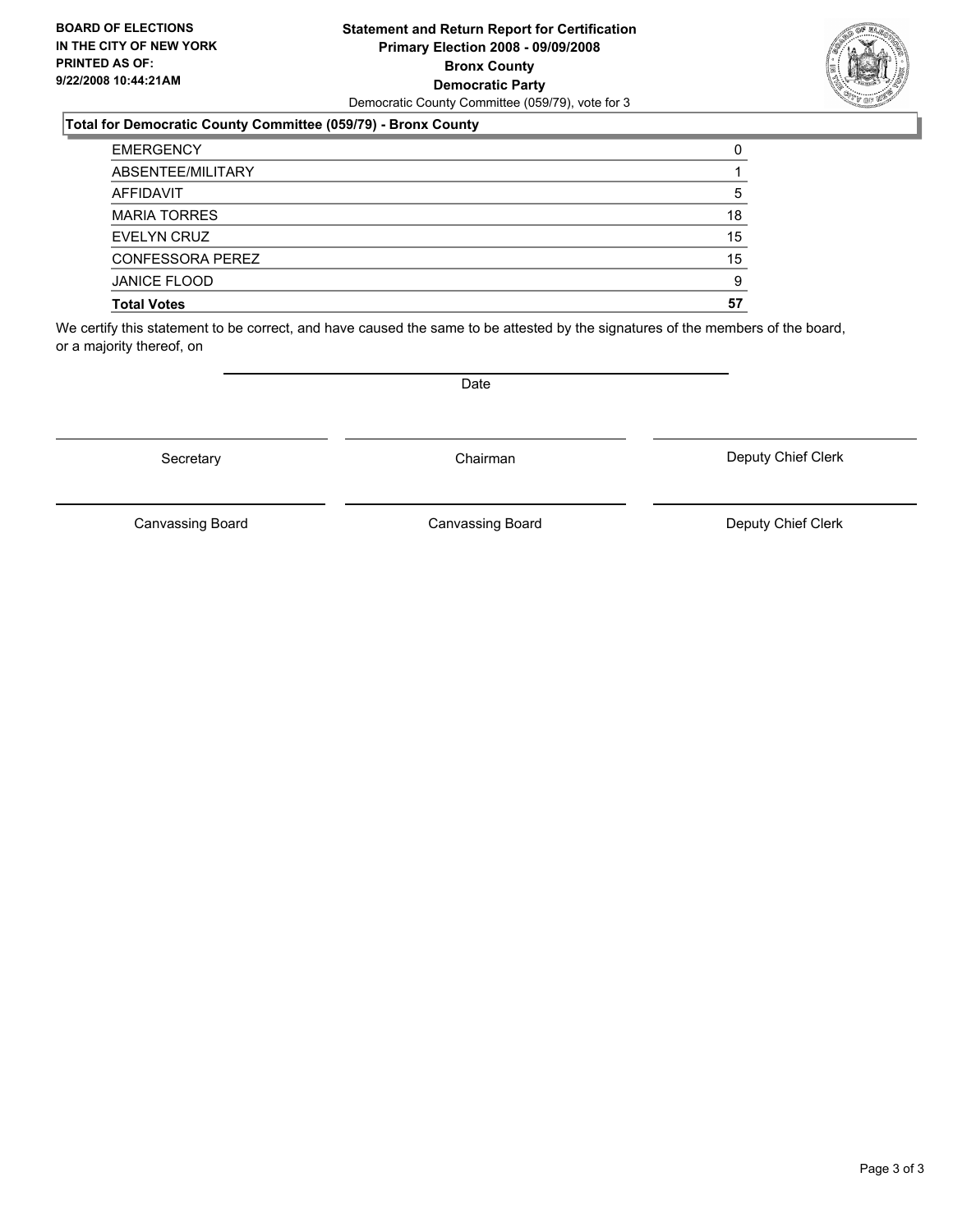

## **Primary Election 2008 - 09/09/2008 Bronx County - Democratic Party**

Democratic County Committee 061/79 Vote for 4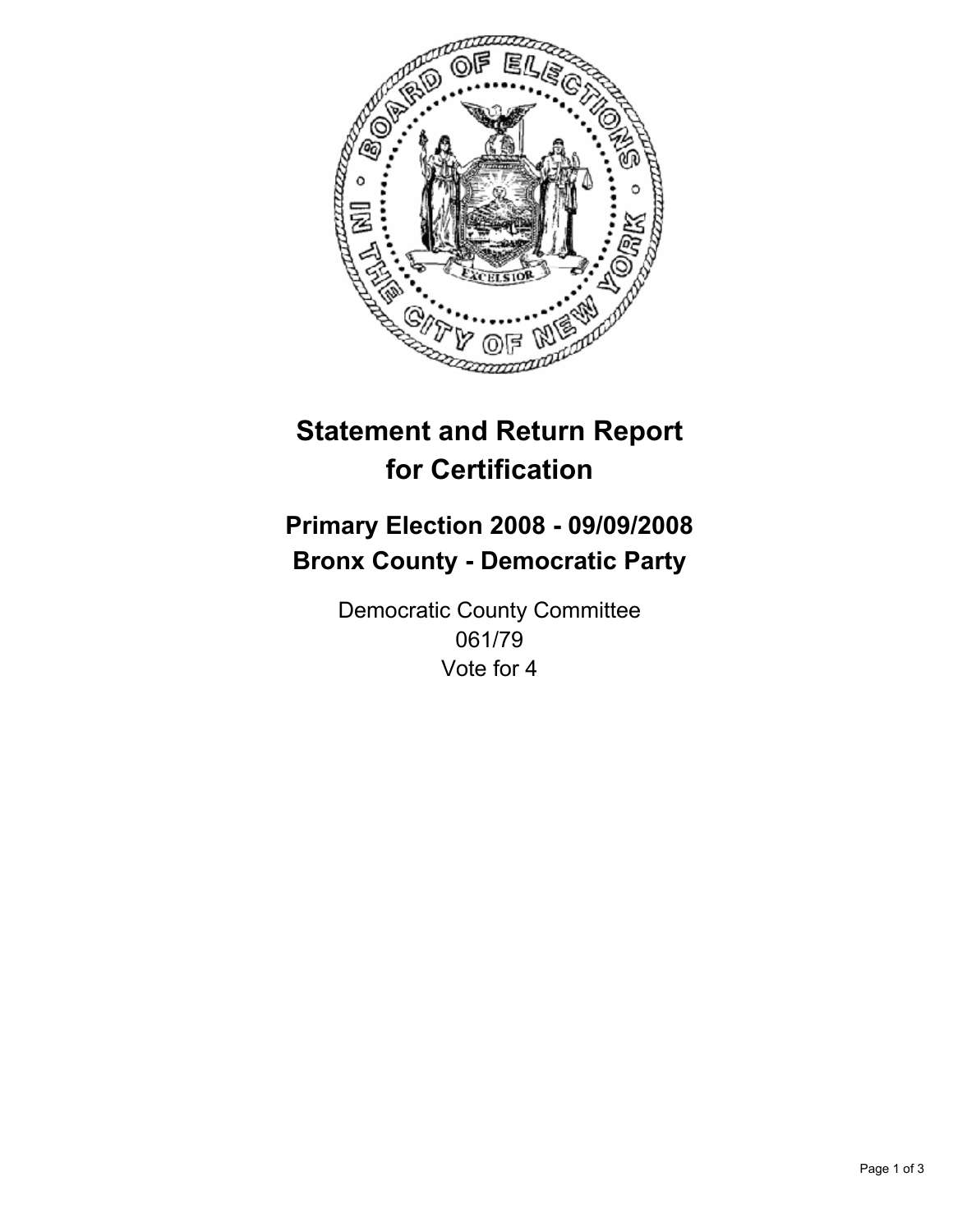

| <b>EMERGENCY</b>          |     |
|---------------------------|-----|
| ABSENTEE/MILITARY         |     |
| AFFIDAVIT                 |     |
| <b>MARGARITA CATAQUET</b> | 25  |
| <b>VICTOR MARTINEZ</b>    | 26  |
| <b>JOSHUA CATAQUET</b>    | 19  |
| <b>DENISE SNYDER</b>      | 46  |
| <b>SHARMINA FORD</b>      | 19  |
| <b>Total Votes</b>        | 135 |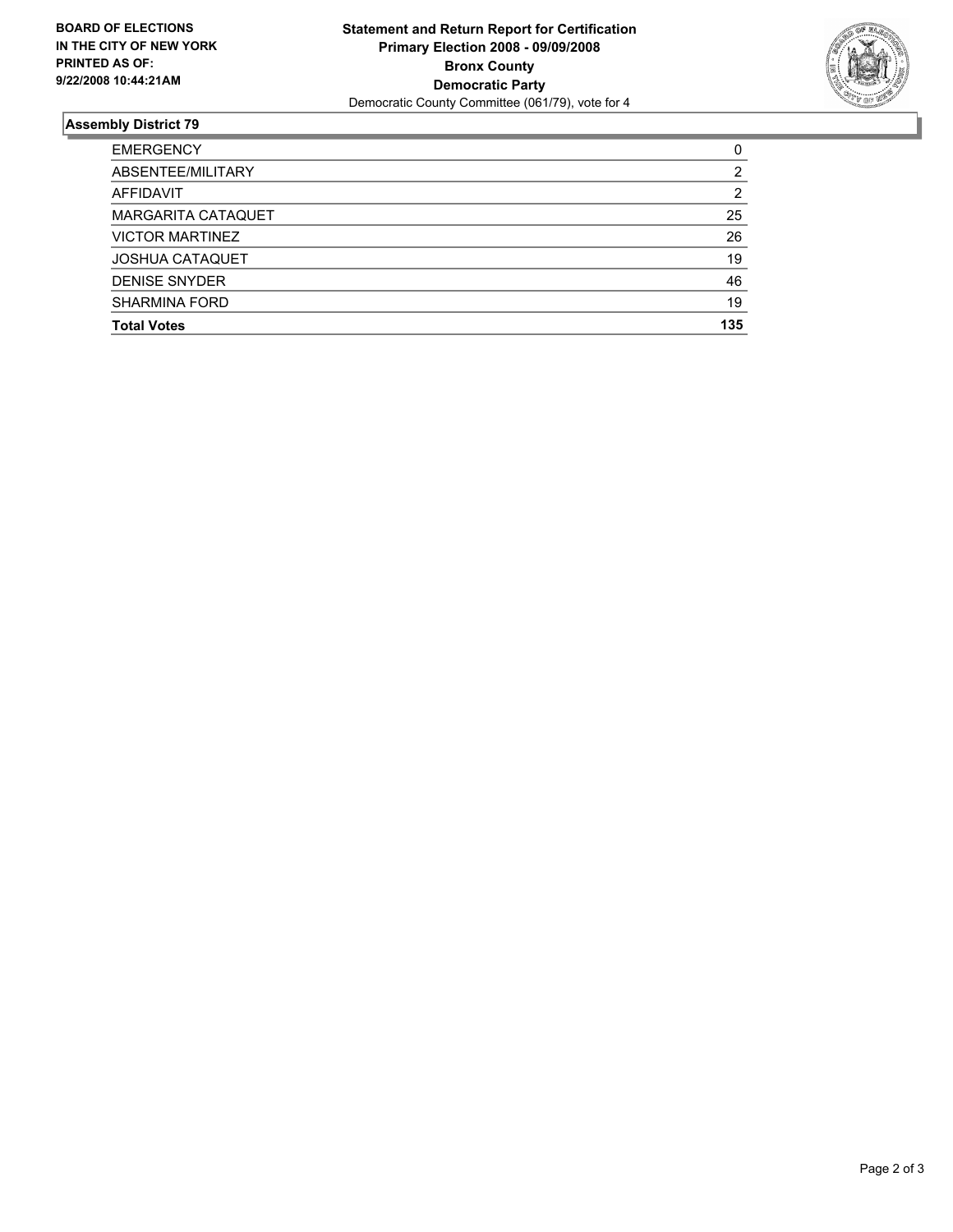### **Statement and Return Report for Certification Primary Election 2008 - 09/09/2008 Bronx County Democratic Party** Democratic County Committee (061/79), vote for 4

### **Total for Democratic County Committee (061/79) - Bronx County**

| <b>EMERGENCY</b>       |     |
|------------------------|-----|
| ABSENTEE/MILITARY      | ົ   |
| AFFIDAVIT              |     |
| MARGARITA CATAQUET     | 25  |
| <b>VICTOR MARTINEZ</b> | 26  |
| <b>JOSHUA CATAQUET</b> | 19  |
| <b>DENISE SNYDER</b>   | 46  |
| <b>SHARMINA FORD</b>   | 19  |
| <b>Total Votes</b>     | 135 |

We certify this statement to be correct, and have caused the same to be attested by the signatures of the members of the board, or a majority thereof, on

Secretary **Chairman** 

Canvassing Board

Date

Canvassing Board **Canvassing Board** Canvassing Board **Deputy Chief Clerk** 

Deputy Chief Clerk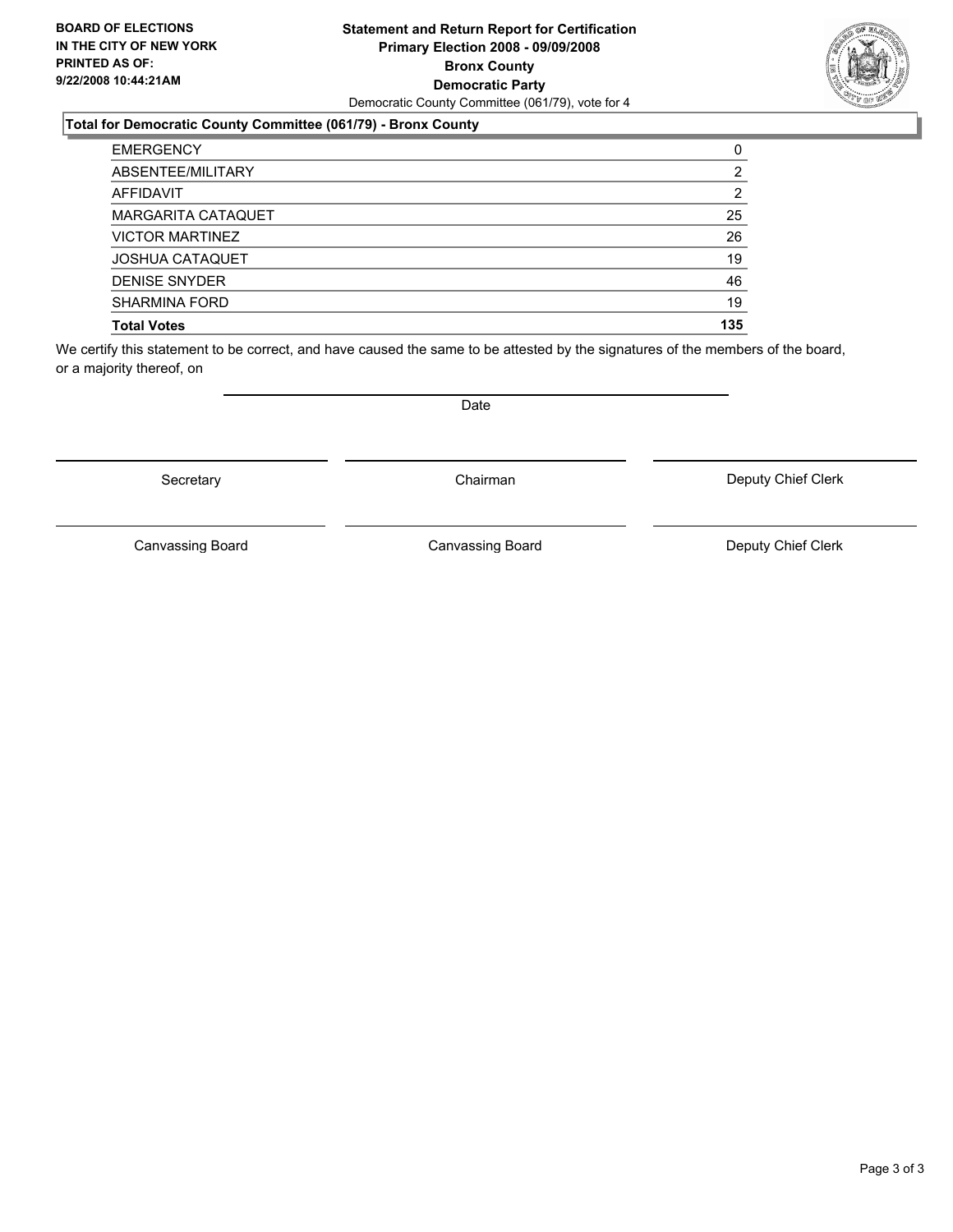

## **Primary Election 2008 - 09/09/2008 Bronx County - Democratic Party**

Democratic County Committee 063/79 Vote for 3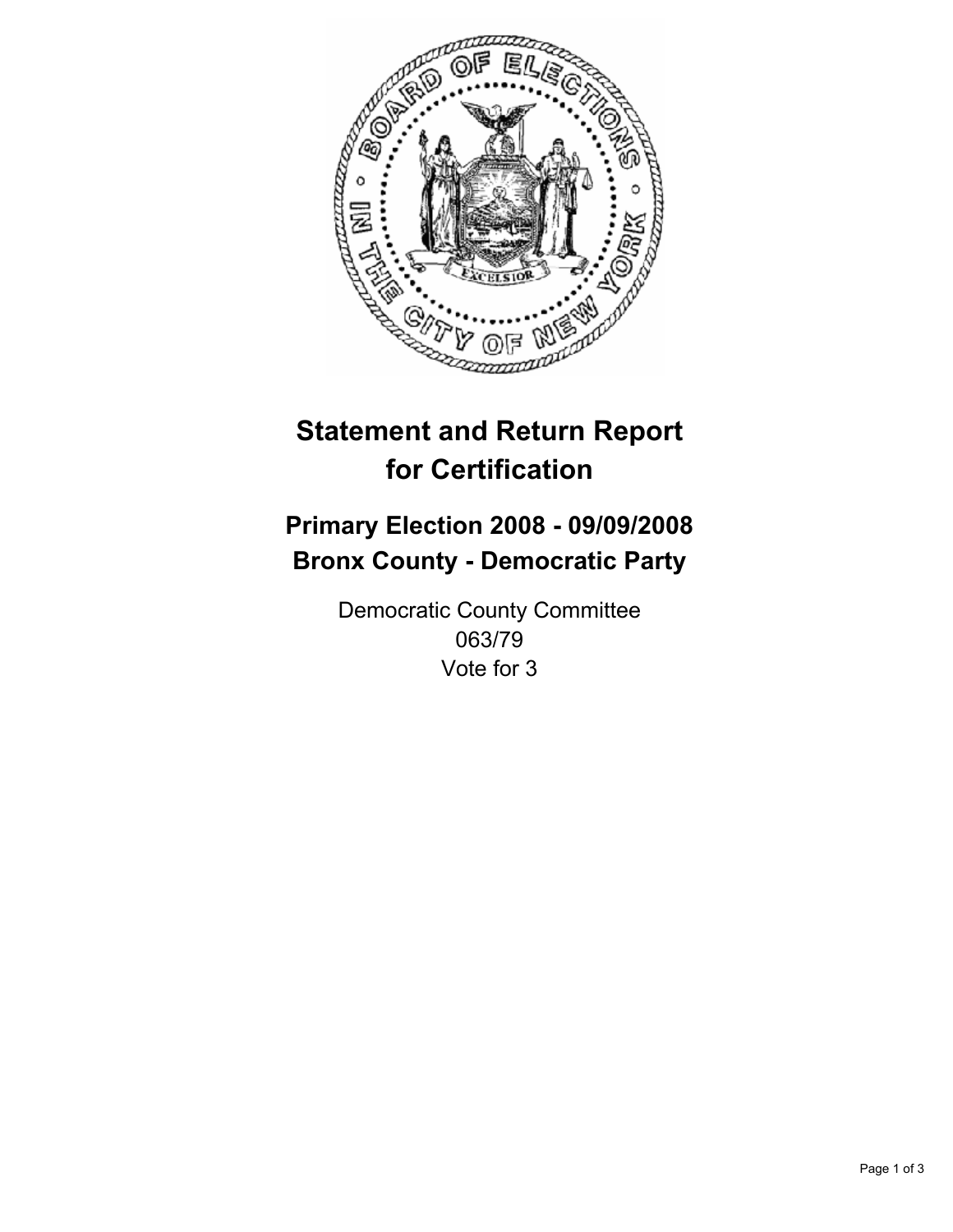

| <b>EMERGENCY</b>     |    |
|----------------------|----|
| ABSENTEE/MILITARY    |    |
| AFFIDAVIT            | 6  |
| <b>LUCY QUINONES</b> | 13 |
| DANA WILLIAMS        | 6  |
| <b>KATHY HILL</b>    |    |
| D KENNEDY BENJAMIN   |    |
| MICHAEL A BENJAMIN   | 15 |
| <b>Total Votes</b>   | 47 |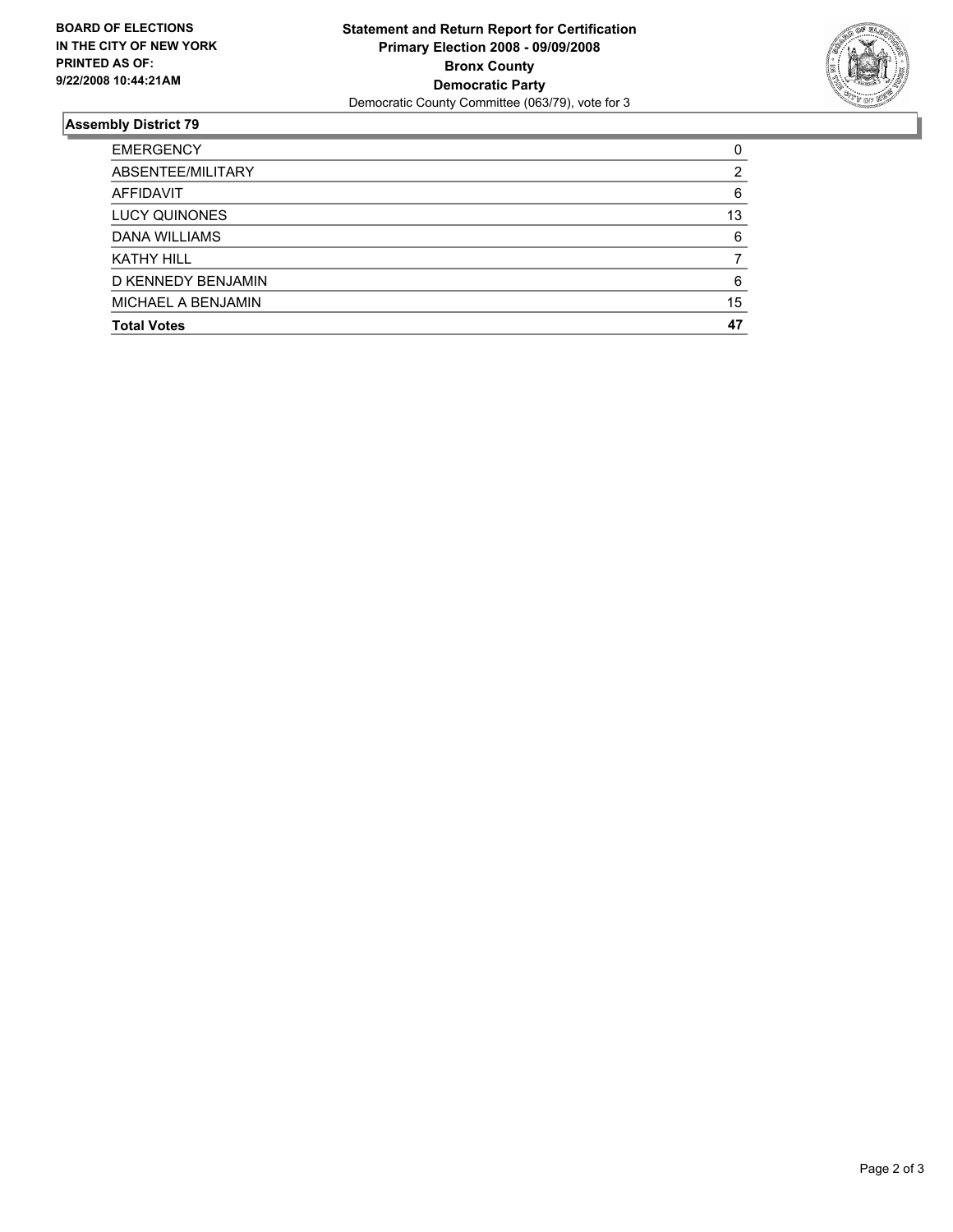### **Statement and Return Report for Certification Primary Election 2008 - 09/09/2008 Bronx County Democratic Party** Democratic County Committee (063/79), vote for 3

### **Total for Democratic County Committee (063/79) - Bronx County**

| <b>EMERGENCY</b>     |    |
|----------------------|----|
| ABSENTEE/MILITARY    |    |
| <b>AFFIDAVIT</b>     | 6  |
| <b>LUCY QUINONES</b> | 13 |
| DANA WILLIAMS        | 6  |
| <b>KATHY HILL</b>    |    |
| D KENNEDY BENJAMIN   | 6  |
| MICHAEL A BENJAMIN   | 15 |
| <b>Total Votes</b>   | 47 |

We certify this statement to be correct, and have caused the same to be attested by the signatures of the members of the board, or a majority thereof, on

Secretary **Chairman** 

Canvassing Board

Canvassing Board **Canvassing Board** Canvassing Board **Deputy Chief Clerk** 

Deputy Chief Clerk

Date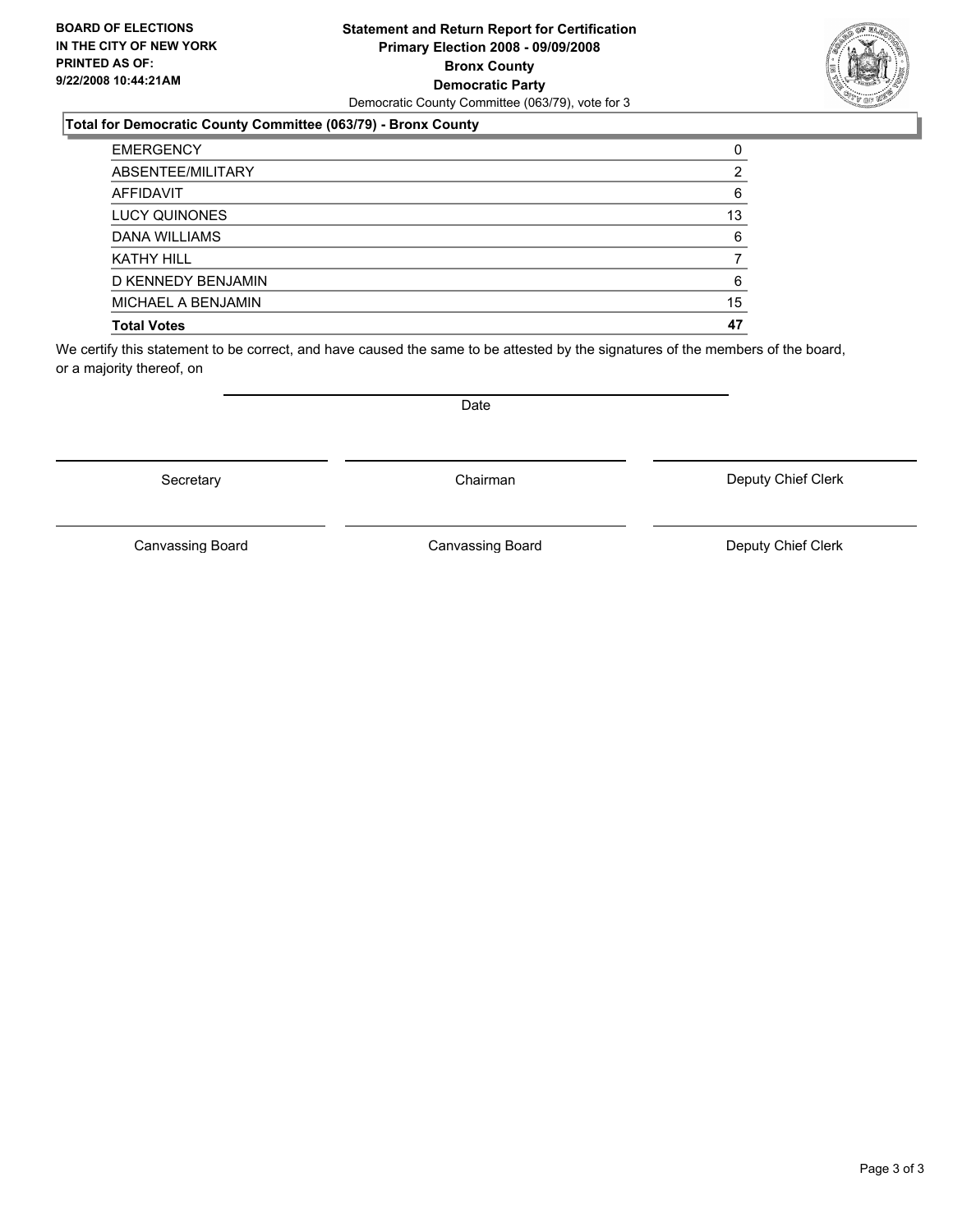

## **Primary Election 2008 - 09/09/2008 Bronx County - Democratic Party**

Democratic County Committee 070/79 Vote for 3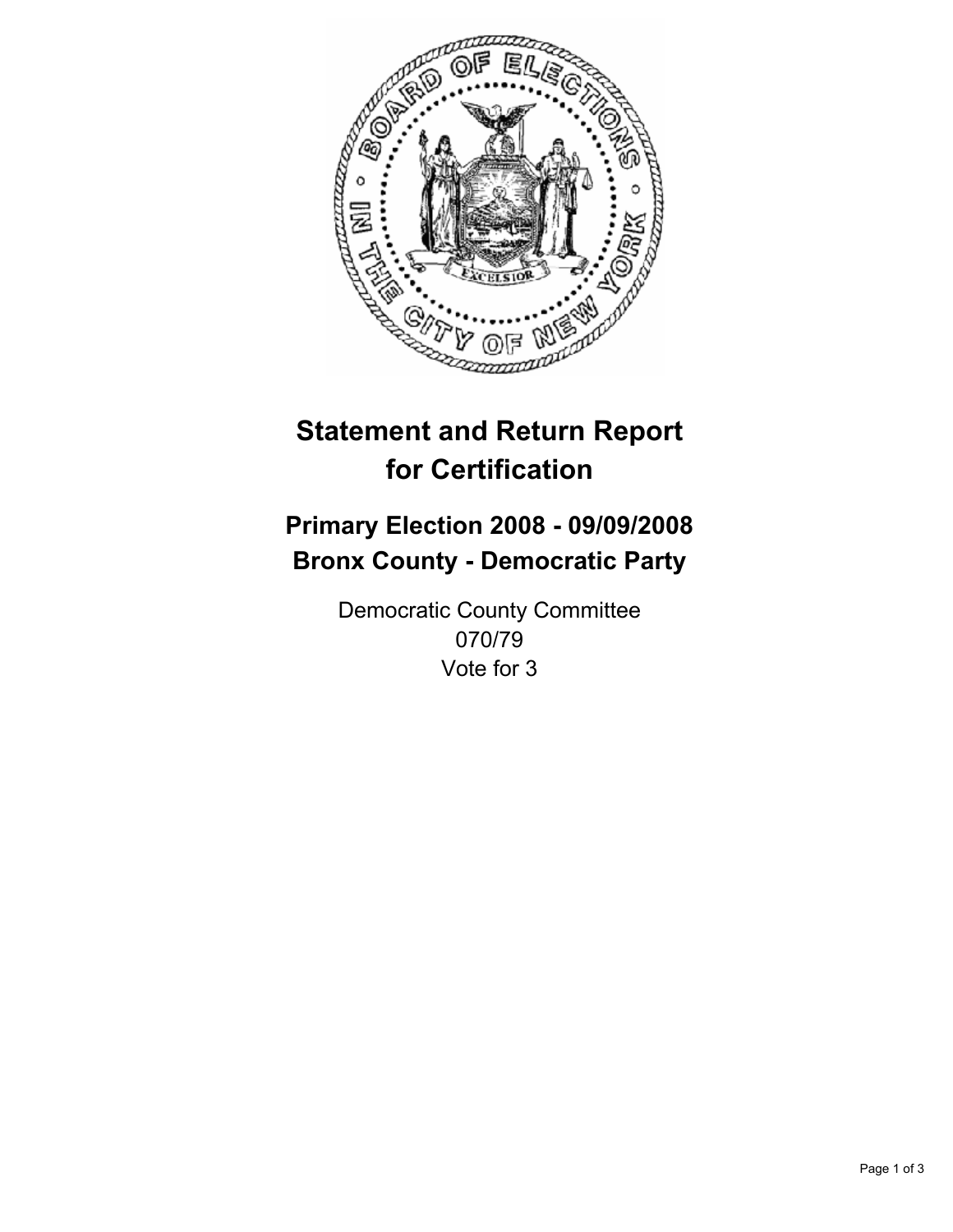

| <b>EMERGENCY</b>   |    |
|--------------------|----|
| ABSENTEE/MILITARY  |    |
| AFFIDAVIT          |    |
| ROSALINDA CEBALLO  |    |
| MILDRED RAMIREZ    | 11 |
| ROBERTO CRESPO     |    |
| <b>BETTY KELLY</b> |    |
| NYDIA COLON        | 10 |
| <b>Total Votes</b> | 46 |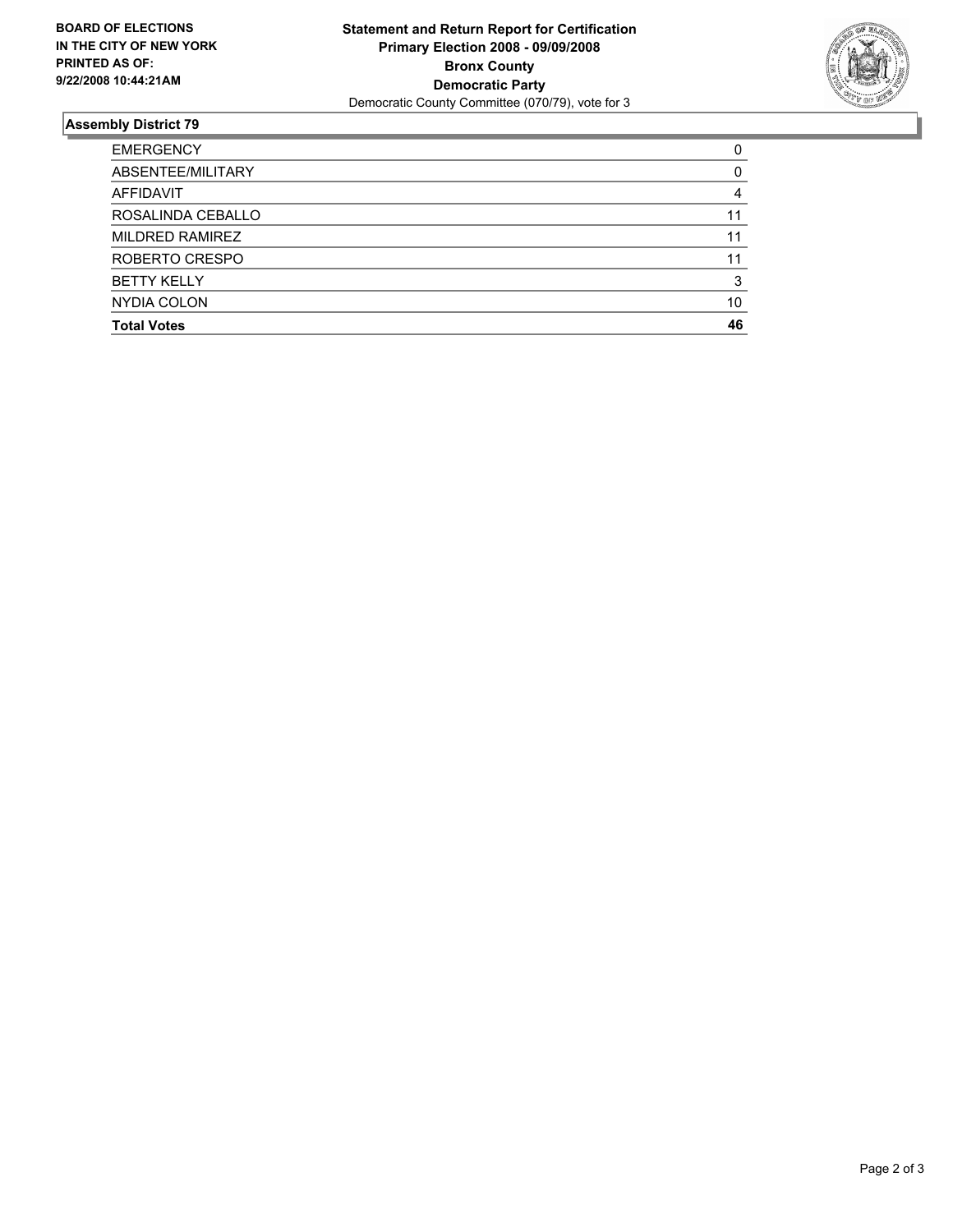### **Statement and Return Report for Certification Primary Election 2008 - 09/09/2008 Bronx County Democratic Party** Democratic County Committee (070/79), vote for 3

### **Total for Democratic County Committee (070/79) - Bronx County**

| <b>EMERGENCY</b>   |    |
|--------------------|----|
| ABSENTEE/MILITARY  |    |
| <b>AFFIDAVIT</b>   |    |
| ROSALINDA CEBALLO  | 11 |
| MILDRED RAMIREZ    | 11 |
| ROBERTO CRESPO     | 11 |
| <b>BETTY KELLY</b> |    |
| NYDIA COLON        | 10 |
| <b>Total Votes</b> | 46 |

We certify this statement to be correct, and have caused the same to be attested by the signatures of the members of the board, or a majority thereof, on

Canvassing Board

Canvassing Board **Canvassing Board** Canvassing Board **Deputy Chief Clerk** 

Deputy Chief Clerk

### Secretary **Chairman**

Date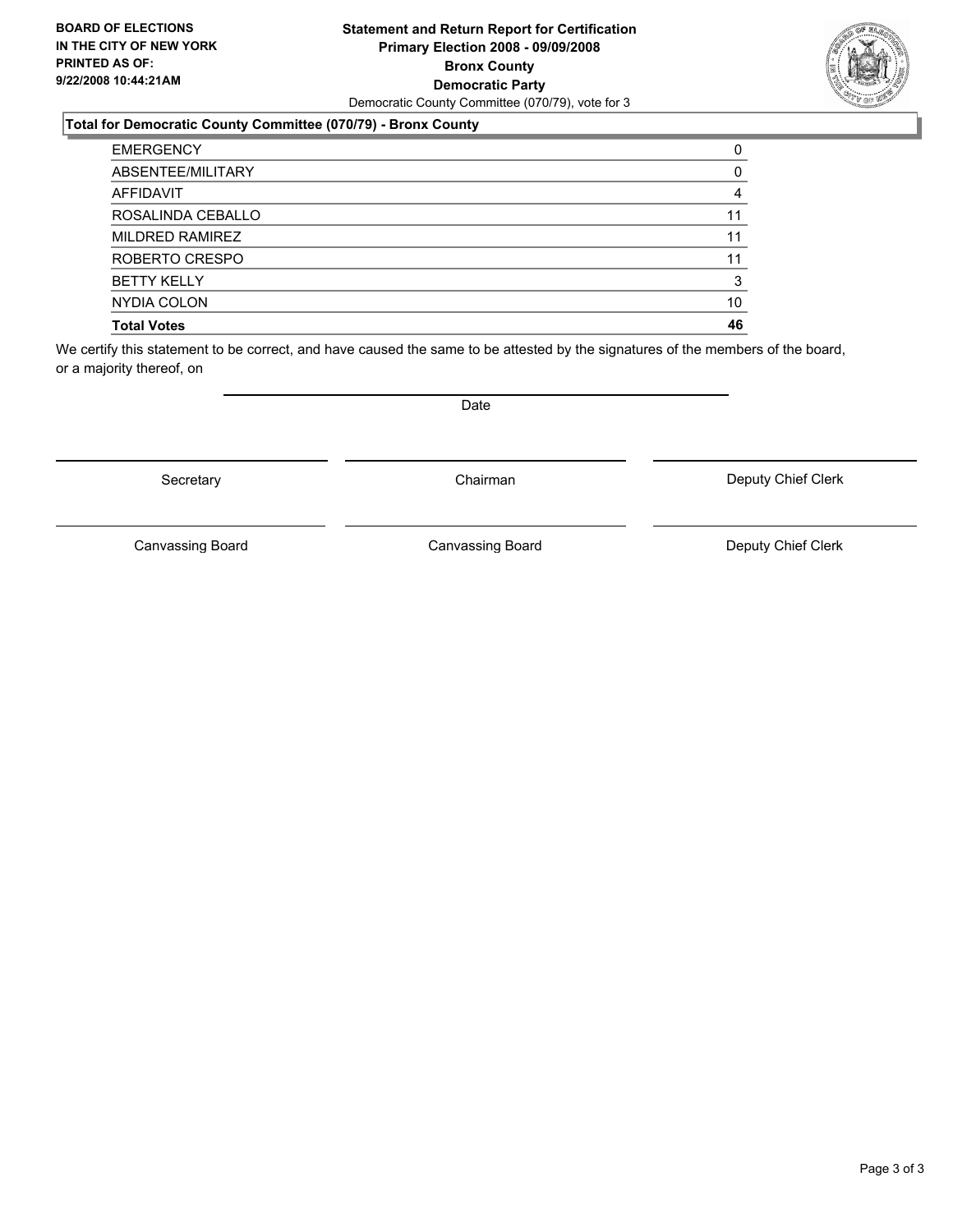

## **Primary Election 2008 - 09/09/2008 Bronx County - Democratic Party**

Democratic County Committee 072/79 Vote for 3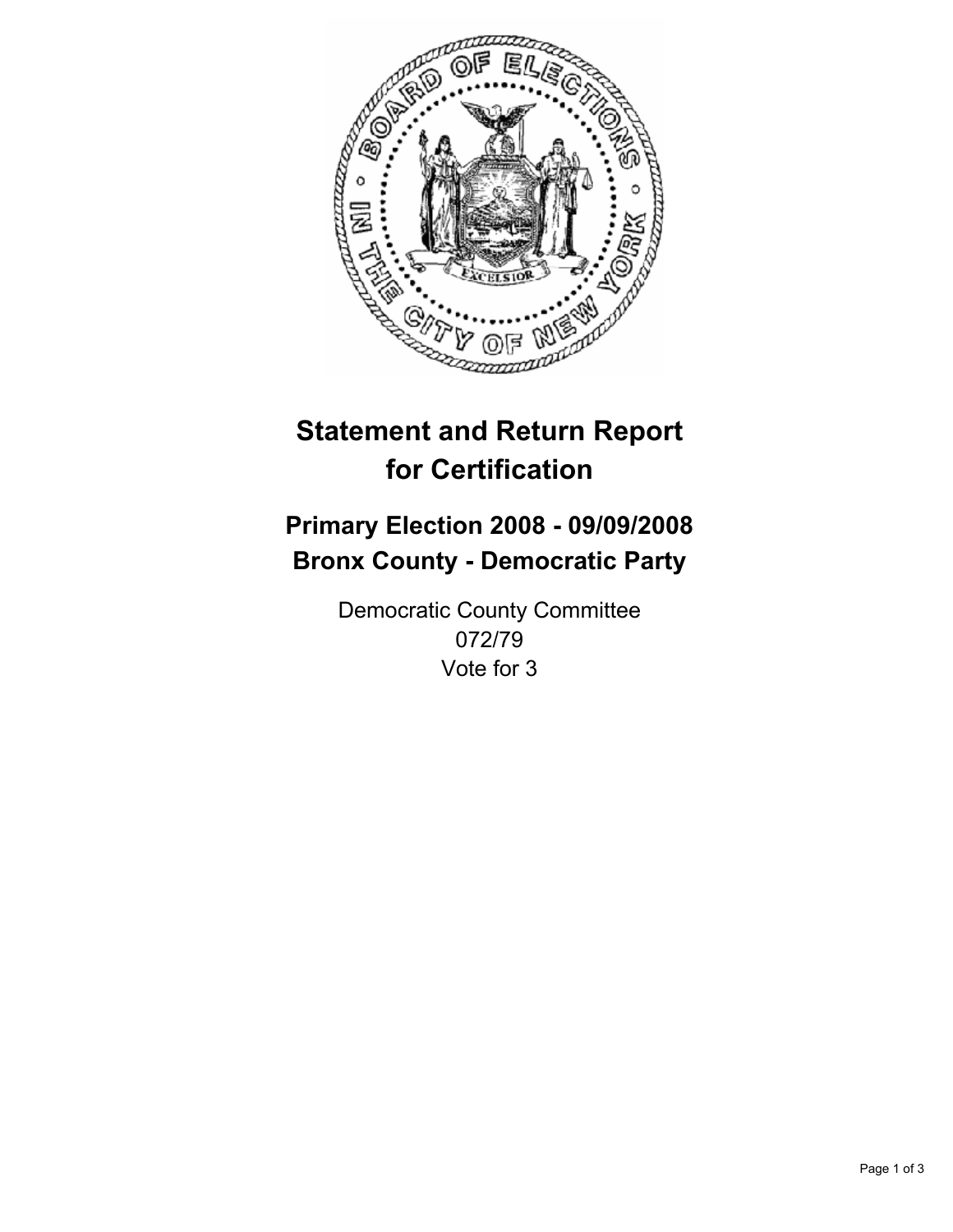

| <b>EMERGENCY</b>      |    |
|-----------------------|----|
| ABSENTEE/MILITARY     |    |
| <b>AFFIDAVIT</b>      |    |
| <b>VICTOR M ZAYAS</b> | 5  |
| ANA BLANCO            |    |
| CHERYL A ZAYAS        |    |
| <b>EVELYN SKELTON</b> |    |
| <b>MICHAEL WATSON</b> |    |
| YVONNE WETHINGTON     |    |
| <b>Total Votes</b>    | 25 |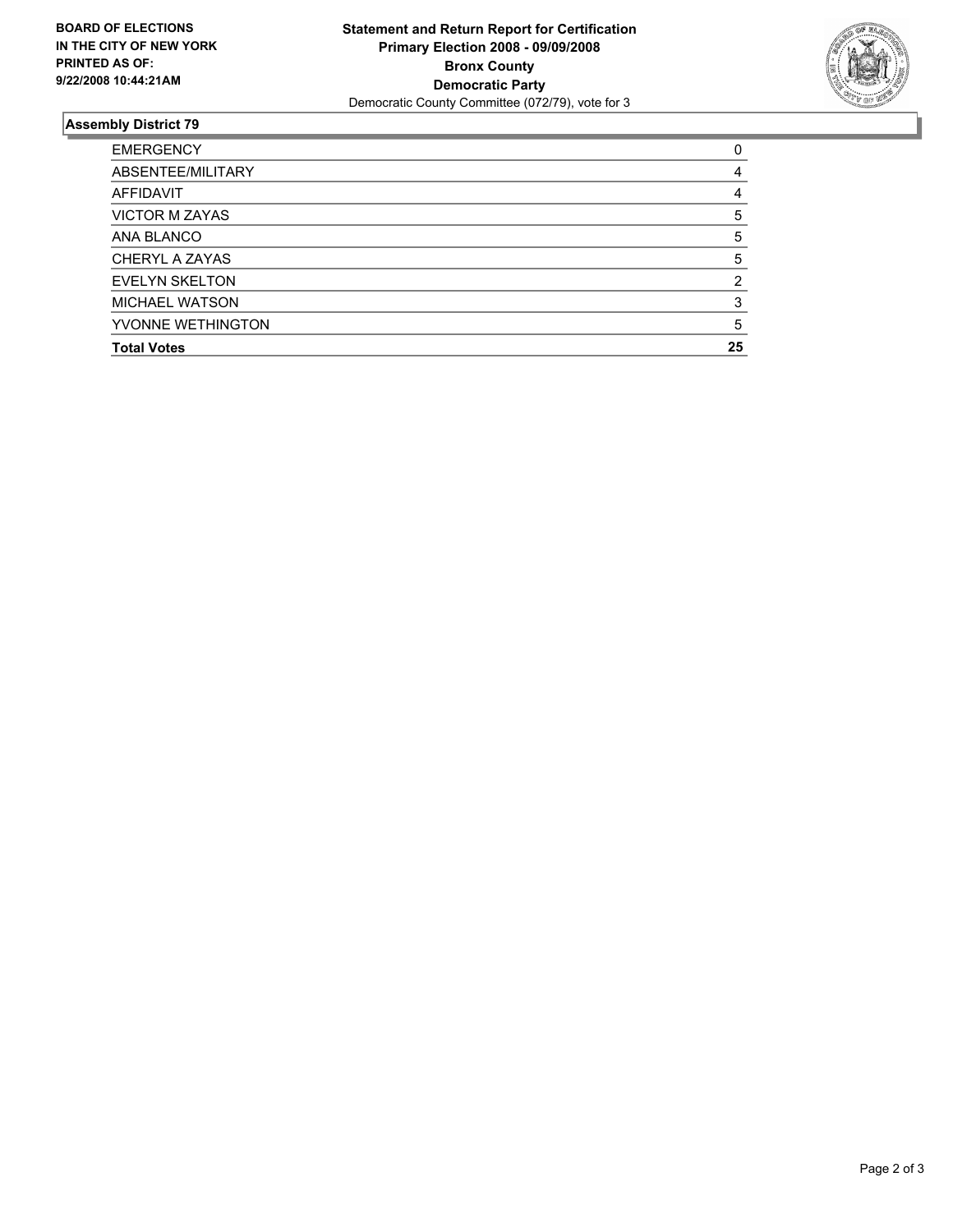### **Statement and Return Report for Certification Primary Election 2008 - 09/09/2008 Bronx County Democratic Party** Democratic County Committee (072/79), vote for 3

### **Total for Democratic County Committee (072/79) - Bronx County**

| <b>EMERGENCY</b>      |    |
|-----------------------|----|
| ABSENTEE/MILITARY     |    |
| <b>AFFIDAVIT</b>      |    |
| <b>VICTOR M ZAYAS</b> |    |
| ANA BLANCO            |    |
| CHERYL A ZAYAS        |    |
| <b>EVELYN SKELTON</b> |    |
| <b>MICHAEL WATSON</b> |    |
| YVONNE WETHINGTON     |    |
| <b>Total Votes</b>    | 25 |

We certify this statement to be correct, and have caused the same to be attested by the signatures of the members of the board, or a majority thereof, on

Secretary **Chairman** 

Canvassing Board **Canvassing Board** Canvassing Board **Deputy Chief Clerk** 

Canvassing Board



Date

Deputy Chief Clerk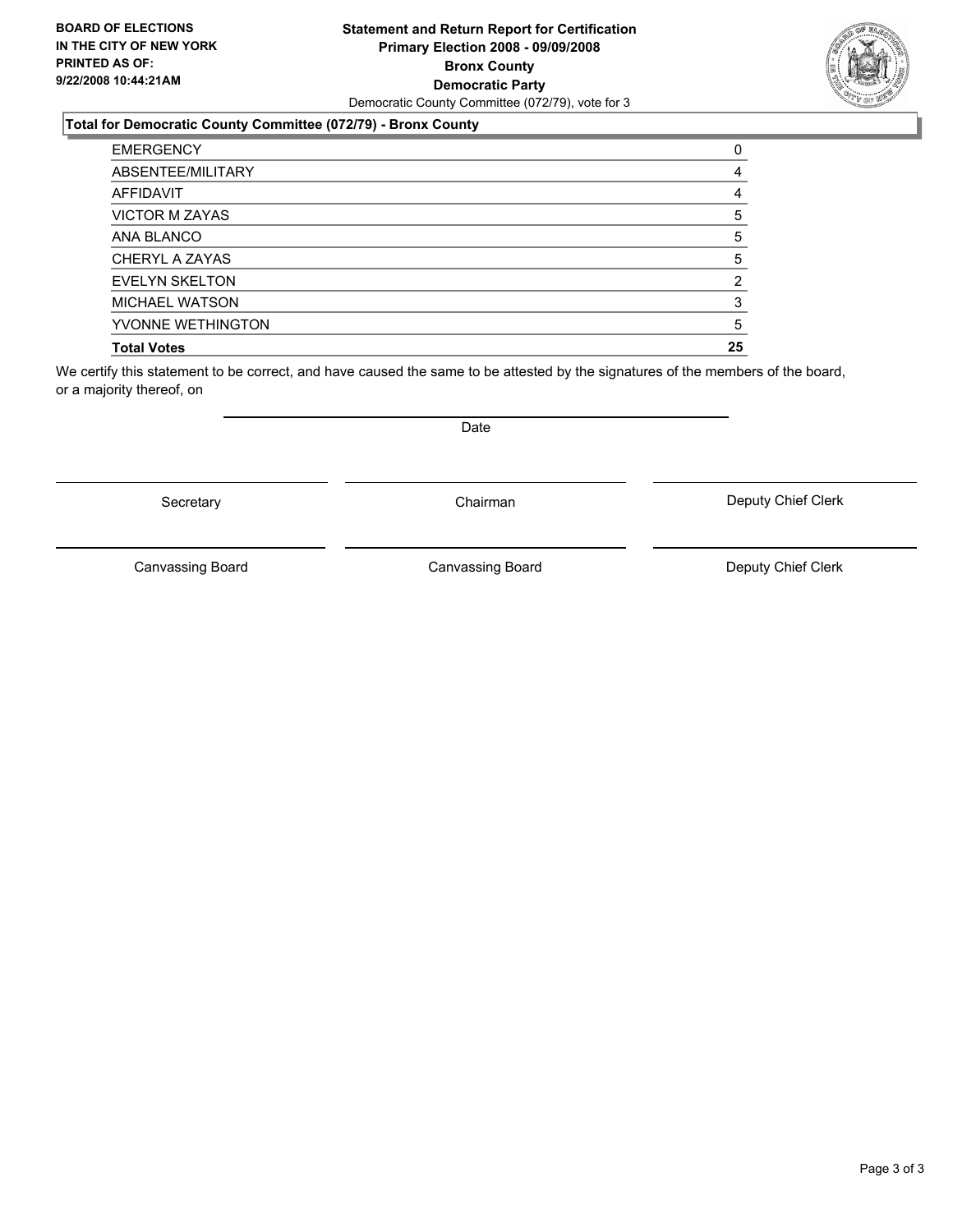

## **Primary Election 2008 - 09/09/2008 Bronx County - Democratic Party**

Democratic County Committee 075/79 Vote for 2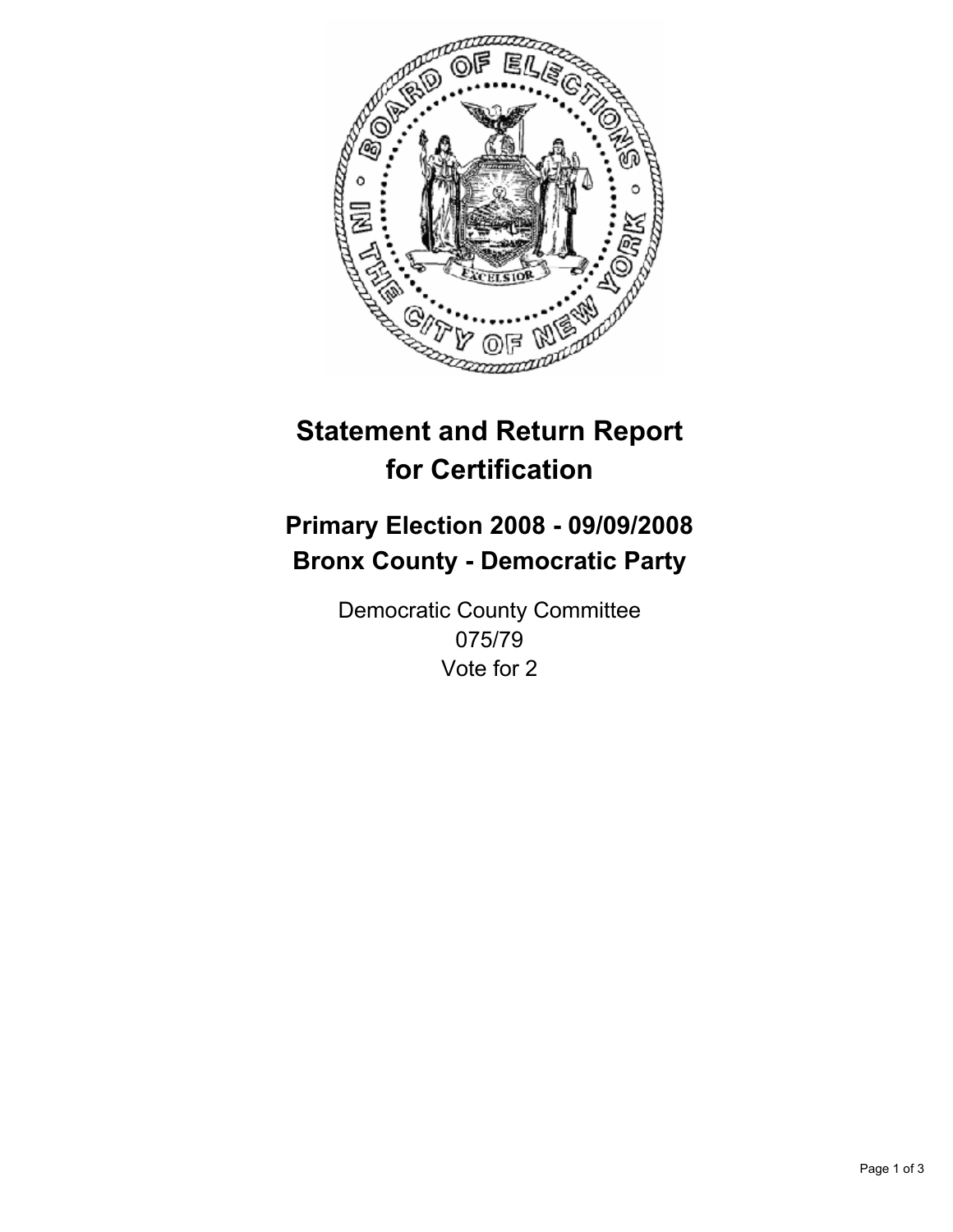

| <b>EMERGENCY</b>       |    |
|------------------------|----|
| ABSENTEE/MILITARY      |    |
| AFFIDAVIT              |    |
| AIDA L ESCALERA        |    |
| ELIZABETH ROSE         |    |
| <b>ERIC STEVENSON</b>  |    |
| <b>CARMEN FIGUEROA</b> |    |
| <b>Total Votes</b>     | 21 |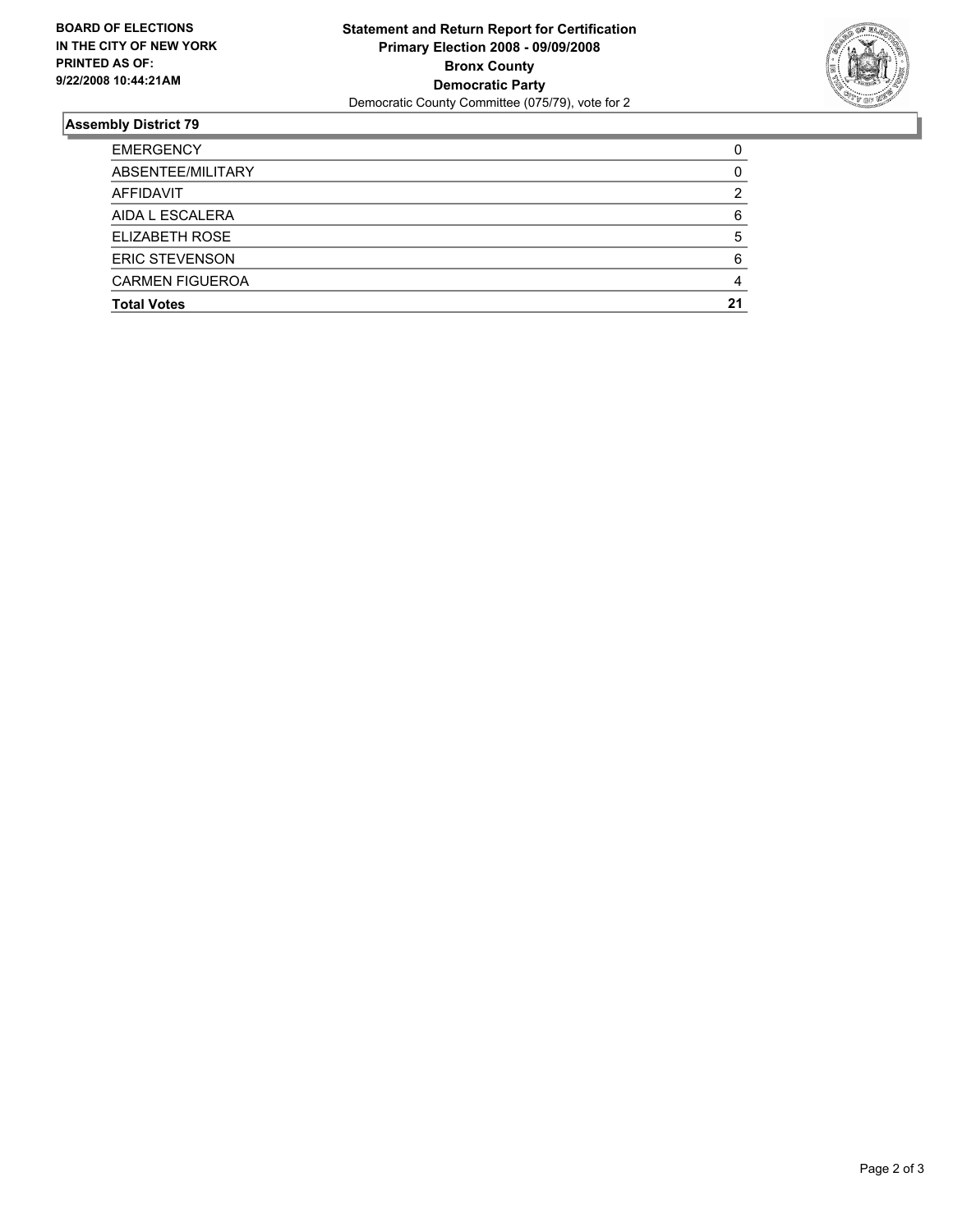### **Statement and Return Report for Certification Primary Election 2008 - 09/09/2008 Bronx County Democratic Party** Democratic County Committee (075/79), vote for 2

### **Total for Democratic County Committee (075/79) - Bronx County**

| <b>EMERGENCY</b>       |    |
|------------------------|----|
| ABSENTEE/MILITARY      |    |
| AFFIDAVIT              |    |
| AIDA L ESCALERA        |    |
| ELIZABETH ROSE         |    |
| <b>ERIC STEVENSON</b>  |    |
| <b>CARMEN FIGUEROA</b> |    |
| <b>Total Votes</b>     | 21 |

We certify this statement to be correct, and have caused the same to be attested by the signatures of the members of the board, or a majority thereof, on

Secretary **Chairman** 

Deputy Chief Clerk

Canvassing Board Canvassing Board Canvassing Board Canvassing Canvassing Board Deputy Chief Clerk

Date

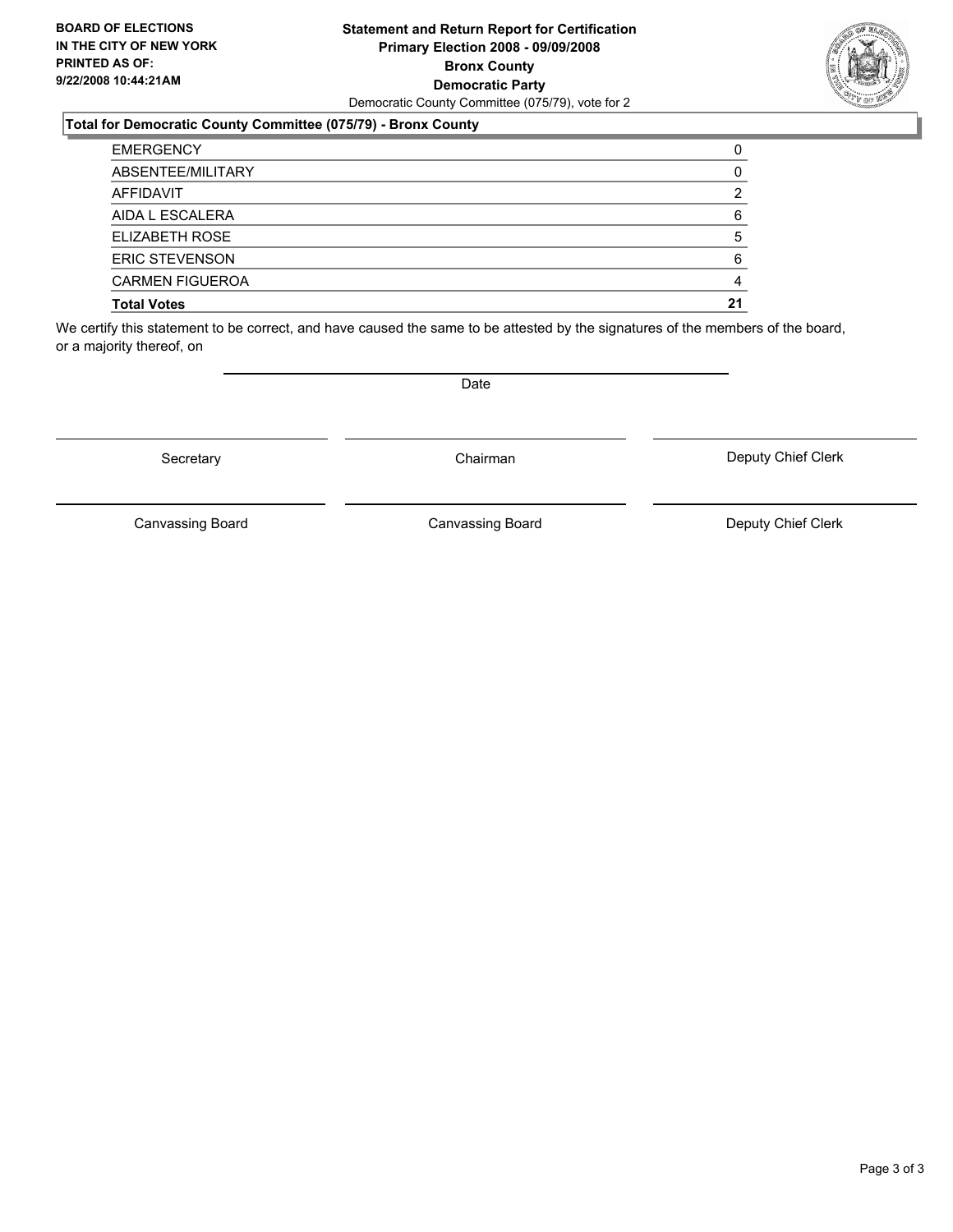

## **Primary Election 2008 - 09/09/2008 Bronx County - Democratic Party**

Democratic County Committee 086/79 Vote for 2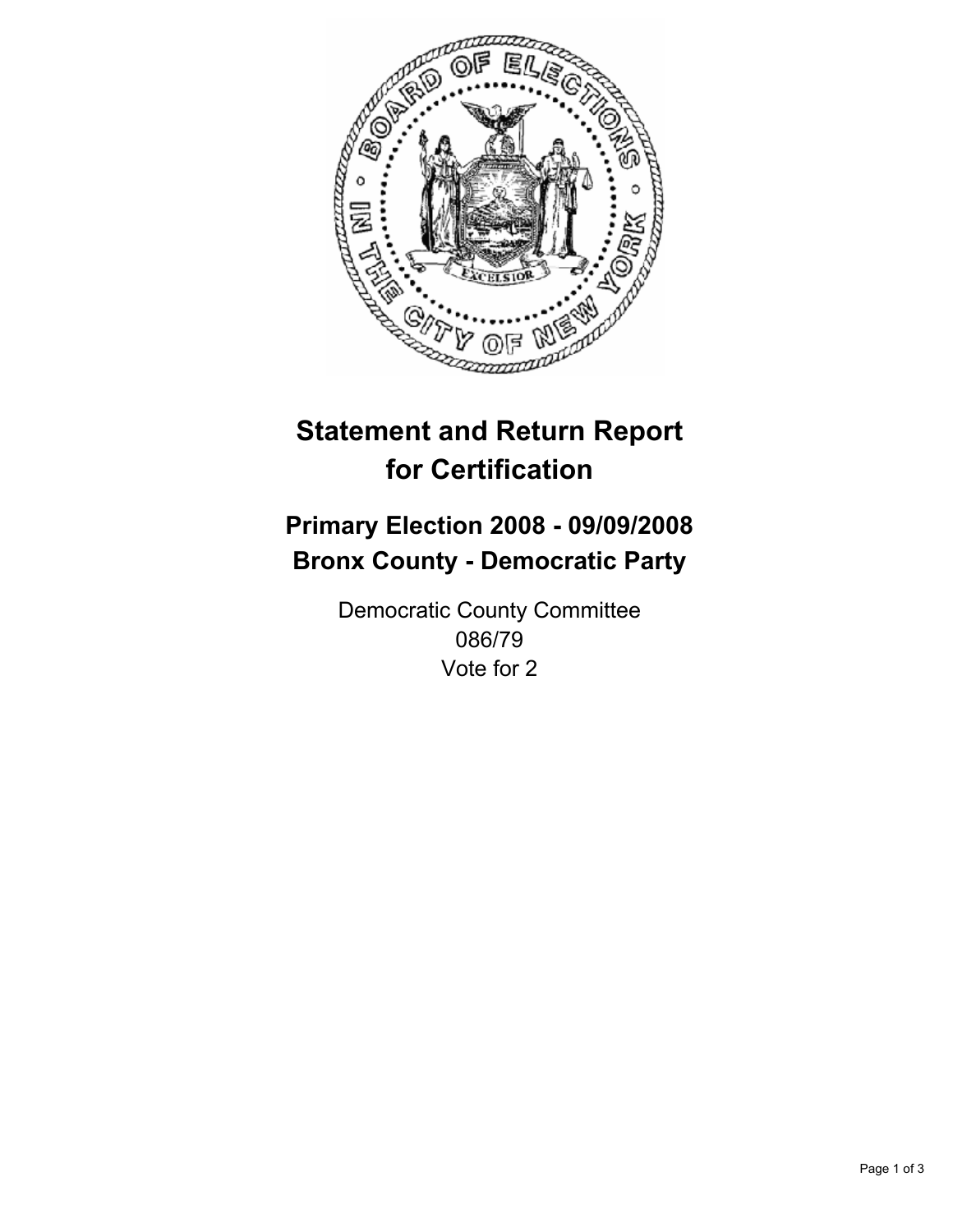

| <b>EMERGENCY</b>        |  |
|-------------------------|--|
| ABSENTEE/MILITARY       |  |
| AFFIDAVIT               |  |
| <b>JULIA RODRIGUEZ</b>  |  |
| <b>LOURDES FIGUEROA</b> |  |
| LINDA G HUNT            |  |
| <b>Total Votes</b>      |  |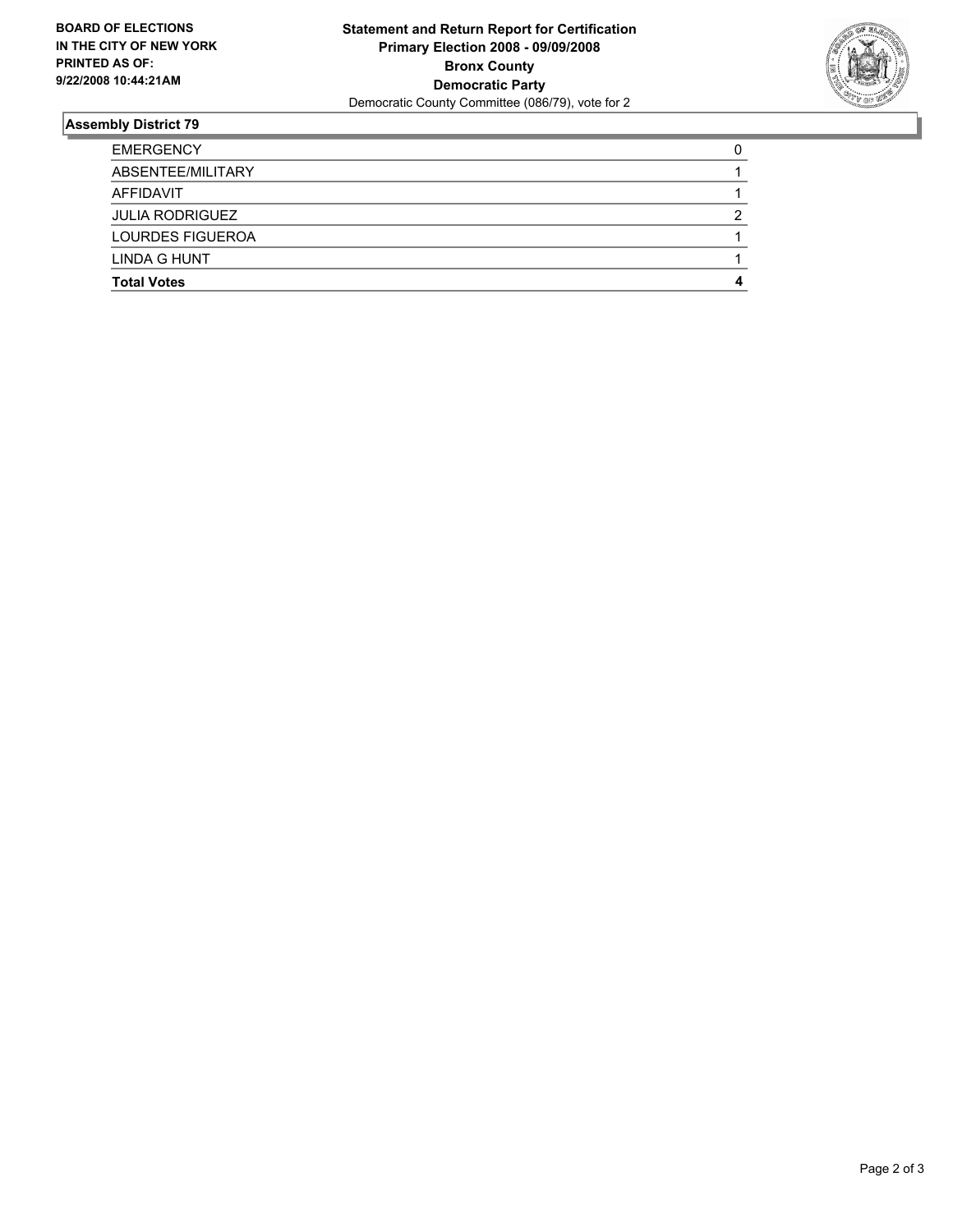### **Statement and Return Report for Certification Primary Election 2008 - 09/09/2008 Bronx County Democratic Party** Democratic County Committee (086/79), vote for 2

### **Total for Democratic County Committee (086/79) - Bronx County**

| <b>EMERGENCY</b>        |  |
|-------------------------|--|
| ABSENTEE/MILITARY       |  |
| AFFIDAVIT               |  |
| <b>JULIA RODRIGUEZ</b>  |  |
| <b>LOURDES FIGUEROA</b> |  |
| LINDA G HUNT            |  |
| <b>Total Votes</b>      |  |

We certify this statement to be correct, and have caused the same to be attested by the signatures of the members of the board, or a majority thereof, on

Secretary **Chairman** 

Date

Deputy Chief Clerk

Canvassing Board **Canvassing Board** Canvassing Board **Deputy Chief Clerk** 

Canvassing Board

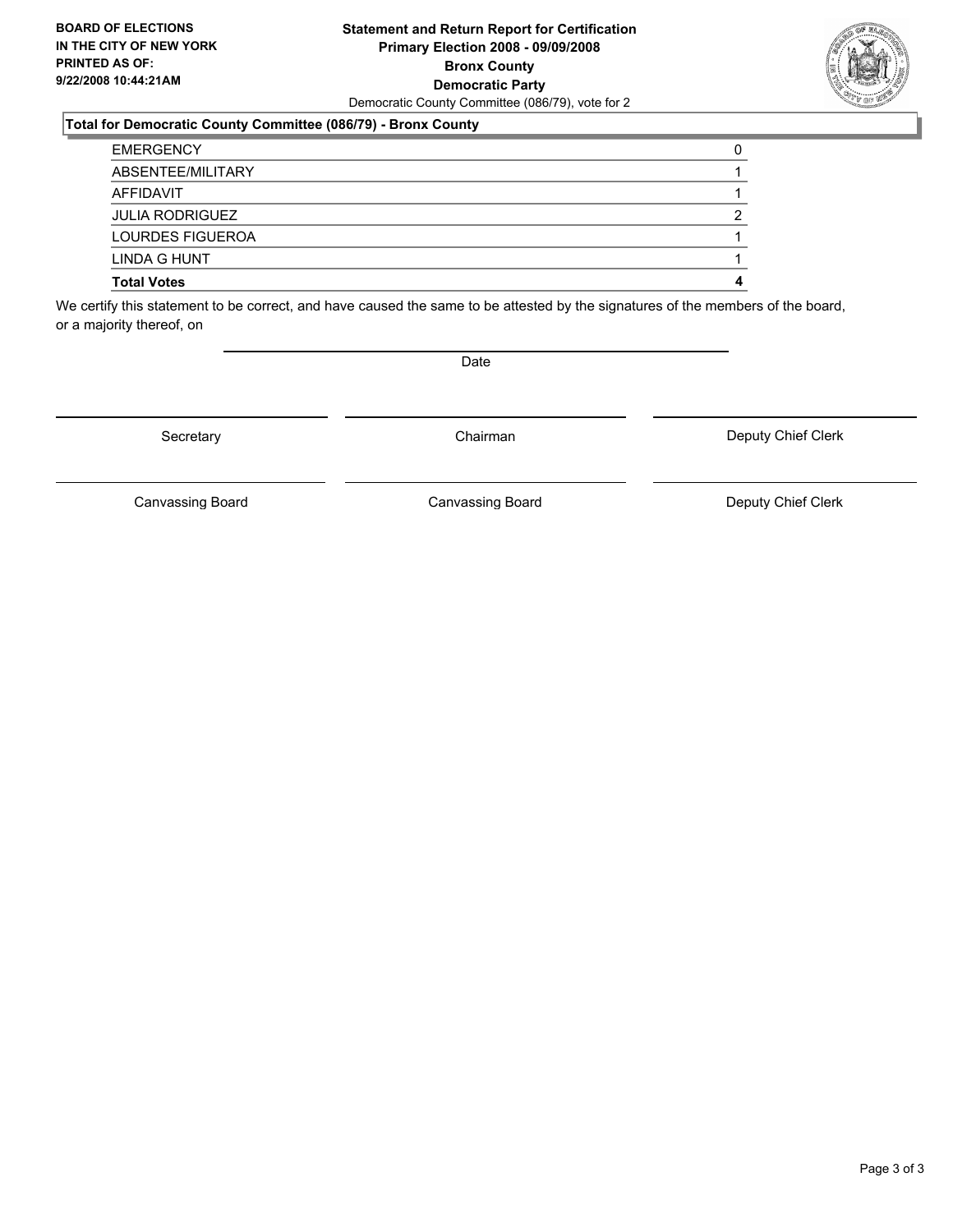

## **Primary Election 2008 - 09/09/2008 Bronx County - Democratic Party**

Democratic County Committee 093/79 Vote for 3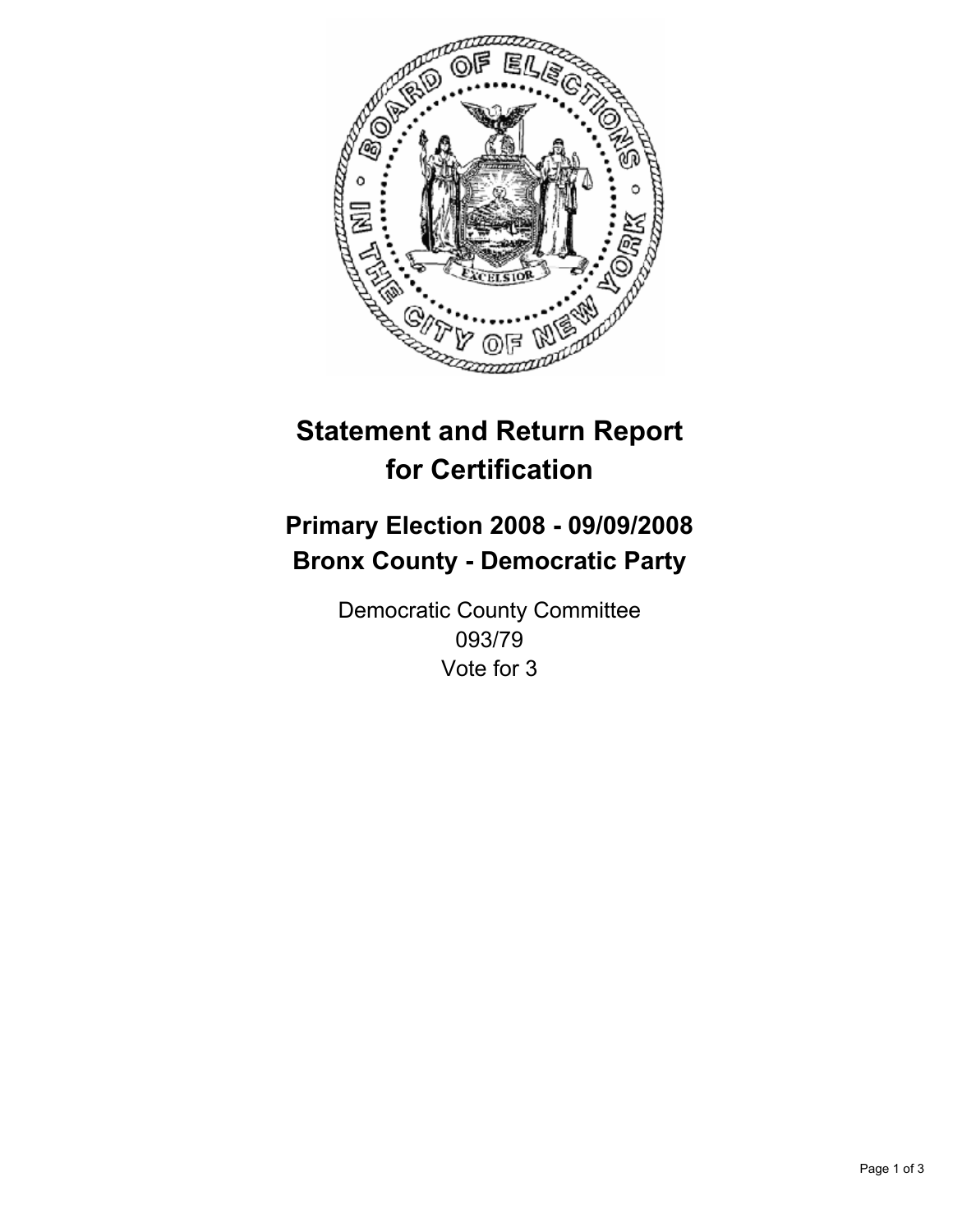

| <b>EMERGENCY</b>    |    |
|---------------------|----|
| ABSENTEE/MILITARY   |    |
| AFFIDAVIT           |    |
| <b>CHERYL HINES</b> | 10 |
| ALBERT MARTINEZ     |    |
| <b>PRINCE DAVIS</b> |    |
| EVA M BENDER        |    |
| <b>Total Votes</b>  | 29 |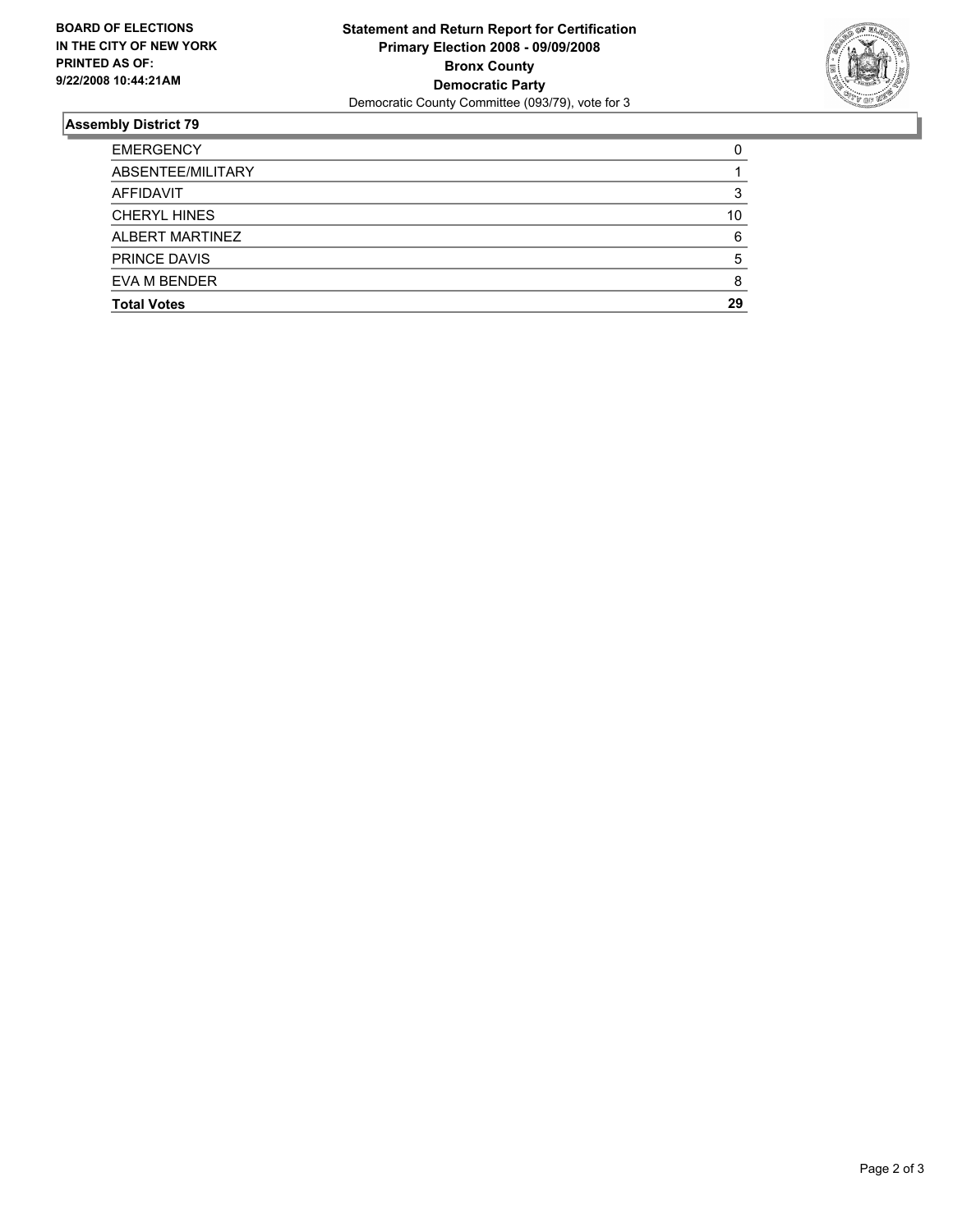### **Statement and Return Report for Certification Primary Election 2008 - 09/09/2008 Bronx County Democratic Party** Democratic County Committee (093/79), vote for 3

### **Total for Democratic County Committee (093/79) - Bronx County**

| <b>EMERGENCY</b>    |    |
|---------------------|----|
| ABSENTEE/MILITARY   |    |
| AFFIDAVIT           |    |
| <b>CHERYL HINES</b> | 10 |
| ALBERT MARTINEZ     |    |
| <b>PRINCE DAVIS</b> |    |
| EVA M BENDER        |    |
| <b>Total Votes</b>  | 29 |

We certify this statement to be correct, and have caused the same to be attested by the signatures of the members of the board, or a majority thereof, on

Secretary **Chairman** 

Canvassing Board **Canvassing Board** Canvassing Board **Deputy Chief Clerk** 

Deputy Chief Clerk

Canvassing Board



Date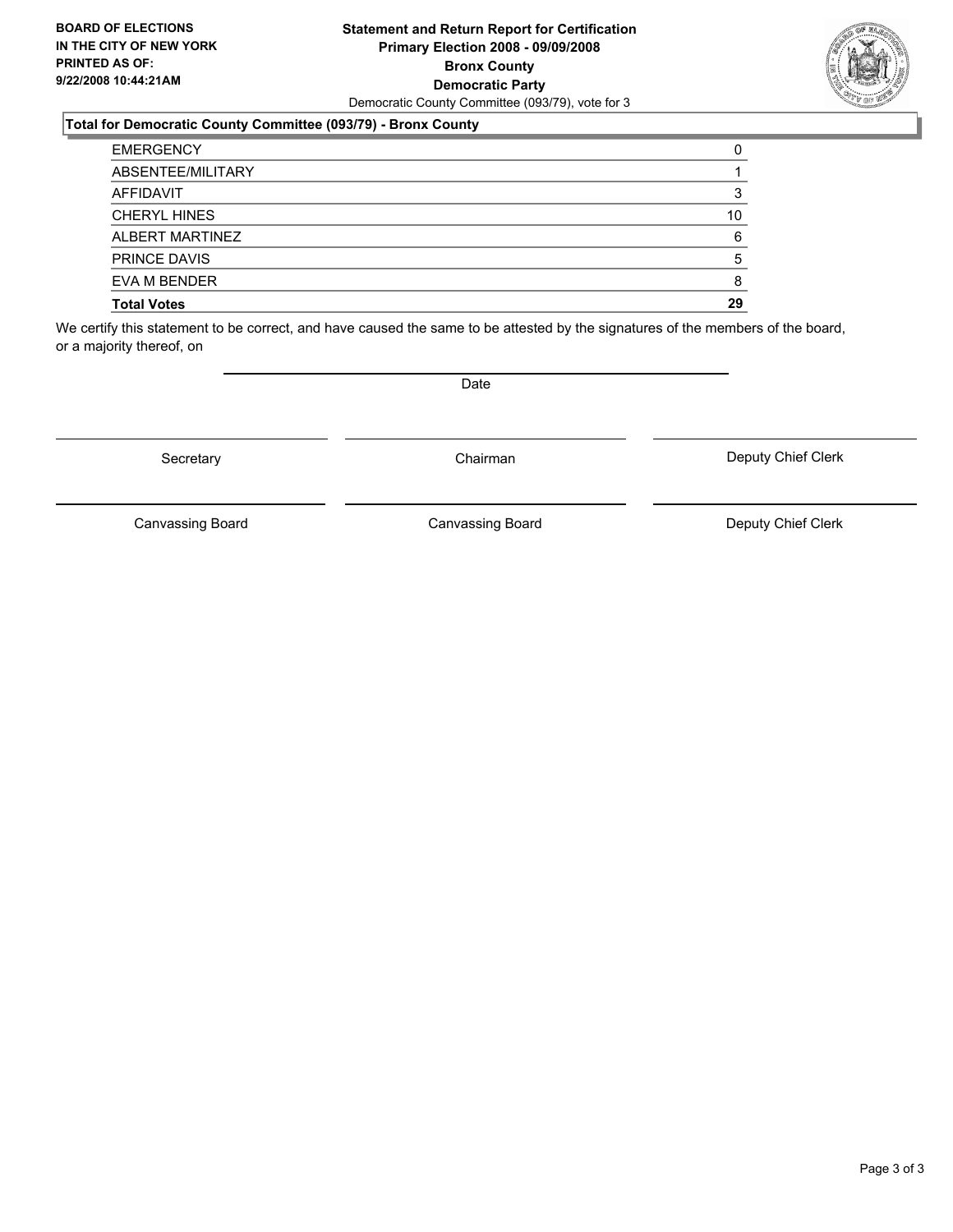

## **Primary Election 2008 - 09/09/2008 Bronx County - Democratic Party**

Democratic County Committee 094/79 Vote for 3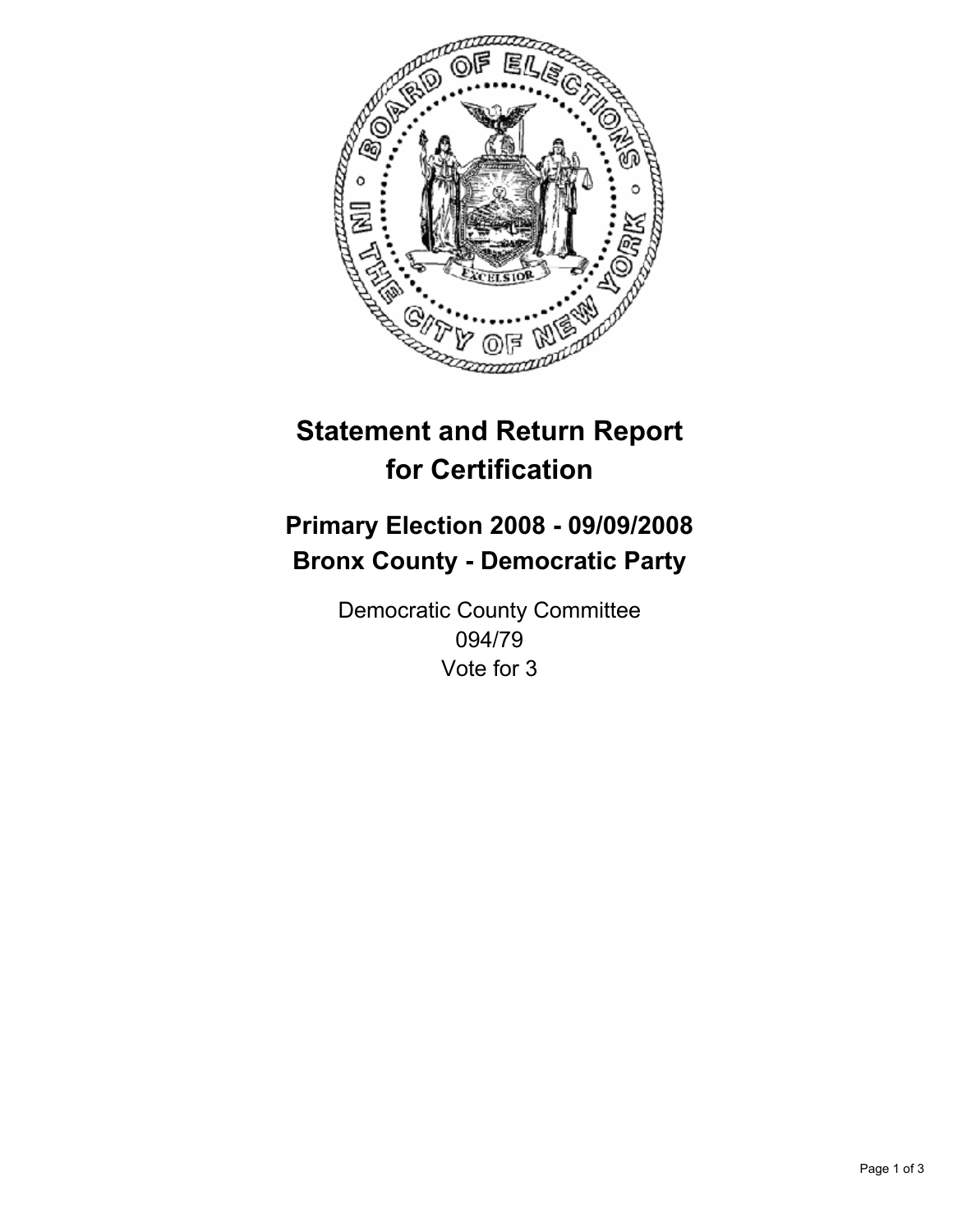

| <b>EMERGENCY</b>    |    |
|---------------------|----|
| ABSENTEE/MILITARY   |    |
| <b>AFFIDAVIT</b>    | 8  |
| MIGUEL VELOZ        | 24 |
| ROSA D ALICEA       | 19 |
| <b>BERNICE KING</b> | 25 |
| LUIS CEREZE         | 12 |
| <b>Total Votes</b>  | 80 |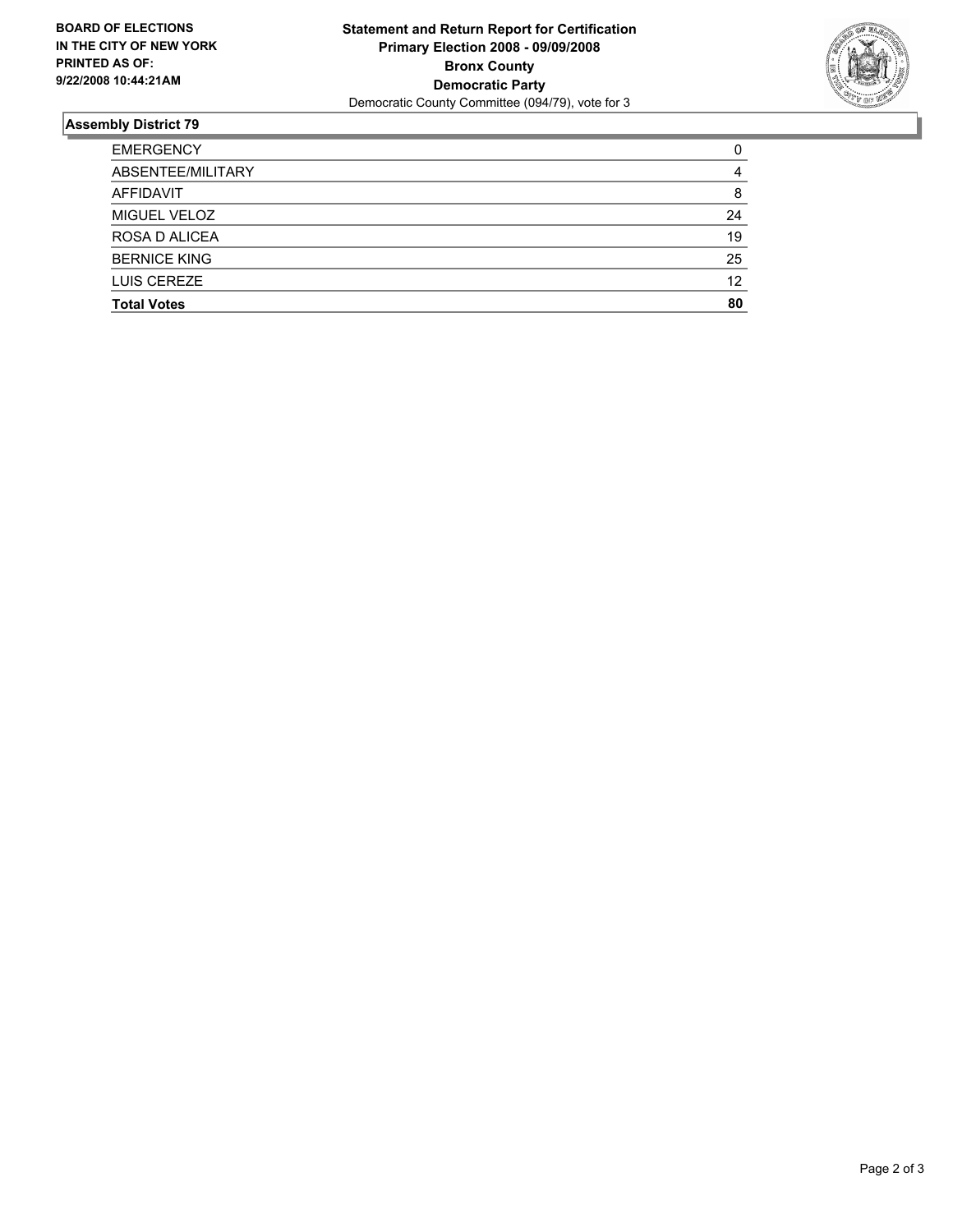### **Statement and Return Report for Certification Primary Election 2008 - 09/09/2008 Bronx County Democratic Party** Democratic County Committee (094/79), vote for 3

### **Total for Democratic County Committee (094/79) - Bronx County**

| <b>EMERGENCY</b>    |    |
|---------------------|----|
| ABSENTEE/MILITARY   |    |
| AFFIDAVIT           | 8  |
| MIGUEL VELOZ        | 24 |
| ROSA D ALICEA       | 19 |
| <b>BERNICE KING</b> | 25 |
| LUIS CEREZE         | 12 |
| <b>Total Votes</b>  | 80 |

We certify this statement to be correct, and have caused the same to be attested by the signatures of the members of the board, or a majority thereof, on

Secretary **Chairman** 

Deputy Chief Clerk

Canvassing Board

Canvassing Board **Canvassing Board** Canvassing Board **Deputy Chief Clerk** 



Date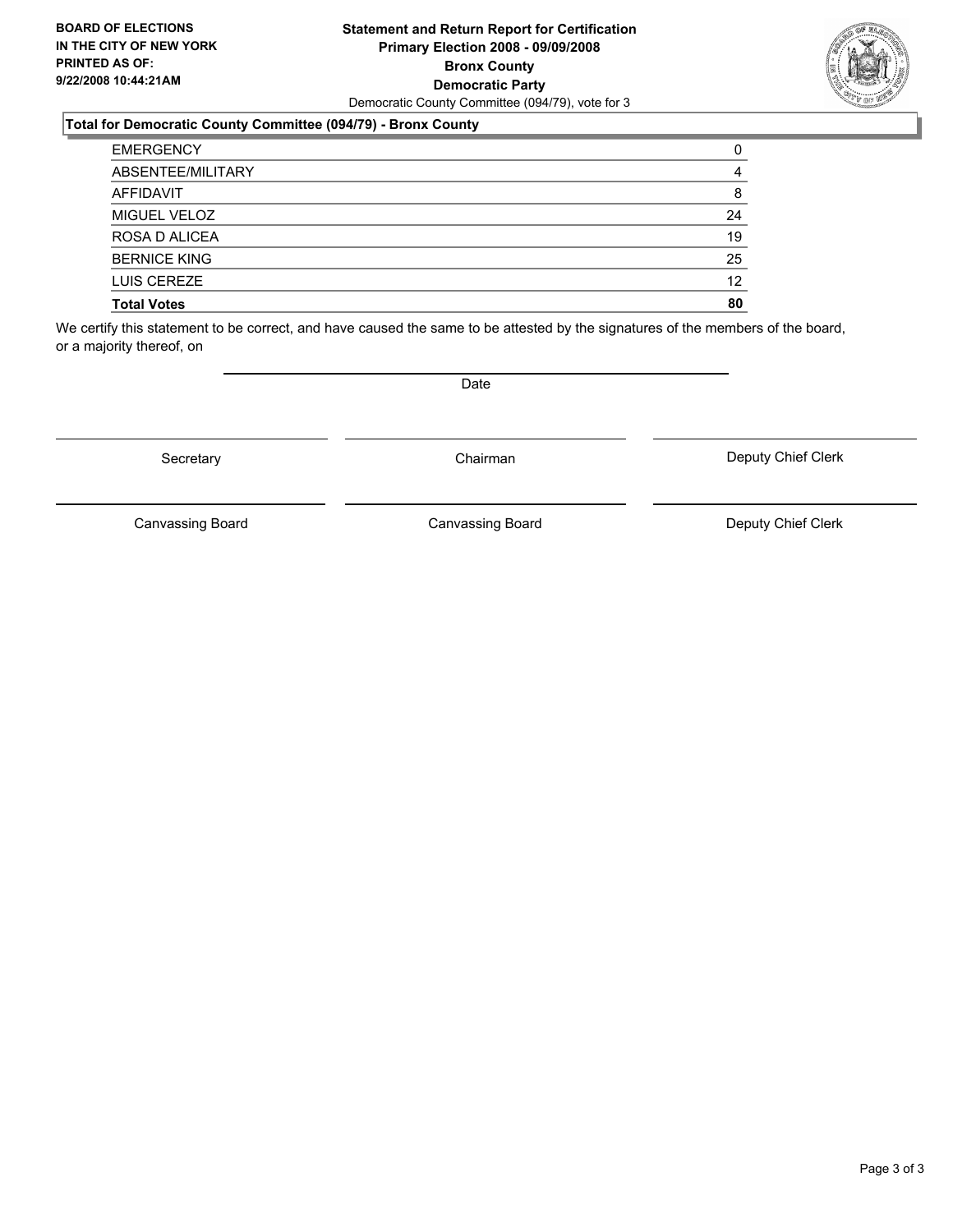

## **Primary Election 2008 - 09/09/2008 Bronx County - Democratic Party**

Democratic County Committee 005/84 Vote for 3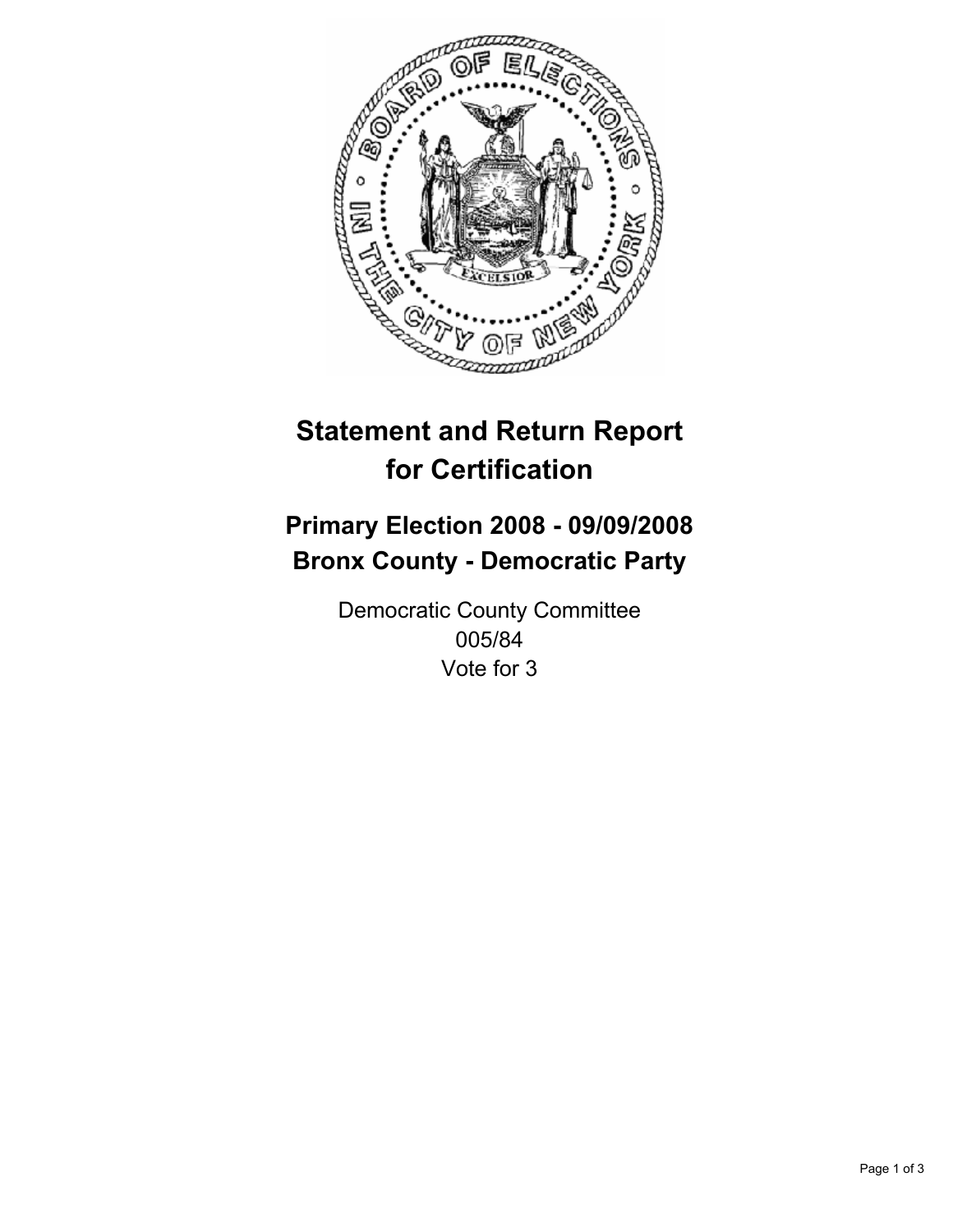

| <b>EMERGENCY</b>        |   |
|-------------------------|---|
| ABSENTEE/MILITARY       |   |
| AFFIDAVIT               | ◠ |
| <b>ANTHONY VEREEN</b>   |   |
| DIANA HERNANDEZ         |   |
| <b>RALPH RICHARDSON</b> |   |
| <b>CARLOS SIERRA</b>    |   |
| <b>Total Votes</b>      |   |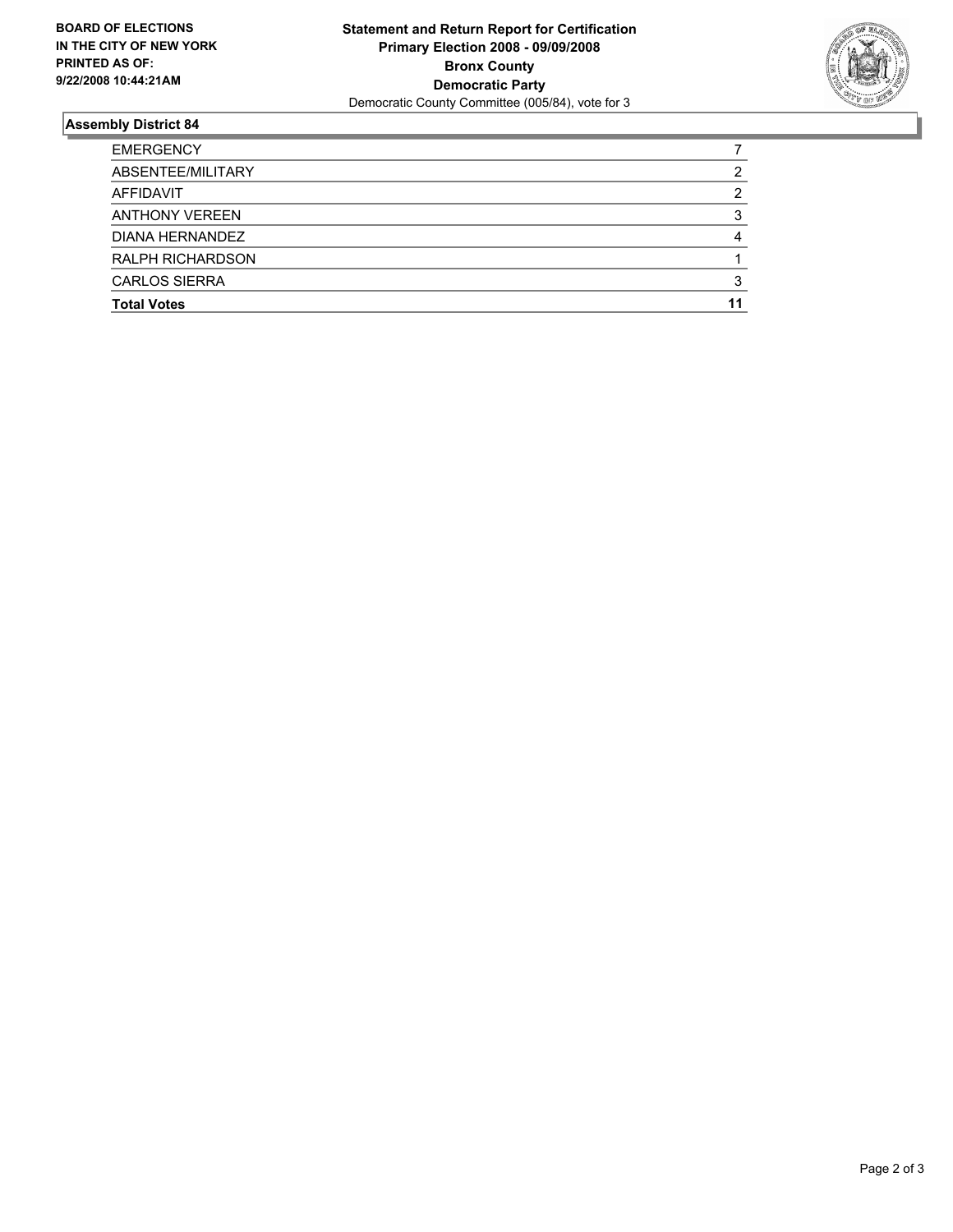### **Statement and Return Report for Certification Primary Election 2008 - 09/09/2008 Bronx County Democratic Party** Democratic County Committee (005/84), vote for 3

### **Total for Democratic County Committee (005/84) - Bronx County**

| <b>EMERGENCY</b>        |   |
|-------------------------|---|
| ABSENTEE/MILITARY       |   |
| AFFIDAVIT               | 2 |
| <b>ANTHONY VEREEN</b>   |   |
| DIANA HERNANDEZ         |   |
| <b>RALPH RICHARDSON</b> |   |
| <b>CARLOS SIERRA</b>    |   |
| <b>Total Votes</b>      |   |

We certify this statement to be correct, and have caused the same to be attested by the signatures of the members of the board, or a majority thereof, on

Secretary **Chairman** 

Deputy Chief Clerk

Canvassing Board Canvassing Board Canvassing Board Canvassing Canvassing Board Deputy Chief Clerk



Date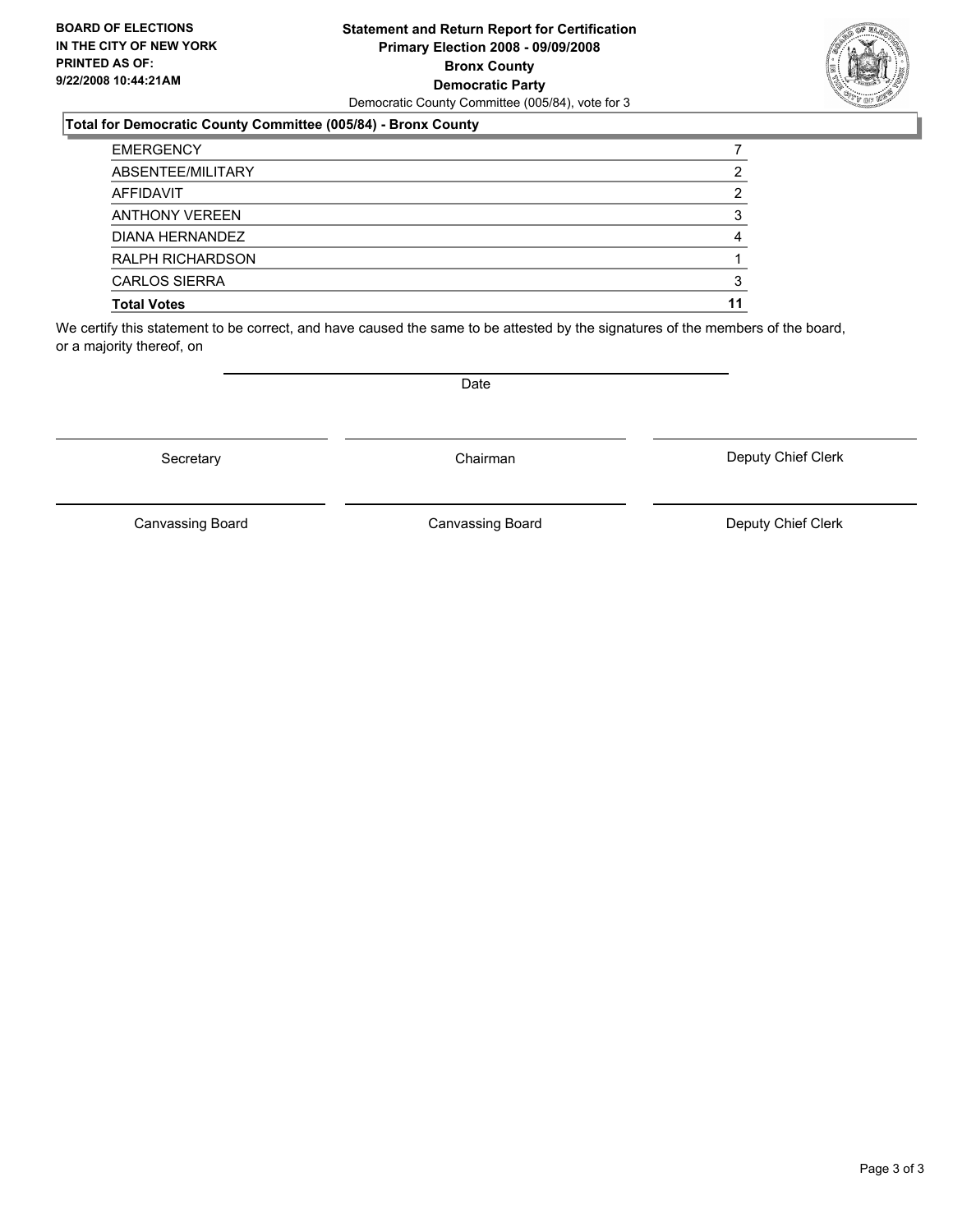

## **Primary Election 2008 - 09/09/2008 Bronx County - Democratic Party**

Democratic County Committee 038/85 Vote for 2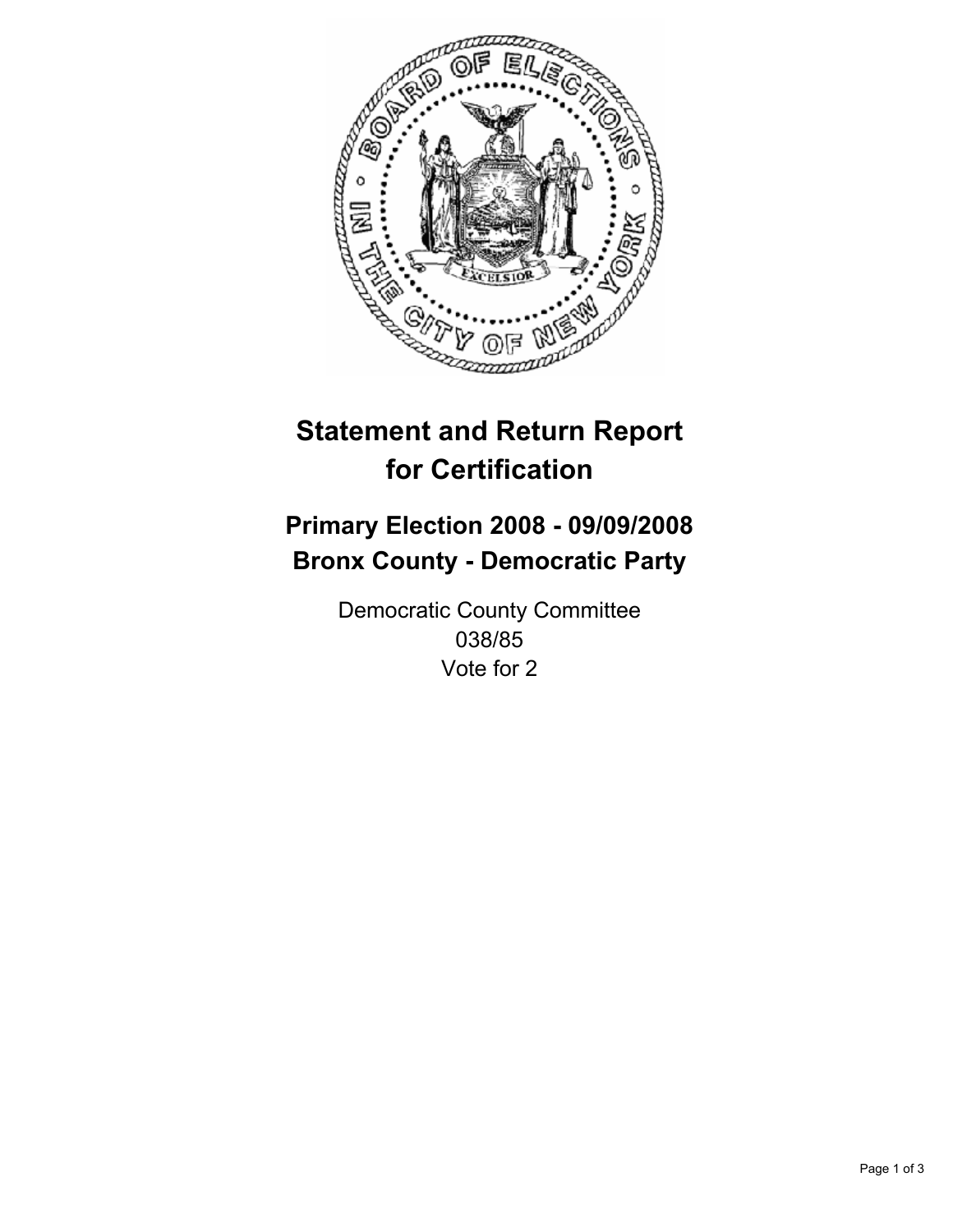

| <b>EMERGENCY</b>        |  |
|-------------------------|--|
| ABSENTEE/MILITARY       |  |
| AFFIDAVIT               |  |
| DANIEL BESUGLOW         |  |
| <b>JAZMINE M RIVERA</b> |  |
| CARLOS RAMOS JR.        |  |
| MICHAEL A SOLER         |  |
| <b>Total Votes</b>      |  |